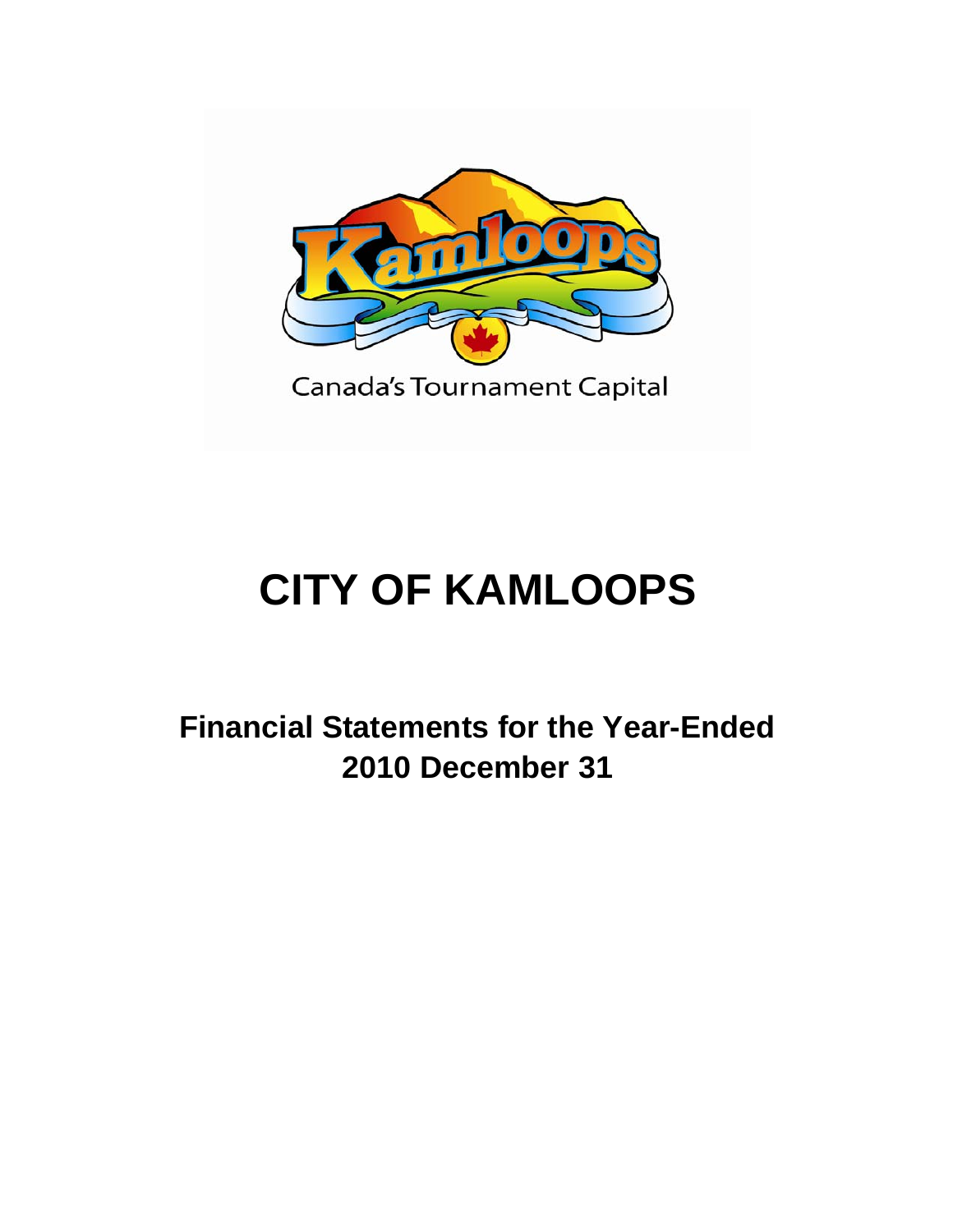



| <b>CONSOLIDATED FINANCIAL STATEMENTS</b><br>YEAR ENDED DECEMBER 31, 2010, with comparatives for 2009 |                |
|------------------------------------------------------------------------------------------------------|----------------|
| <b>TABLE OF CONTENTS</b>                                                                             | 1              |
| Auditors' Report                                                                                     | 2              |
| <b>Statement of Management's Responsibility</b>                                                      | 3              |
| <b>Financial Statements:</b>                                                                         |                |
| <b>Consolidated Statement of Financial Position</b>                                                  | 4              |
| <b>Consolidated Statement of Financial Activities</b>                                                | 5              |
| Consolidated Statement of Changes in Net Debt                                                        | 6              |
| <b>Consolidated Statement of Cash Flows</b>                                                          | $\overline{7}$ |
| Notes to Consolidated Financial Statements                                                           | $8 - 45$       |
| Schedule 1 - Tangible Capital Assets                                                                 | $46 - 51$      |
| <b>Supporting Schedules:</b>                                                                         |                |
| Auditors' Comments on Supplementary Financial Information                                            | 52             |
| General Fund - Statement of Financial Position                                                       | 53             |
| General Fund - Statement of Financial Activities                                                     | 54             |
| Water Fund - Statement of Financial Position                                                         | 55             |
| Water Fund - Statement of Financial Activities                                                       | 56             |
| Sewer Fund - Statement of Financial Position                                                         | 57             |
| Sewer Fund - Statement of Financial Activities                                                       | 58             |
| Cemetery Care Trust Fund - Statement of Financial Position                                           | 59             |
| Statutory Reserve Funds - Statement of Financial Position                                            | 60             |
| Statutory Reserve Funds - Statement of Financial Activities                                          | 61             |
| Kamloops Airport Authority Society - Statement of Financial Position                                 | 62             |
| Kamloops Airport Authority Society - Statement of Financial Activities                               | 63             |
| Venture Kamloops Business Development Society - Statement of Financial Position                      | 64             |
| Venture Kamloops Business Development Society - Statement of Financial Activities                    | 65             |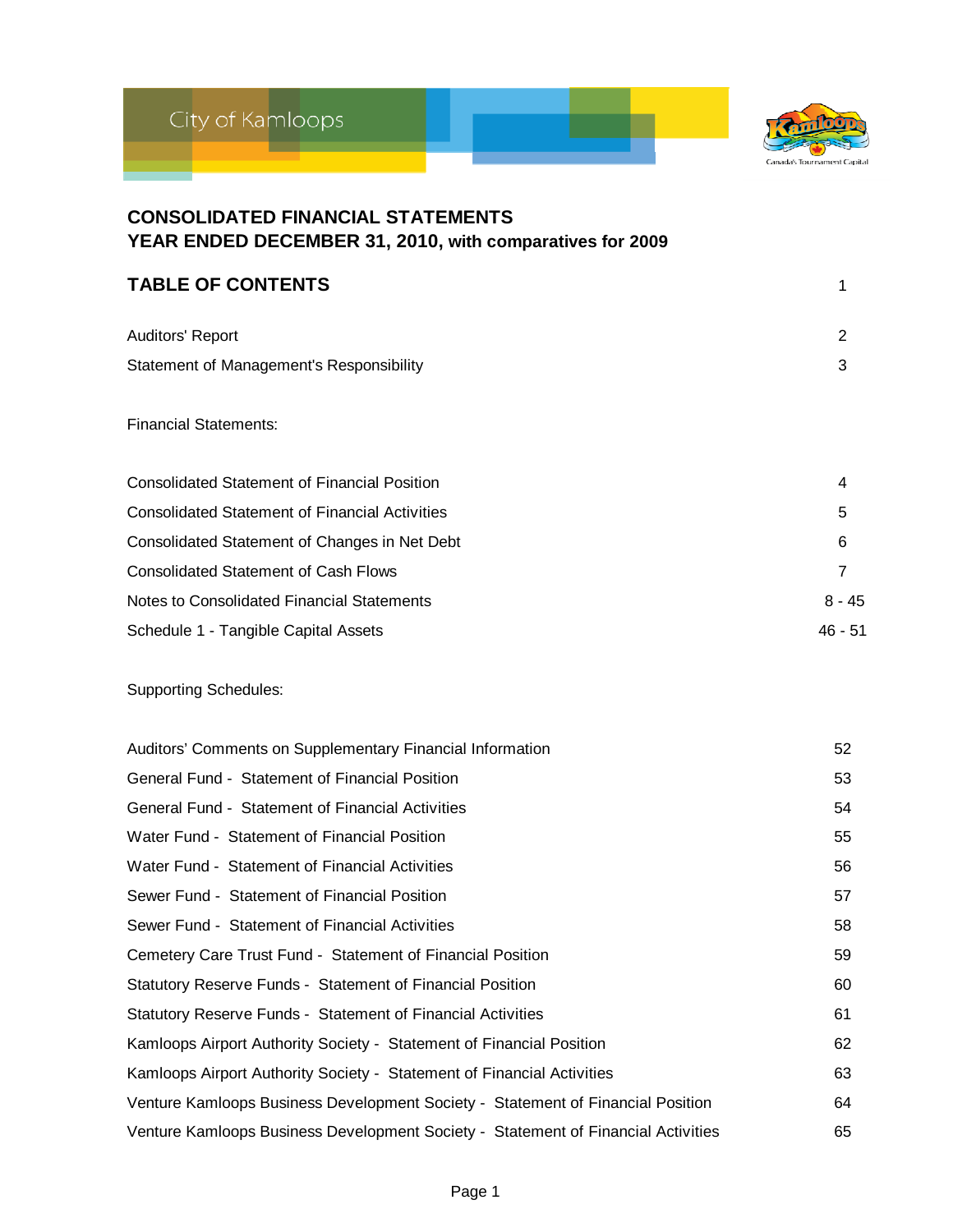

Tel: 250 372 9505 Fax: 250 374 6323 **www.bdo.ca** 

### **Independent Auditor's Report**

#### **To the Members of Council, inhabitants and ratepayers of City of Kamloops**

We have audited the accompanying consolidated financial statements of City of Kamloops, which comprise the statement of financial position as at December 31, 2010, and the consolidated statements of change in net debt, financial activities, and cash flows for the year then ended, and a summary of significant accounting policies and other explanatory information.

#### **Management's Responsibility for the Consolidated Financial Statements**

Management is responsible for the preparation of these consolidated financial statements in accordance with Canadian generally accepted accounting principles, and for such internal control as management determines is necessary to enable the preparation of consolidated financial statements that are free from material misstatement, whether due to fraud or error.

#### **Auditors' Responsibility**

Our responsibility is to express an opinion on these consolidated financial statements based on our audit. We conducted our audit in accordance with Canadian generally accepted auditing standards. Those standards require that we comply with ethical requirements and plan and perform the audit to obtain reasonable assurance about whether the consolidated financial statements are free from material misstatement.

An audit involves performing procedures to obtain audit evidence about the amounts and disclosures in the consolidated financial statements. The procedures selected depend on the auditor's judgment, including the assessment of the risks of material misstatement of the consolidated financial statements, whether due to fraud or error. In making those risk assessments, the auditor considers internal control relevant to the entity's preparation of the consolidated financial statements in order to design audit procedures that are appropriate in the circumstances, but not for the purpose of expressing an opinion on the effectiveness of the entity's internal control. An audit also includes evaluating the appropriateness of accounting policies used and the reasonableness of accounting estimates made by management, as well as evaluating the presentation of the consolidated financial statements.

We believe that the audit evidence we have obtained is sufficient and appropriate to provide a basis for our audit opinion.

#### **Opinion**

In our opinion, the consolidated financial statements present fairly, in all material respects, the financial position of the City of Kamloops as at December 31, 2010 and the results of its operations and its cash flows for the year then ended in accordance with Canadian generally accepted accounting principles.

*"BDO Canada LLP"* 

**Chartered Accountants** 

Kamloops, British Columbia April 19, 2011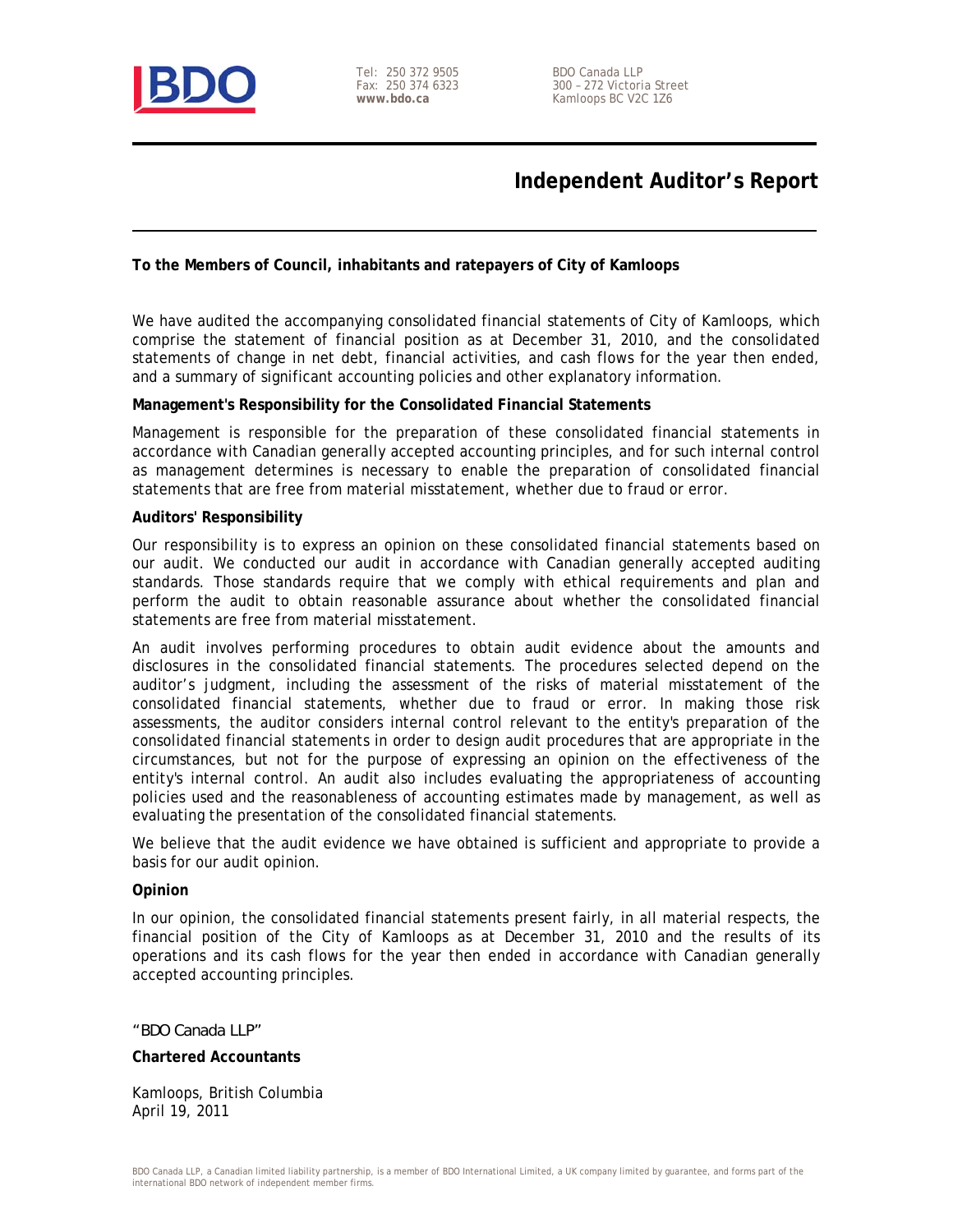

### **Management's Responsibility for Financial Reporting**

The accompanying financial statements of the City of Kamloops and all the information in this annual report are the responsibility of management and have been approved by the Mayor and Council of the City.

The financial statements have been prepared by management in accordance with Canadian generally accepted accounting principles. Financial statements are not precise since they include certain amounts based on estimates and judgments. When alternative accounting methods exist, management has chosen those it deems most appropriate in the circumstances, in order to ensure that the financial statements are presented fairly, in all material respects.

The City maintains systems of internal accounting and administrative controls of high quality, consistent with reasonable cost. Such systems are designed to provide reasonable assurance that the financial information is relevant, reliable and accurate and the City's assets are appropriately accounted for and adequately safeguarded.

The City Council is responsible for ensuring that management fulfills its responsibilities for financial reporting and is ultimately responsible for reviewing and approving the financial statements.

The Audit Committee reviews the City's financial statements and recommends their approval to City Council. The Audit Committee meets periodically with management, as well as the external auditors, to discuss internal controls over the financial reporting issues, to satisfy themselves that each party is properly discharging their responsibilities, and to review the annual report, the financial statements and the external auditors' report. The Mayor and Council take this information into consideration when approving the financial statements for issuance to the ratepayers. The Mayor and Council also consider the engagement of the external auditors.

The financial statements have been audited by BDO Canada LLP in accordance with Canadian generally accepted auditing standards on behalf of the ratepayers. BDO Canada LLP has full access to the Council and management.

*\* Peter Milobar \**

Mayor

*\* Sally Edwards, BBA, CMA \**

Finance and Information Technology Director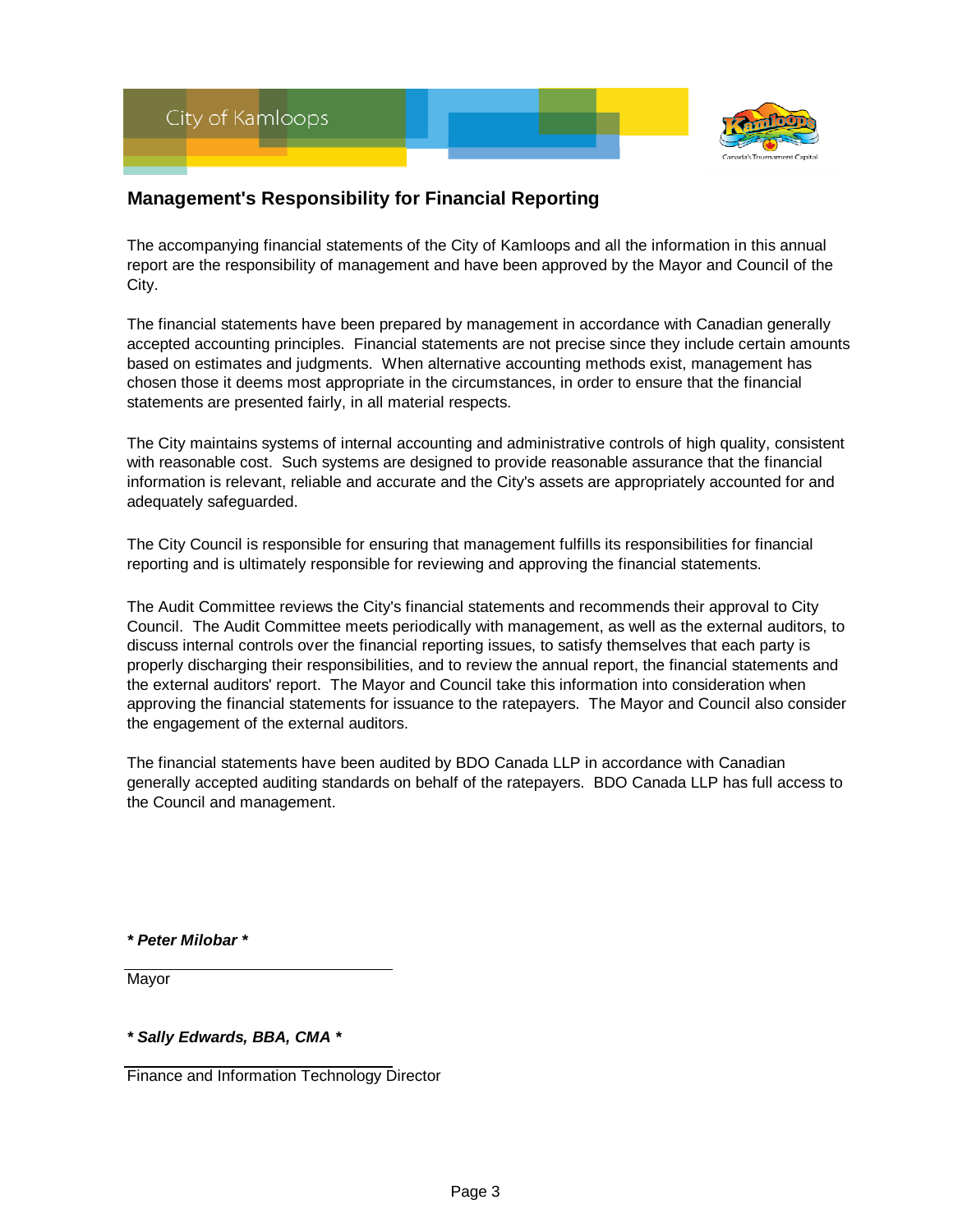

### **CONSOLIDATED STATEMENT OF FINANCIAL POSITION YEAR ENDED DECEMBER 31, 2010, with comparatives for 2009**

|                                                | 2010              | 2009              |
|------------------------------------------------|-------------------|-------------------|
| <b>Financial assets</b>                        |                   |                   |
| Cash and short-term investments (note 3)       | \$<br>112,201,836 | \$<br>113,814,140 |
| Accounts receivable (note 4)                   | 21,801,911        | 23,124,832        |
| Long-term investments                          | 309,158           | 296,670           |
|                                                | 134,312,905       | 137,235,642       |
| <b>Liabilities</b>                             |                   |                   |
| Accounts payable (note 5)                      | 15,524,040        | 20,386,049        |
| Payroll benefits payable                       | 3,579,944         | 3,344,094         |
| Post-employment benefits payable (note 6)      | 6,518,476         | 6,247,476         |
| Landfill post-closure costs (note 7)           | 3,273,566         | 2,278,564         |
| Deferred revenue (note 8)                      | 28,480,361        | 26,094,263        |
| Long-term debt (note 9)                        | 93,044,566        | 107,149,378       |
|                                                | 150,420,953       | 165,499,824       |
| Net debt                                       | (16,108,048)      | (28, 264, 182)    |
| <b>Non-financial assets</b>                    |                   |                   |
| Inventory                                      | 1,220,270         | 1,322,994         |
| Prepaid expenses                               | 544,812           | 841,604           |
| Tangible capital assets (note 10 & Schedule 1) | 991,757,783       | 975,531,981       |
|                                                | 993,522,865       | 977,696,579       |
| <b>Accumulated surplus (note 11)</b>           | 977,414,817       | \$<br>949,432,397 |

Commitments and contingencies - Note 15

See accompanying notes to consolidated financial statements.

*\* Sally Edwards, BBA, CMA \**

S.E. Edwards, C.M.A., Finance and Information Technology Director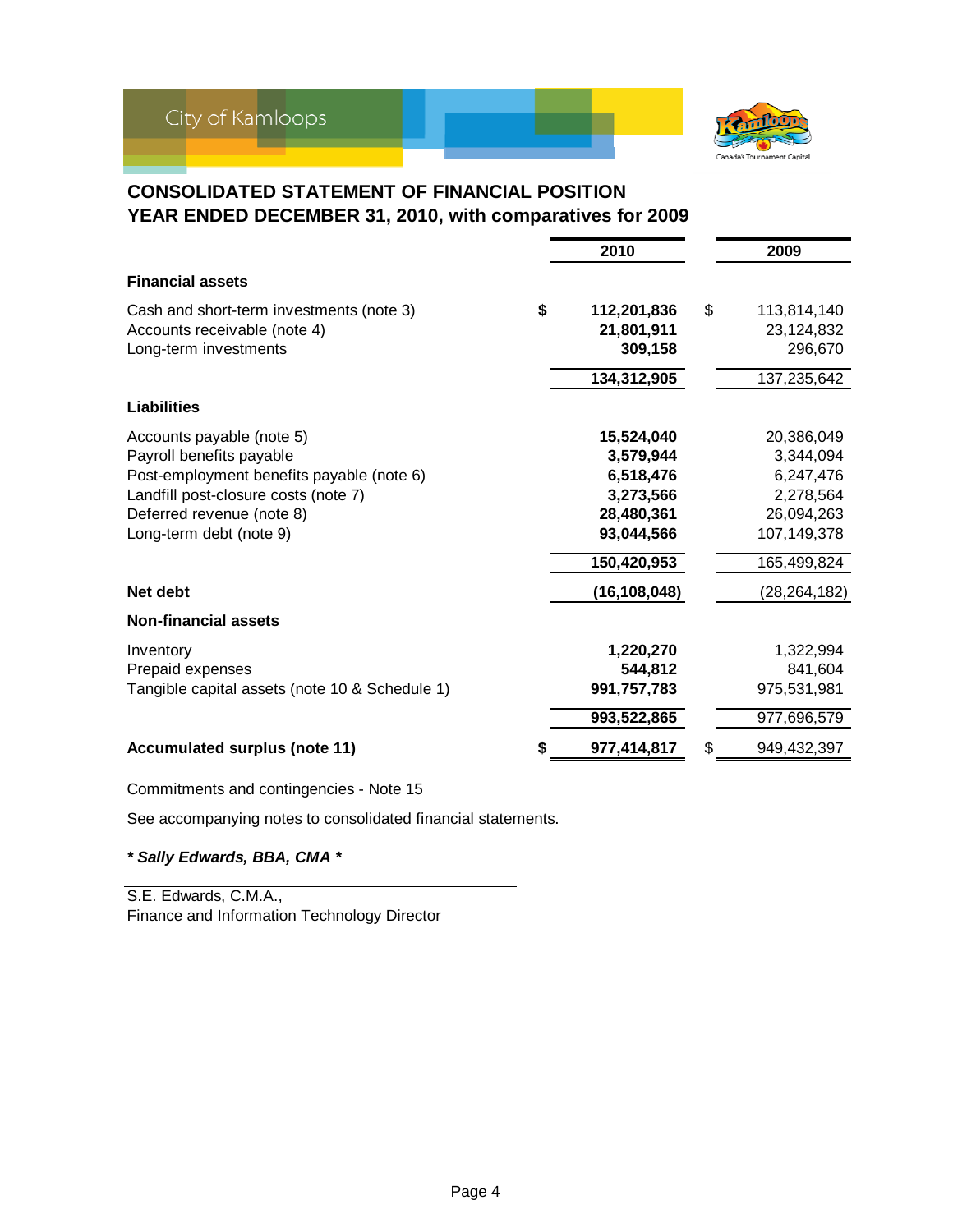

### **CONSOLIDATED STATEMENT OF FINANCIAL ACTIVITIES YEAR ENDED DECEMBER 31, 2010, with comparatives for 2009**

|                                               | 2010 Budget     | 2010          | 2009        |
|-----------------------------------------------|-----------------|---------------|-------------|
|                                               | (note 17)       |               |             |
| <b>Revenue (note 12)</b>                      |                 |               |             |
| \$<br>Taxation (note 13)                      | 84, 155, 790 \$ | 84,132,935 \$ | 81,511,048  |
| Development levies utilized                   | 9,739,011       | 2,118,515     | 6,749,220   |
| Fees, rates and sales of service              | 61,461,101      | 53,462,725    | 50,493,997  |
| Grants (note 14)                              | 30,325,124      | 23,979,804    | 23,675,281  |
| Investment income                             | 2,923,142       | 4,596,572     | 4,408,849   |
| Private contributions                         | 612,447         | 4,586,037     | 6,692,344   |
| Gain on disposal of capital assets            | 89,000          | 750,106       | 456,628     |
|                                               | 189,305,615     | 173,626,694   | 173,987,367 |
| <b>Expenditures (note 12)</b>                 |                 |               |             |
|                                               |                 |               |             |
| Cemetery                                      | 605,455         | 753,307       | 728,449     |
| Community development                         | 4,463,146       | 4,148,668     | 4,288,911   |
| Corporate administration                      | 9,238,423       | 8,532,289     | 7,923,368   |
| <b>Environmental services</b>                 | 616,046         | 410,729       | 475,169     |
| Fire services                                 | 13,287,801      | 13,743,503    | 13,009,006  |
| Infrastructure maintenance                    | 9,253,672       | 19,734,836    | 18,235,475  |
| Legislative and enforcement                   | 4,265,224       | 4,406,242     | 4,232,558   |
| Parks, recreation and cultural services       | 20,840,939      | 27,807,130    | 28,203,158  |
| Police services                               | 21,627,903      | 19,566,974    | 19,904,459  |
| Public transit                                | 11,879,236      | 12,173,649    | 10,738,121  |
| Solid waste                                   | 6,199,445       | 7,378,208     | 6,425,977   |
| Water utility                                 | 7,066,894       | 13,025,208    | 11,026,404  |
| Sewer utility                                 | 4,856,161       | 6,270,729     | 6,285,688   |
| Kamloops Airport Authority Society            |                 | 1,671,204     | 1,501,513   |
| Venture Kamloops Business Development Society |                 | 492,433       | 583,077     |
| Debt servicing costs                          | 5,688,197       | 5,529,165     | 5,736,874   |
|                                               | 119,888,542     | 145,644,274   | 139,298,207 |
| Increase in accumulated surplus               | 69,417,073      | 27,982,420    | 34,689,160  |

See accompanying notes to consolidated financial statements.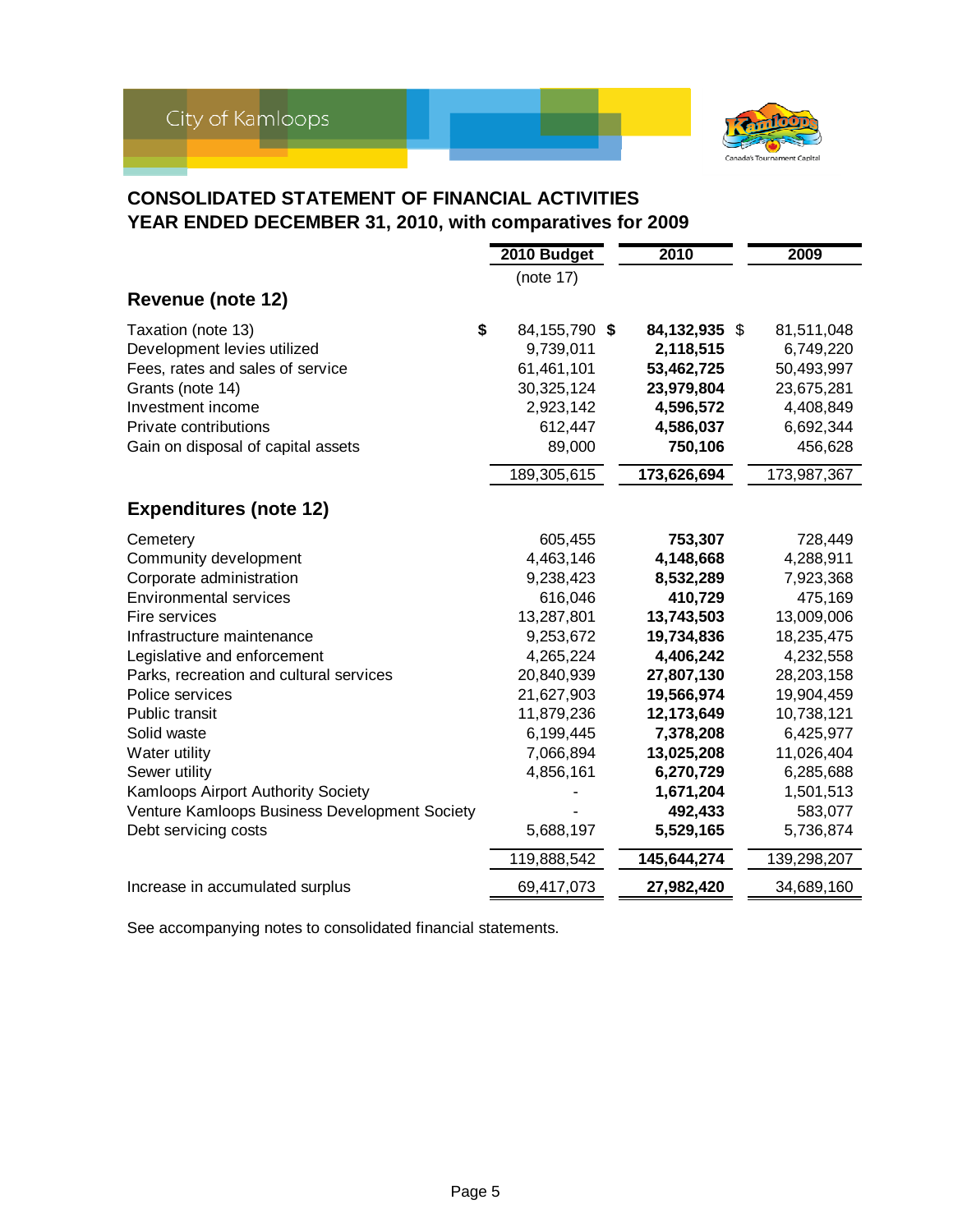

### **CONSOLIDATED STATEMENT OF CHANGES IN NET DEBT YEAR ENDED DECEMBER 31, 2010, with comparatives for 2009**

|                                                                                                                                        | 2010                                                          |    | 2009                                                           |
|----------------------------------------------------------------------------------------------------------------------------------------|---------------------------------------------------------------|----|----------------------------------------------------------------|
| Increase in accumulated surplus                                                                                                        | \$<br>27,982,420                                              | \$ | 34,689,160                                                     |
| Capital additions<br>Annual depreciation<br>Net book value of assets disposed<br>Decrease in prepaid expenses<br>Decrease in inventory | (41,260,528)<br>23,003,317<br>2,031,409<br>296,792<br>102,724 |    | (57, 252, 352)<br>22,388,017<br>2,983,394<br>152,543<br>61,455 |
| Change in net debt                                                                                                                     | 12,156,134                                                    |    | 3,022,217                                                      |
| Net debt, beginning of the year                                                                                                        | (28, 264, 182)                                                |    | (31, 286, 399)                                                 |
| Net debt, end of the year                                                                                                              | (16,108,048)                                                  | S  | (28, 264, 182)                                                 |

See accompanying notes to consolidated financial statements.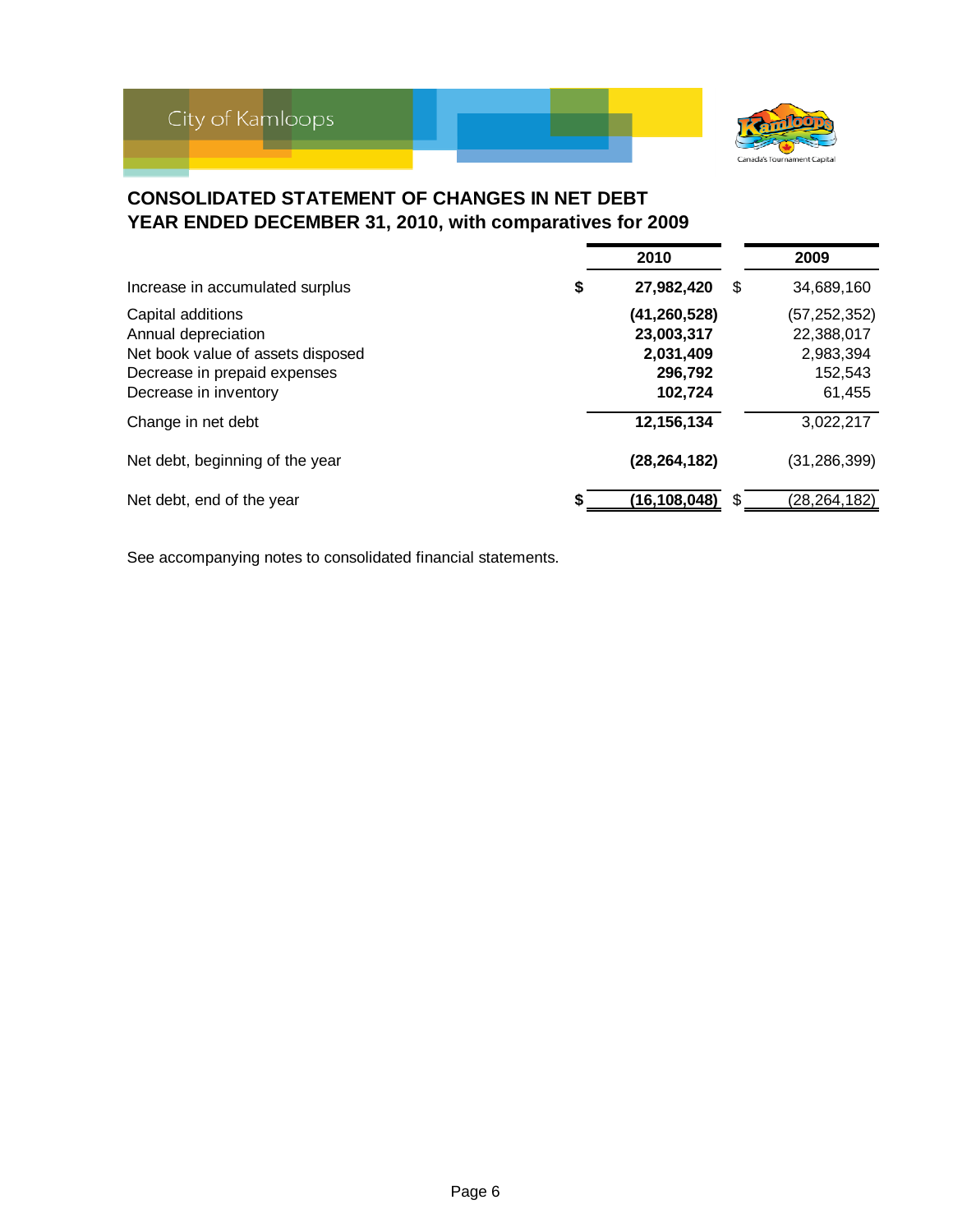

### **CONSOLIDATED STATEMENT OF CASH FLOWS YEAR ENDED DECEMBER 31, 2010, with comparatives for 2009**

|                                                         | 2010                    | 2009           |
|---------------------------------------------------------|-------------------------|----------------|
| Cash provided by (used for):                            |                         |                |
| Operating                                               |                         |                |
| Increase in accumulated surplus                         | \$<br>27,982,420<br>\$  | 34,689,160     |
| Changes in non-cash operating items:                    |                         |                |
| Decrease (increase) in accounts receivable              | 1,322,921               | 3,273,226      |
| Decrease (increase) in inventory                        | 102,724                 | 61,455         |
| Decrease (increase) in prepaid expenses                 | 296,792                 | 152,543        |
| Decrease (increase) in investments                      | (12, 488)               | (12, 983)      |
| Increase (decrease) in accounts payable                 | (4,862,009)             | 4,132,568      |
| Increase (decrease) in payroll benefits payable         | 235,850                 | 140,999        |
| Increase (decrease) in post-employment benefits payable | 271,000                 | 117,000        |
| Increase (decrease) in landfill post-closure costs      | 995,002                 | 216,823        |
| Increase (decrease) in deferred revenue                 | 2,386,098               | (3,342,760)    |
|                                                         | 28,718,310              | 39,428,031     |
| Annual depreciation                                     | 23,003,317              | 22,388,017     |
| Loss (Gain) on tangible capital assets disposed         | (750, 105)              | (456, 628)     |
|                                                         | 50,971,522              | 61,359,420     |
| Financing:                                              |                         |                |
| Proceeds from issuance of long-term debt                |                         | 6,000,000      |
| Principal repayments on long-term debt                  | (14, 104, 814)          | (6,811,285)    |
| Repayment of obligations under capital lease            |                         | (11, 974)      |
|                                                         | (14, 104, 814)          | (823, 259)     |
|                                                         |                         |                |
| <b>Capital transactions:</b>                            |                         |                |
| Tangible capital asset additions                        | (41, 260, 528)          | (57, 252, 352) |
| Proceeds from sale of tangible capital assets           | 2,781,516               | 3,440,022      |
|                                                         | (38, 479, 012)          | (53, 812, 330) |
| Increase (decrease) in cash for the year                | (1,612,304)             | 6,723,831      |
| Cash, beginning of the year                             | 113,814,140             | 107,090,309    |
| Cash, end of the year                                   | \$<br>112,201,836<br>\$ | 113,814,140    |

See accompanying notes to consolidated financial statements.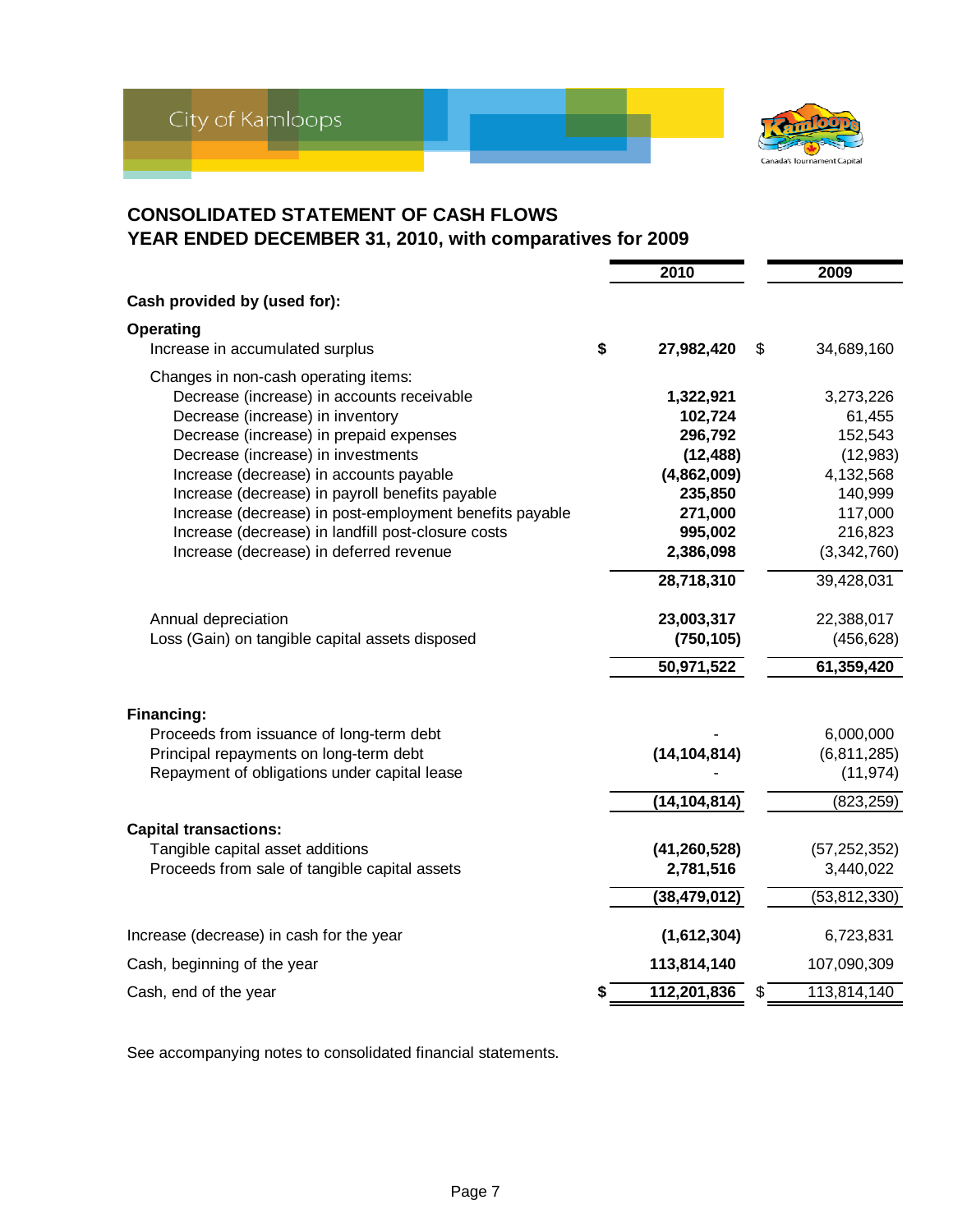

The City of Kamloops was incorporated in 1893 under statute of the Province of British Columbia. Its principal activities include the provision of local government services to residents of the incorporated area. These include cemetery; community development; fire; infrastructure maintenance; legislative and enforcement; parks, recreation and leisure; police; public transit; solid waste; water utility; sewer utility and fiscal services. The City is also responsible for the Kamloops Airport Authority Society and the Venture Kamloops Business Development Society.

#### **1 . Significant accounting policies:**

(a) Basis of presentation:

The consolidated financial statements of the City have been prepared, in all material respects, in accordance with Canadian generally accepted accounting principles for local governments as recommended by the Public Sector Accounting Board (PSAB) of the Canadian Institute of Chartered Accountants (CICA).

(b) Fund accounting:

The resources and operations of the City are comprised of the funds listed below. Supporting schedules to the consolidated financial statements are included to show the financial activities and balance of each fund for supplementary information.

#### General Fund:

Accounts for operating and capital revenues and expenditures for all the activities of the City except those included in the water and sewer funds and holds all property required for these purposes and related longterm debt.

#### Water Fund:

Accounts for operating and capital revenues and expenditures for the water utility and holds all property required for this purposes and related long-term debt.

#### Sewer Fund:

Accounts for operating and capital revenues and expenditures for the sewer utility and holds all property required for this purposes and related long-term debt.

(c) Basis of consolidation:

The consolidated financial statements include the accounts of the General, Water, and Sewer funds as well as the Kamloops Airport Authority Society and the Venture Kamloops Business Development Society. Separate audited financial statements have been prepared for the Societies. Inter-fund balances and transactions have been eliminated.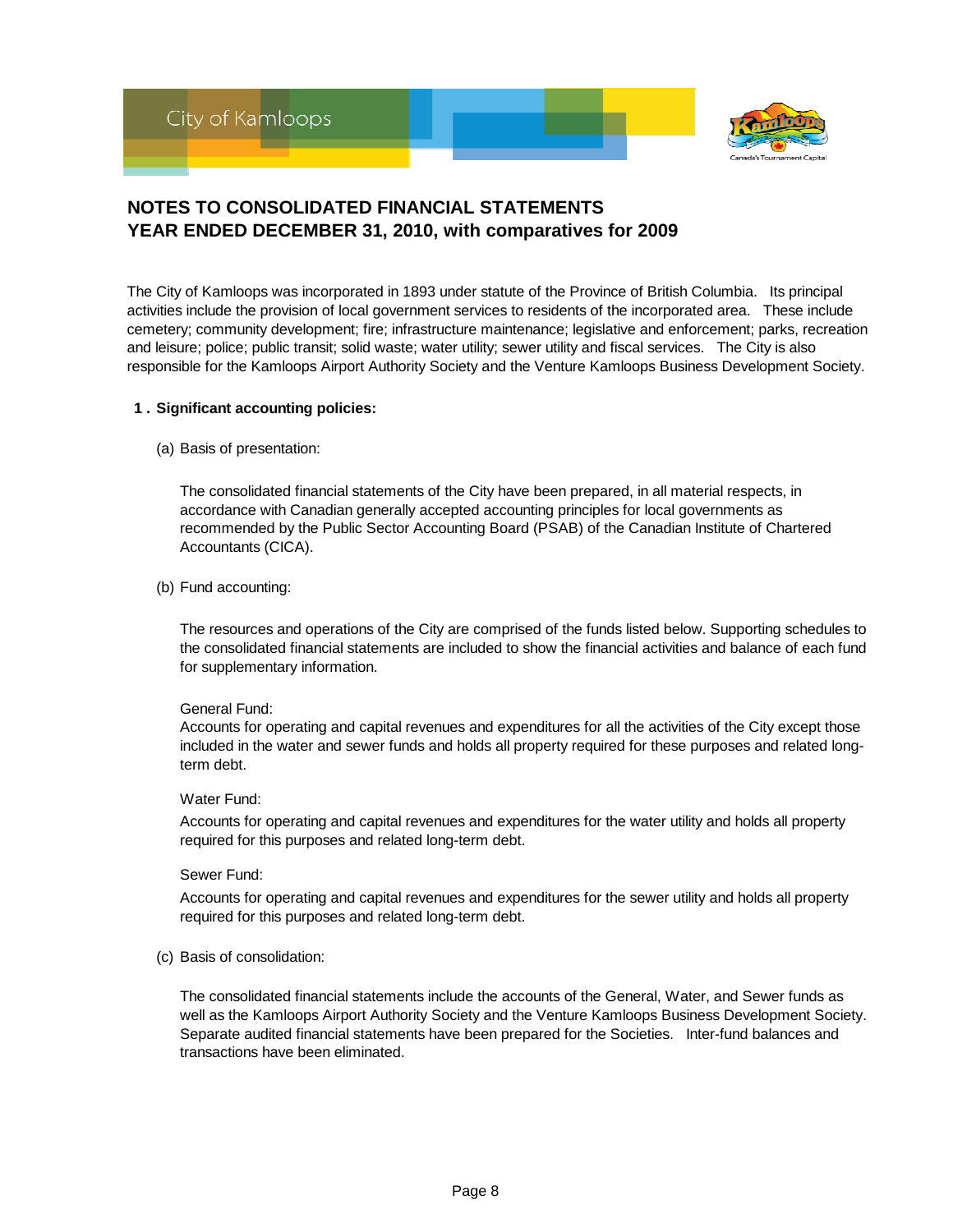



#### **1 . Significant accounting policies (continued):**

(d) Revenue recognition:

Revenues are recorded in the period in which the transactions or events that gave rise to the revenues occur. Amounts that have been received in advance of services being rendered are recorded as deferred revenue until the City discharges the obligations that led to the collection of funds.

(e) Inventory:

Inventory is valued at the lower of cost and net realizable value with cost determined by the average cost method.

(f) Investments:

Short-term investments and investments are recorded at cost, which approximates net realizable value.

(g) Tangible capital assets:

Tangible capital assets are recorded at cost less accumulated amortization and are classified according to their functional use. Costs include all costs directly attributable to the acquisition or construction of the tangible capital asset including transportation costs, design and engineering fees, legal fees and site preparation costs.

Assets were amortized using the straight-line method, with one half of a year of amortization taken in the year of acquisition and disposition. There are several different amortization periods used for each major category of assets, as follows:

| Land                          | No amortization taken |
|-------------------------------|-----------------------|
| Site improvements             | $5 - 50$ years        |
| Equipment                     | 5 - 10 years          |
| <b>Buildings</b>              | 15 - 50 years         |
| <b>Transportation network</b> | 10 - 75 years         |
| Water network                 | 10 - 75 years         |
| Sanitary network              | 10 - 75 years         |
| Drainage network              | 10 - 75 years         |
| Communication network         | 20 years              |
| Computing infrastructure      | 4 - 10 years          |

During the year, the City received \$4,044,101 (2009 - \$2,624,097) in land and infrastructure from developers. The City also received buildings during the year valued at \$ nil (2009 - \$3,190,955) from local societies and through the conclusion of capital leases.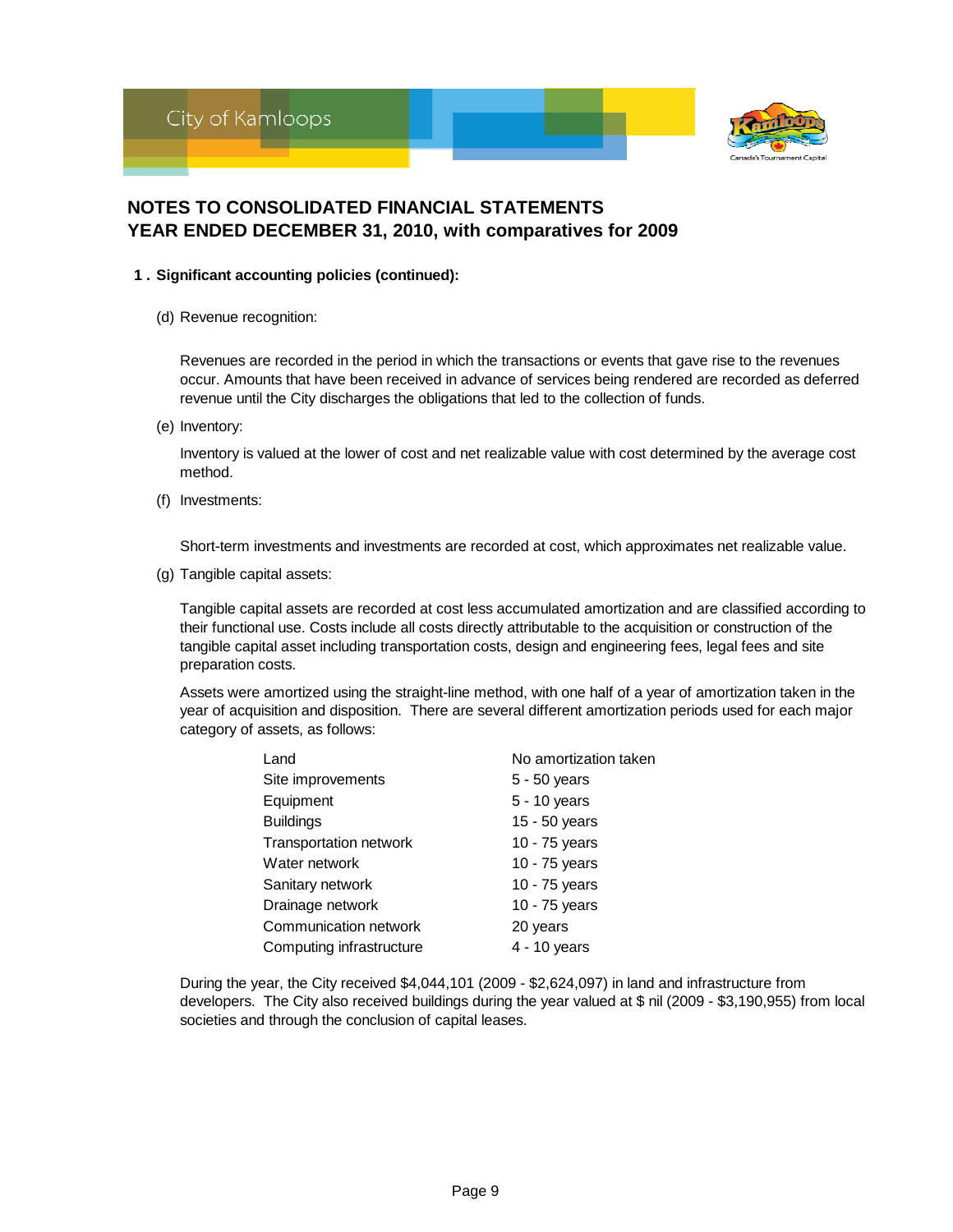

#### **1 . Significant accounting policies (continued):**

The City holds several works of art and historic treasures that have not been included in the tangible capital assets, including displays at the museum, statues located throughout the City and various works of art and decorations in the facilities.

No interest was capitalized during the year. There were no write-downs of capital assets during the year.

(h) Long-term debt:

Long-term debt is recorded net of any related sinking fund balances. Debt service charges, including principal and interest, are charged against current revenue in the period in which they occur.

(i) Reserves:

Reserves for operating and capital purposes represent amounts reserved either internally or by statute for specific future purposes.

(j) Use of estimates:

The preparation of financial statements in accordance with Canadian generally accepted accounting principles requires management to make estimates and assumptions that have an effect on the reported amounts of assets and liabilities and the disclosure of contingent assets and liabilities at the date of the financial statements and the reported amounts of revenue and expenditures during the year. Actual results could be different from those estimates. Significant estimates in these financial statements include the post-employment benefit payable and the landfill post-closure costs.

(j) Financial instruments:

Unless otherwise noted, it is management's opinion that the City is not exposed to significant interest, currency or credit risks arising from its financial instruments. The fair values of its financial instruments reported in the financial statements approximate their carrying values, unless otherwise noted.

(k) Landfill post-closure costs:

The City is required to fund the closure of its landfill sites and to provide for the post-closure care of the facilities. Closure and post-closure activities include the final cover, landscaping, surface and groundwater monitoring, leachate control and visual inspection. The requirement is being provided for over the estimated life of the landfill sites based on the respective usage of each facility.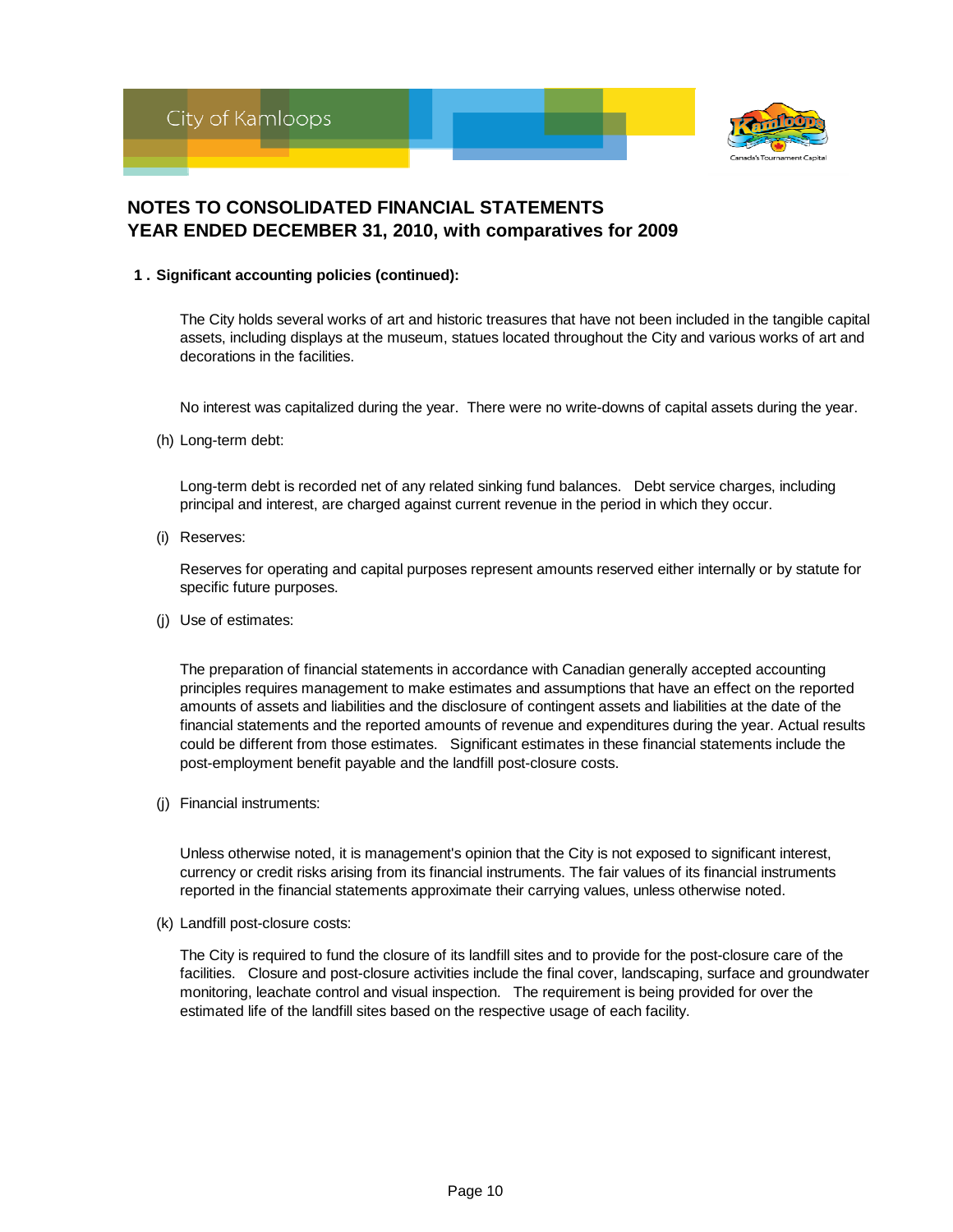



#### **1 . Significant accounting policies (continued):**

(l) Pension plan:

The City of Kamloops and its employees contribute to the Municipal Pension Plan, a jointly trusteed pension plan. The pension plan is a multi-employer contributory pension plan. Basic pension benefits provided are defined.

#### **2 . Segmented Information**

The City of Kamloops is a diversified municipal government institution that provides a wide range of services to its citizens. Distinguishable functional segments have been separately disclosed. The nature of the segments and the activities they encompass are as follows; and quantitative data on these segments can be found in note 12.

#### **Cemetery:**

This segment captures all of the revenue and expenses associated with Cemetery operations including providing services to the public and maintenance of the cemetery infrastructure.

#### **Community development:**

This segment includes almost all of the activities of the Planning, Engineering and Development Services Department including Building Permits, Business Licenses, Zoning, Development Applications and Engineering Services. The only function of the Planning Development and Engineering Services department that has been separated into its own segment is the Public Transit function.

#### **Corporate administration:**

This segment includes all of the internal support service functions of the corporation. This includes Human Resources, Information Technology, Finance and the Chief Administration Officer's department. All of these functions are typical to all medium to large corporation, either private or public.

#### **Environmental services:**

This segment includes all of the operating activities of the Environmental Services Division.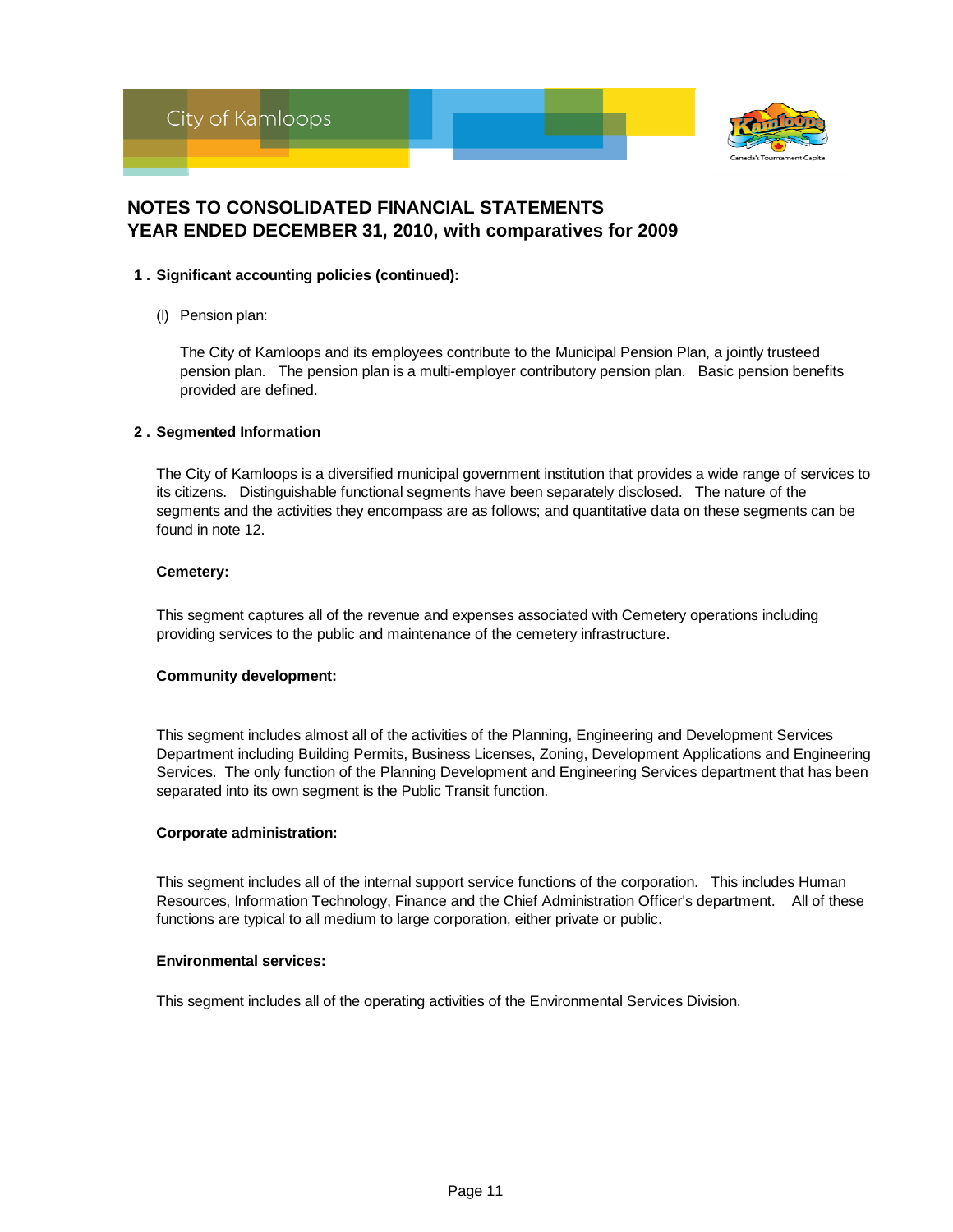



#### **2 . Segmented Information (continued)**

#### **Fire services:**

This segment includes all of the operating activities of the Fire and Rescue Services Division including fire prevention, suppression and education. This function also includes maintenance of the fire department fleet and operation of the Fire Training Centre.

#### **Infrastructure maintenance:**

This segment includes all of the function of the Public Works department that involve the repair and maintenance of the City's infrastructure assets including the road network, the stormwater (drainage) network, administrative buildings and the City's vehicle fleet. Maintenance of the recreation buildings and park assets are not included in this segment.

#### **Legislative and enforcement:**

This segment includes the functions related to the legislative operations of the City. This encompasses revenue and expenses directly related to City Council, the City Clerk's office, bylaw enforcement, parking and animal control.

#### **Parks, recreation and leisure services:**

All operating activities of the Parks, Recreation and Cultural Services department are included in this segment. This includes the revenue expenses to provide recreation and cultural programs throughout the City a well as repair and maintenance of the buildings and other infrastructure used to provide these programs.

#### **Police services:**

This segment includes all of the operating activities of the Police Services Division. This includes the activities of the RCMP and the municipal staff who support these activities.

#### **Public transit:**

This segment includes all of the operating activities of the Public Transit Division.

#### **Solid waste:**

Included in this segment is all of the revenue and expenses related to the collection and disposal of the residents garbage and recycling products.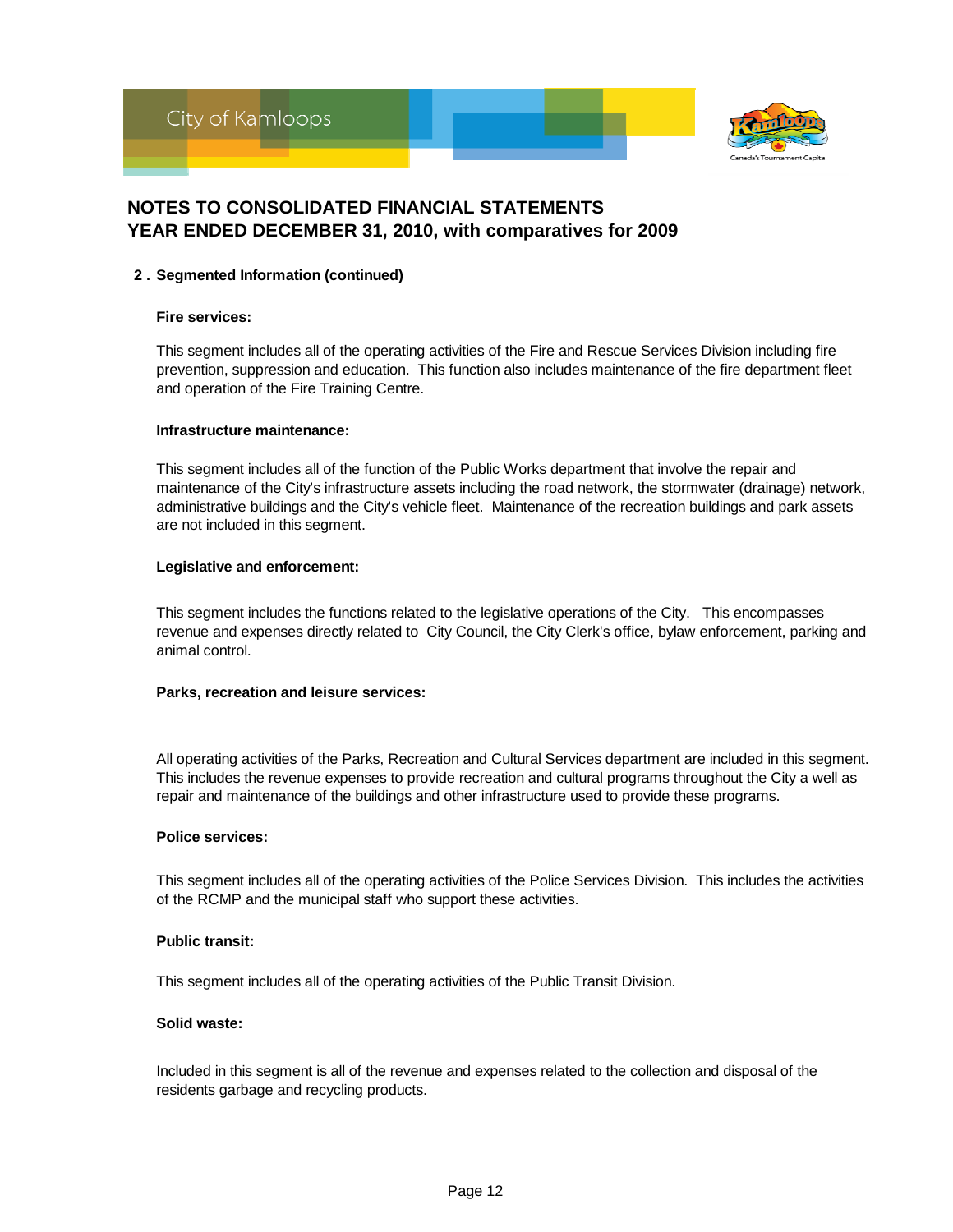



#### **2 . Segmented Information (continued)**

#### **Water utility:**

This segment includes all of the operating activities related to the treatment and distribution of water throughout the City.

#### **Sewer utility:**

This segment includes all of the operating activities related to the collection and treatment of wastewater (sewage) throughout the City.

#### **Kamloops Airport Authority Society:**

This segment includes all of the operating activities of the Kamloops Airport Authority Society whose mandate is to oversee the operation of the Kamloops Airport and the repair and maintenance of its assets.

#### **Venture Kamloops Business Development Society:**

This segment includes all of the operating activities of the Venture Kamloops Business Development Society.

#### **Debt servicing costs:**

This segment includes all of the debt servicing costs of the City except debt principle repayments.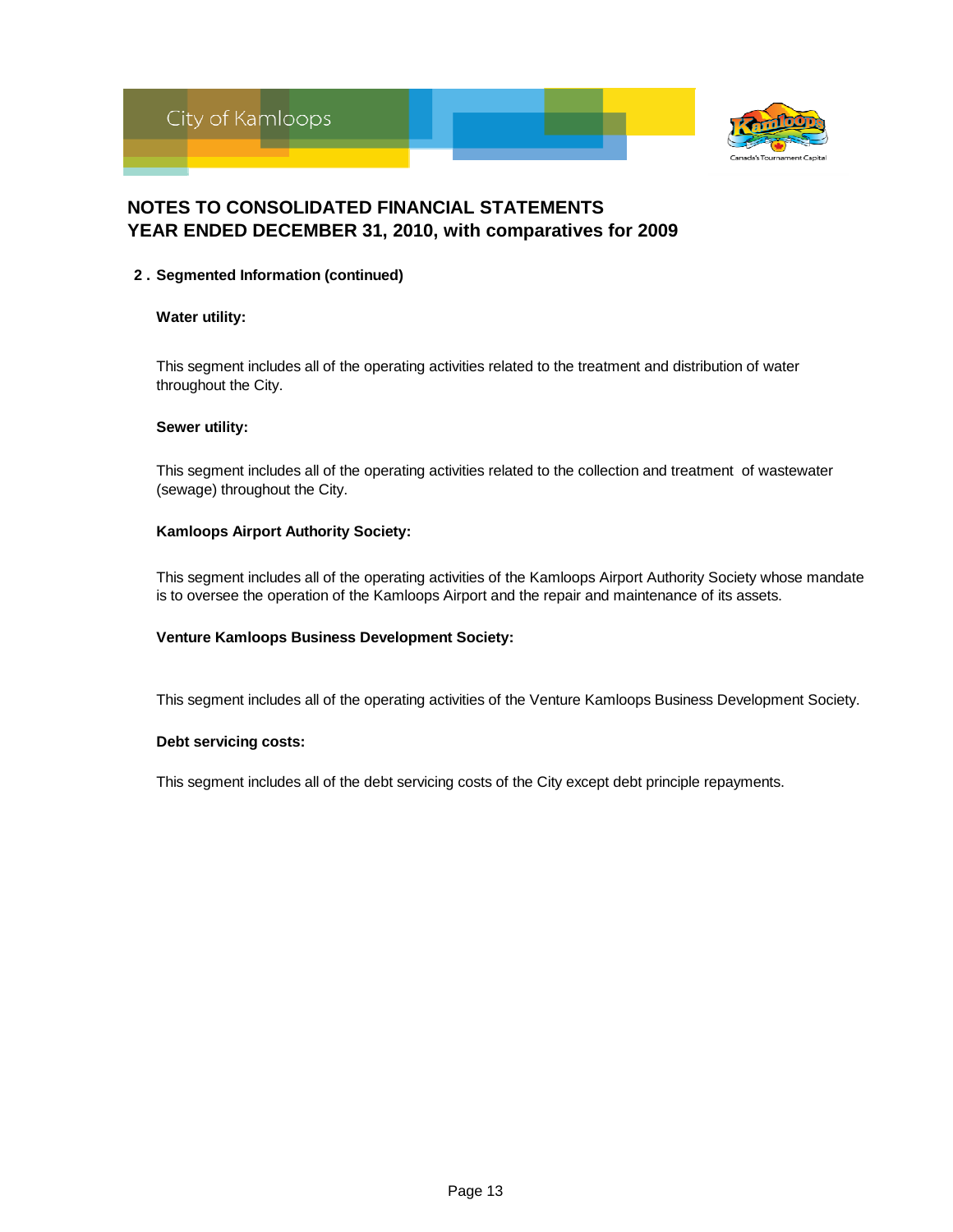



#### **3 . Cash and short-term investments:**

|                                               | 2010          | 2009        |
|-----------------------------------------------|---------------|-------------|
| Restricted cash and short-term investments:   |               |             |
| \$<br><b>Statutory reserves</b>               | 26,670,834 \$ | 22,750,232  |
| Development cost charges                      | 13,891,513    | 12,578,227  |
| Cemetery Perpetual Care Trust Fund            | 1,449,467     | 1,367,868   |
| Kamloops Airport Authority Society            | 2,538,882     | 4,479,658   |
| Venture Kamloops Business Development Society | 267,934       | 145,825     |
|                                               | 44,818,630    | 41.321.810  |
| Unrestricted cash and short-term investments  | 67,383,206    | 72.492.330  |
|                                               | 112.201.836   | 113.814.140 |

As at December 31, 2010, the City held \$110,951,967 in short-term investments. The maturity dates of these investments range from January 12, 2011 to June 6, 2023. The interest rates earned on these investments range from 1.28% to 6%.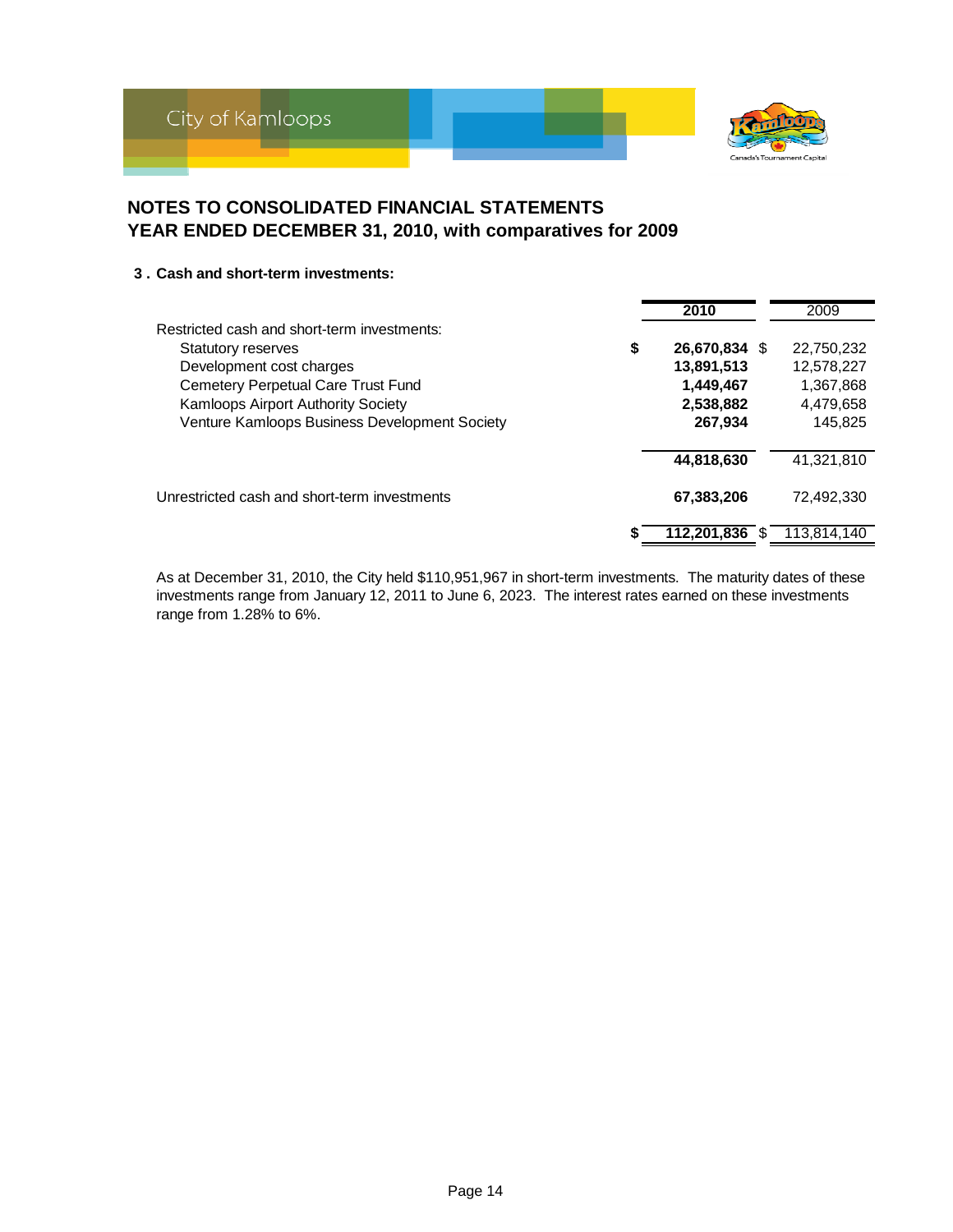

**4 . Accounts Receivable:**

|                                                   | 2010                | 2009       |
|---------------------------------------------------|---------------------|------------|
| <b>General fund:</b>                              |                     |            |
| Taxes                                             | \$<br>3,398,945 \$  | 3,640,026  |
| <b>Utilities</b>                                  | 1,672,800           | 1,291,832  |
| Trade                                             | 4,427,841           | 4,415,675  |
| Accrued interest                                  | 715,486             | 641,531    |
| Province of British Columbia                      | 5,209,407           | 1,607,667  |
| Government of Canada                              | 1,798,255           | 642,602    |
|                                                   | 17,222,734          | 12,239,333 |
| <b>Water Fund:</b>                                |                     |            |
| Trade                                             | 1,162,413           | 1,036,428  |
| Province of British Columbia                      | 390,630             | 2,870,546  |
|                                                   | 1,553,043           | 3,906,974  |
| <b>Sewer Fund:</b>                                |                     |            |
| Province of British Columbia                      | 1,936,155           |            |
| <b>Cemetery Trust:</b><br><b>Accrued interest</b> |                     |            |
|                                                   | 11,175              | 12,716     |
| Kamloops Airport Authority Society:               |                     |            |
| Trade                                             | 305,356             | 1,377,281  |
| Government of Canada                              | 767,728             | 5,573,393  |
|                                                   | 1,073,084           | 6,950,674  |
| Venture Kamloops Business Development Society:    |                     |            |
| Trade                                             | 5,720               | 15,135     |
|                                                   | \$<br>21,801,911 \$ | 23,124,832 |
| 5. Accounts payable:                              |                     |            |
|                                                   | 2010                | 2009       |
| General fund:                                     |                     |            |
| Trade                                             | \$<br>8,611,688 \$  | 11,799,628 |
| Payroll and benefits                              | 1,933,908           | 1,687,719  |
| Province of British Columbia                      | 498,161             | 425,142    |
| Government of Canada                              | 4,299,049           | 4,505,741  |
|                                                   | 15,342,806          | 18,418,230 |
| <b>Kamloops Airport Authority Society:</b>        |                     |            |
| Trade                                             | 112,538             | 1,922,199  |
|                                                   |                     |            |
| Venture Kamloops Business Development Society:    |                     |            |
| Trade                                             | 68,696              | 45,620     |
|                                                   | \$<br>15,524,040 \$ | 20,386,049 |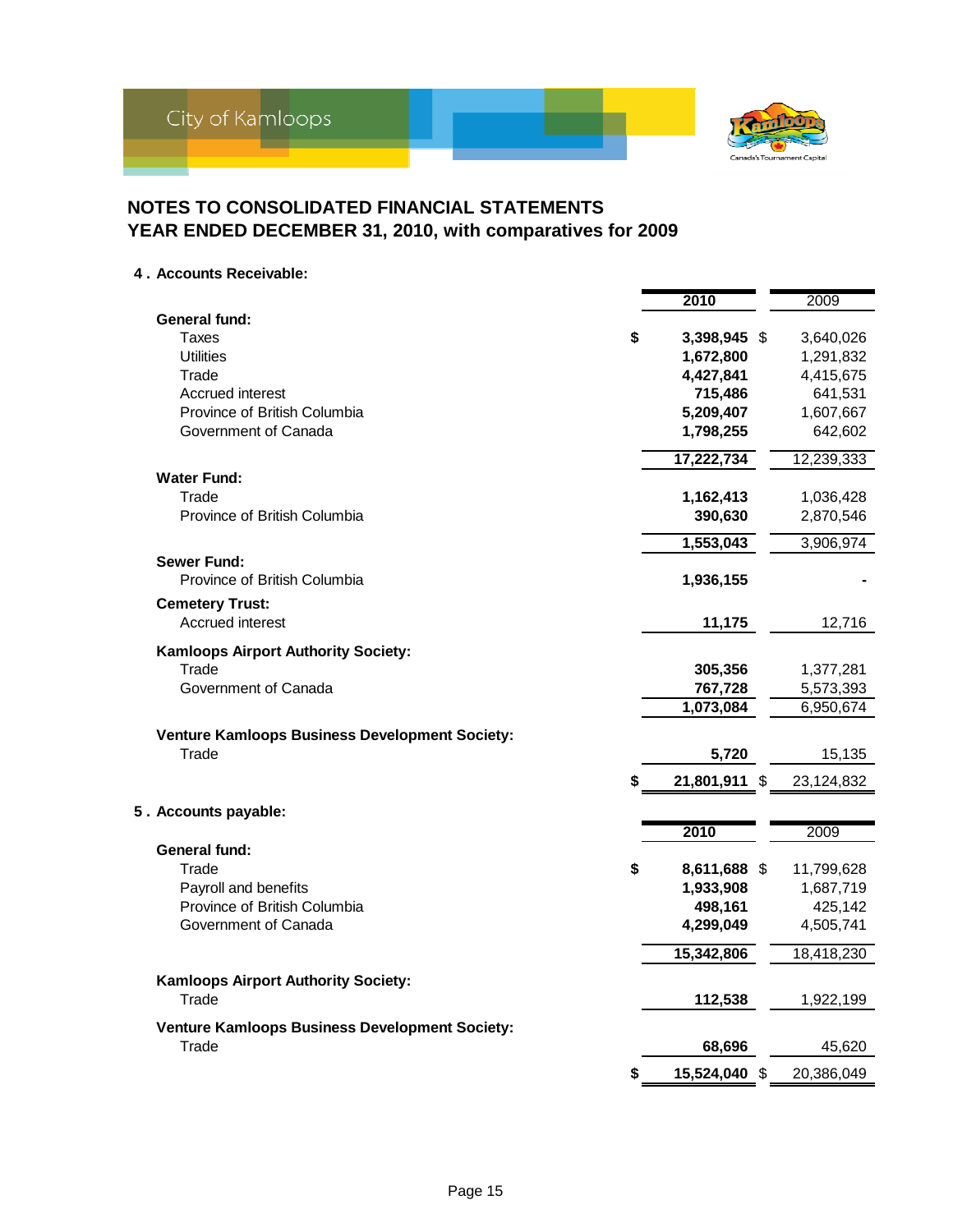

#### **6 . Post-employment benefits payable:**

The City of Kamloops sponsors a defined benefit plan for retirement benefits other than pensions for certain employees. The plan provides for a payout of accumulated sick leave for CUPE local 900 employees; an early retirement incentive payment and deferred vacation payout for IAFF local 913 employees; and an early retirement incentive payment for Management employees.

Total benefit payments paid during the year were \$428,000 (2009 - \$558,000). The plan does not require any contribution from employees. The retirement benefit liability at December, 31, 2010 includes the following components:

|                                                                                                                                           |    | 2010                                                      | 2009                                                   |
|-------------------------------------------------------------------------------------------------------------------------------------------|----|-----------------------------------------------------------|--------------------------------------------------------|
| Accrued benefit obligation - opening balance<br>Current service cost<br>Interest cost<br>Benefits paid<br>Actuarial gain/(loss) - current | \$ | 5,971,000 \$<br>403,000<br>288,000<br>(428,000)<br>20,000 | 5,776,000<br>381,000<br>293,000<br>(558,000)<br>79,000 |
| Accrued benefit obligation - ending balance                                                                                               |    | 6,254,000                                                 | 5,971,000                                              |
| Unamortized net actuarial (loss)/gain<br>Funding excess<br>Post-employment benefit payable                                                | S. | (12,000)<br>276,476<br>$6,518,476$ \$                     | 276,476<br>6,247,476                                   |

Actuarial valuations for accounting purposes are performed using the projected benefit method prorated on services. The most recent actuarial report was prepared on February 24, 2011. The accrued benefit obligation shown for 2010 is based on amounts included in the 2011 valuation. There is a net unamortized actuarial loss to be amortized on a straight-line basis over the expected average remaining service life of the related employee group (11 years).

The actuarial valuation was based on a number of assumptions about future events, such as inflation rates, interest rates, wage and salary increases, and employee turnover and mortality. The assumptions used reflect the City's best estimates. The expected inflation rate is 3.25%. The discount rate used to determine the accrued benefit obligation is 4.25%.

The retirement benefit expenditure is included in the statement of revenues and expenditures as a component of program expenditures. The retirement benefit interest expenditure is included in the public debt interest expenditure. The prior period cost of plan amendment is included in the current expenditures for the year indicated.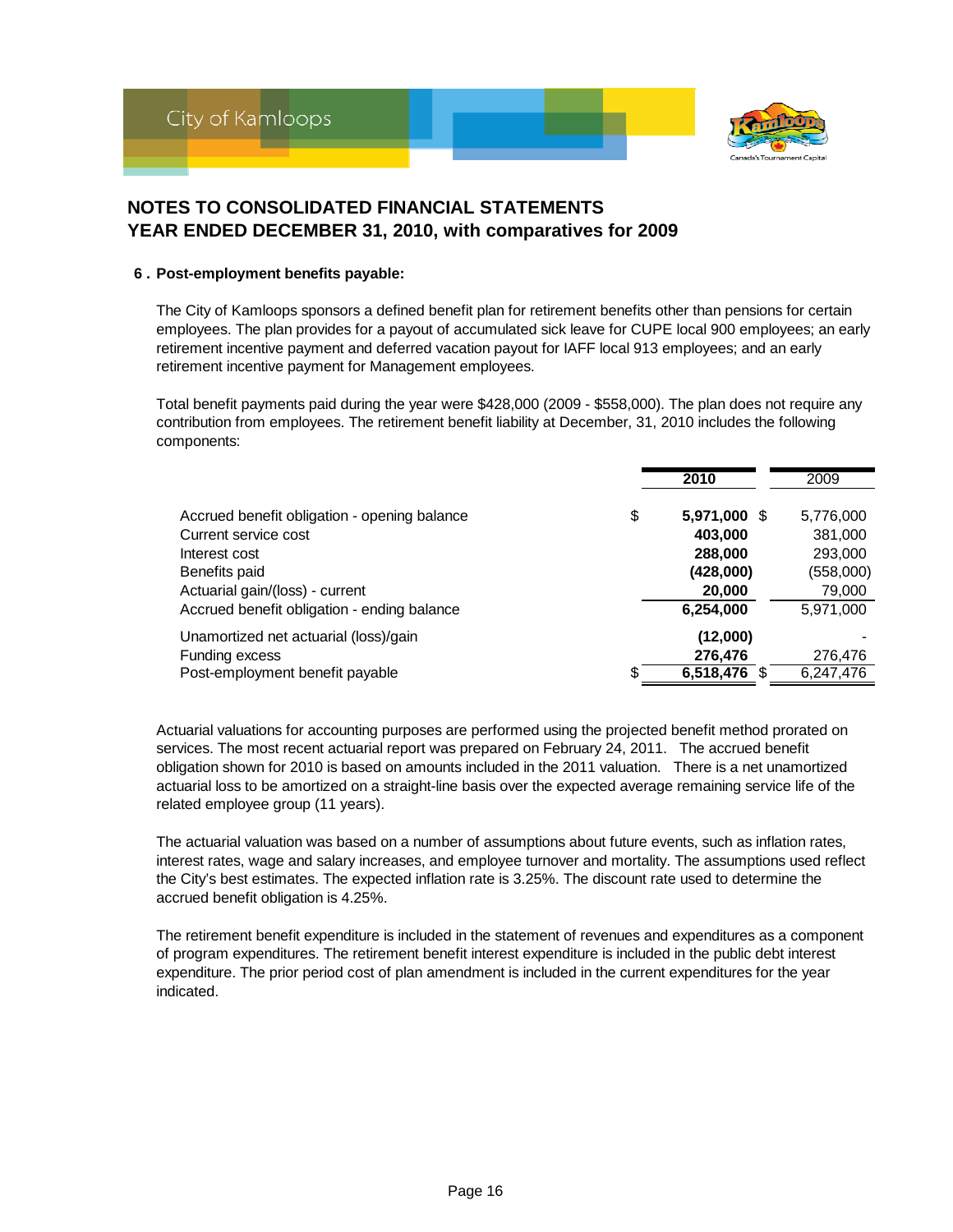



#### **7 . Landfill post-closure costs:**

The City of Kamloops operates two solid waste landfill sites in the Kamloops area and assumes certain obligations for the landfill sites including closure and post closure liabilities. The reported liabilities are based on estimates and assumptions with respect to events extending over the remaining life of each of the landfills. The estimates and assumptions are provided through an independent assessment conducted in 2009 with the results included in 2010. The liability and annual expenditure is calculated based on the ratio of current usage to total capacity of the site and the estimated future cash flows associated with closure and post-closure activities stated in current (2010) dollars. The aggregate liability for closure and post-closure costs for the two landfills is \$3,273,566 (2009 - \$2,278,564).

The main landfill at the Mission Flats site is expected to serve until 2068 with 25 years needed for post-closure care based on the independent assessment. The remaining capacity of the landfill site is estimated at 3.7 million cubic meters, which is 86% of the site's total capacity. Approximately 60% of landfill closure will be completed while the landfill is still in operation with costs associated with the closure being charged to expenditures when they are incurred.

Since a final design for the Barnhartvale site has not been completed the independent assessment was not able to provide a lifespan analysis. The City anticipates that the Barnhartvale site will serve until 2021 with 25 years needed for post-closure care. The remaining capacity of the landfill site is estimated at 196,858 cubic meters, which is approximately 35% of the site's total capacity.

The estimated total expenditures for closure and post-closure care of the two landfills in current (2010) dollars is \$18,733,086 (2009 estimate - \$17,499,940) with \$15,459,520 (2009 - \$15,221,376) remaining to be recognized as a liability.

The City has not provided a reserve to fund future landfill capital expenditures as at December 31, 2010. The funding required is provided through current operations.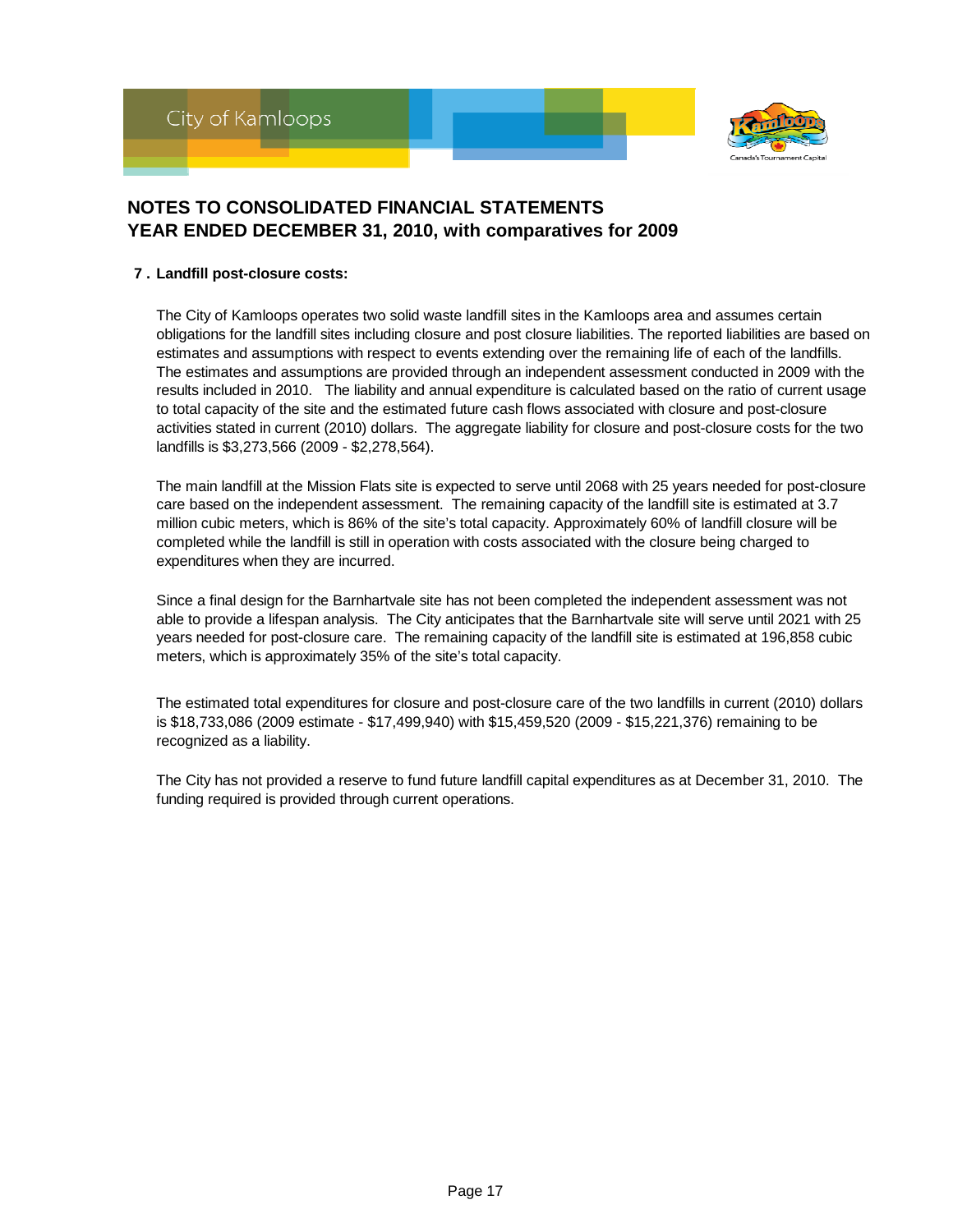

#### **8 . Deferred revenue:**

|                                    | Balance at<br>December 31,<br>2009 | Collected            | Interest         | Recognized                          | <b>Balance at</b><br>December 31,<br>2010 |
|------------------------------------|------------------------------------|----------------------|------------------|-------------------------------------|-------------------------------------------|
| General fund:                      |                                    |                      |                  |                                     |                                           |
| Taxes<br>Leases<br><b>Business</b> | \$<br>11,400,125 \$<br>71,100      | 12,228,196 \$        |                  | \$<br>$(11,400,125)$ \$<br>(6, 153) | 12,228,196<br>64,947                      |
| licenses<br>Other                  | 995,356<br>1,049,455               | 992,897<br>1,139,996 |                  | (995, 356)<br>(886, 643)            | 992,897<br>1,302,808                      |
|                                    | 13,516,036                         | 14,361,089           |                  | (13, 288, 277)                      | 14,588,848                                |
| Development<br>cost charges        | 12,578,227                         | 3,178,341            | 253,461          | (2, 118, 516)                       | 13,891,513                                |
|                                    | \$<br>26,094,263 \$                | 17,539,430           | \$<br>253,461 \$ | $(15,406,793)$ \$                   | 28,480,361                                |

#### **9 . Long-term debt:**

( a ) Long-term debt outstanding:

|                                                                                                |     | General fund *                             | Water fund                                 | Sewer fund                                   | Total                                      |
|------------------------------------------------------------------------------------------------|-----|--------------------------------------------|--------------------------------------------|----------------------------------------------|--------------------------------------------|
| Balance at December 31, 2009<br>Principal repayments<br>Actuarial adjustments<br>Debt acquired | S   | 66,270,569 \$<br>(9,373,756)<br>(413, 159) | 36,102,482 \$<br>(2,845,339)<br>(647, 902) | 4,776,327<br>\$.<br>(520, 550)<br>(304, 106) | 107,149,378<br>(12,739,645)<br>(1,365,167) |
| Balance at December 31, 2010                                                                   | \$. | 56,483,654                                 | 32,609,241 \$                              | 3,951,671                                    | 93,044,566                                 |

\* Kamloops Airport Authority Society debt included in General Fund balance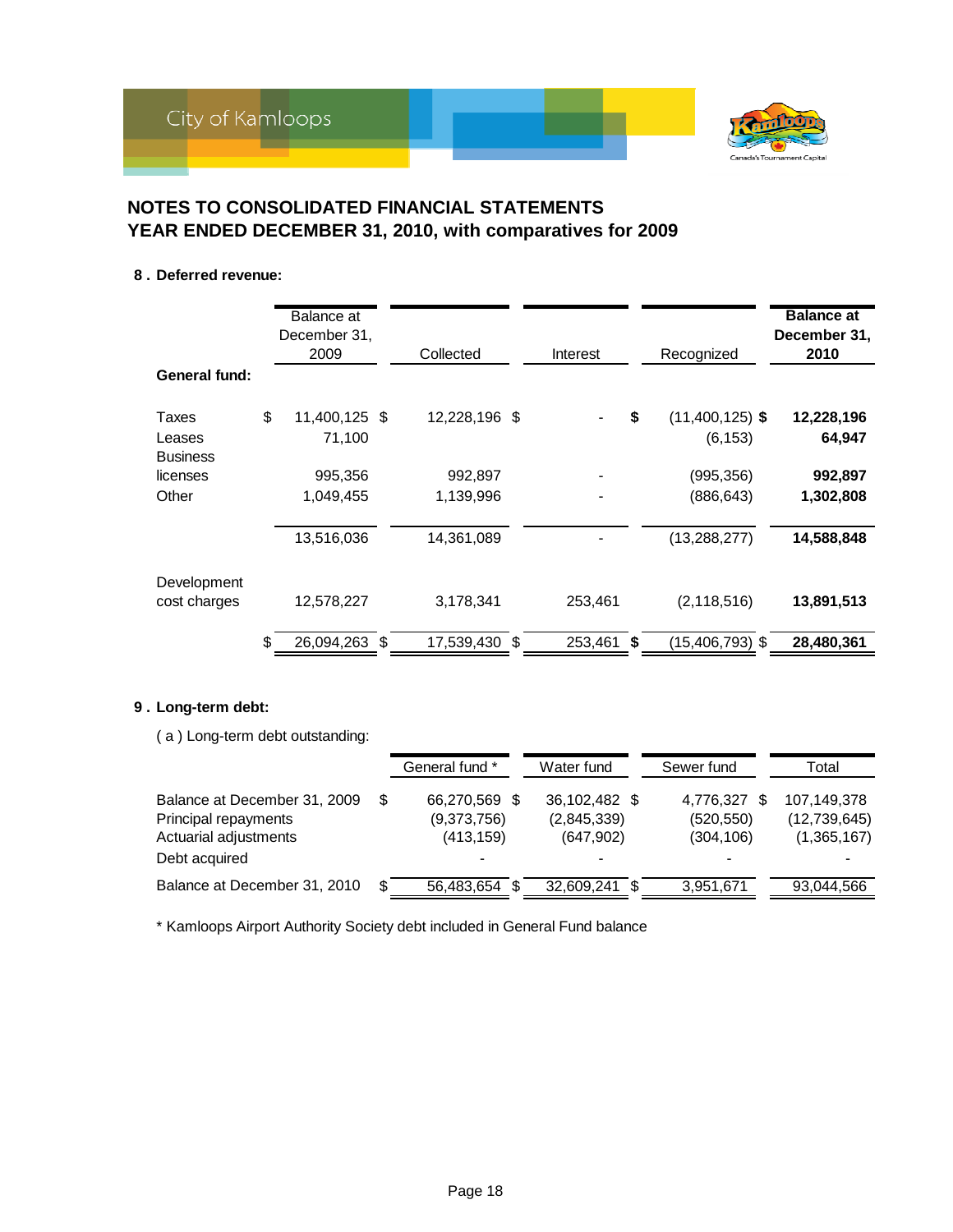



#### **9 . Long-term debt (continued):**

( b ) Future principle repayment and sinking fund earnings on outstanding borrowings over the next five years and thereafter are as follows:

|                       | General fund *      | Water fund   | Sewer fund   | Total        |  |
|-----------------------|---------------------|--------------|--------------|--------------|--|
| Principle repayment:  |                     |              |              |              |  |
| 2011                  | \$<br>2,499,932 \$  | 2,768,875 \$ | 426,229 \$   | 5,695,036    |  |
| 2012                  | 2,475,761           | 2,713,619    | 361,350      | 5,550,730    |  |
| 2013                  | 2,444,321           | 2,705,011    | 331.076      | 5,480,408    |  |
| 2014                  | 2,444,321           | 2,717,569    | 331,076      | 5,492,966    |  |
| 2015                  | 2,434,360           | 2,695,830    | 303,682      | 5,433,872    |  |
| Thereafter            | 23,942,584          | 11,613,292   | 605,801      | 36, 161, 677 |  |
|                       | 36,241,279          | 25,214,196   | 2,359,214    | 63,814,689   |  |
| Sinking fund earnings | 20,242,375          | 7,395,045    | 1,592,457    | 29,229,877   |  |
|                       | \$<br>56,483,654 \$ | 32,609,241   | 3,951,671 \$ | 93,044,566   |  |

\* Kamloops Airport Authority Society debt included in General Fund

The weighted average interest rate on long-term debt in 2010 was 4.44% (2009 - 4.54%).

Sinking fund assets, managed by the Municipal Finance Authority are used to reduce long term debt to be repaid. In the event that the City does not default under any of its obligations, the sinking fund earnings will be used to offset future principle repayments.

#### ( c ) Un-issued debt:

The City internally finances certain capital projects pending the issue of long-term debt and/or short-term debt. For budget and financial reporting purposes, borrowed funds received in the current year are applied to advances pending from prior year's. A summary of the current year's transactions and cumulative advances pending debenture issue are as follows:

|              | Balance at<br>December 31,<br>2009 | Capital assets<br>purchased<br>pending debt |      | Debt acquired            |   | Adjustments              | <b>Balance at</b><br>December 31,<br>2010 |
|--------------|------------------------------------|---------------------------------------------|------|--------------------------|---|--------------------------|-------------------------------------------|
| General fund | \$<br>3,058,915 \$                 | 4,679,273 \$                                |      | $\blacksquare$           | S | $\overline{\phantom{0}}$ | 7,738,188                                 |
| Water fund   | 2,044,956                          | 1,537,018                                   |      | $\blacksquare$           |   | -                        | 3,581,974                                 |
| Sewer fund   | 60.470                             |                                             |      | $\overline{\phantom{0}}$ |   |                          | 60,470                                    |
|              | 5,164,341 \$                       | 6,216,291                                   | - \$ |                          |   | $\blacksquare$           | 11,380,632                                |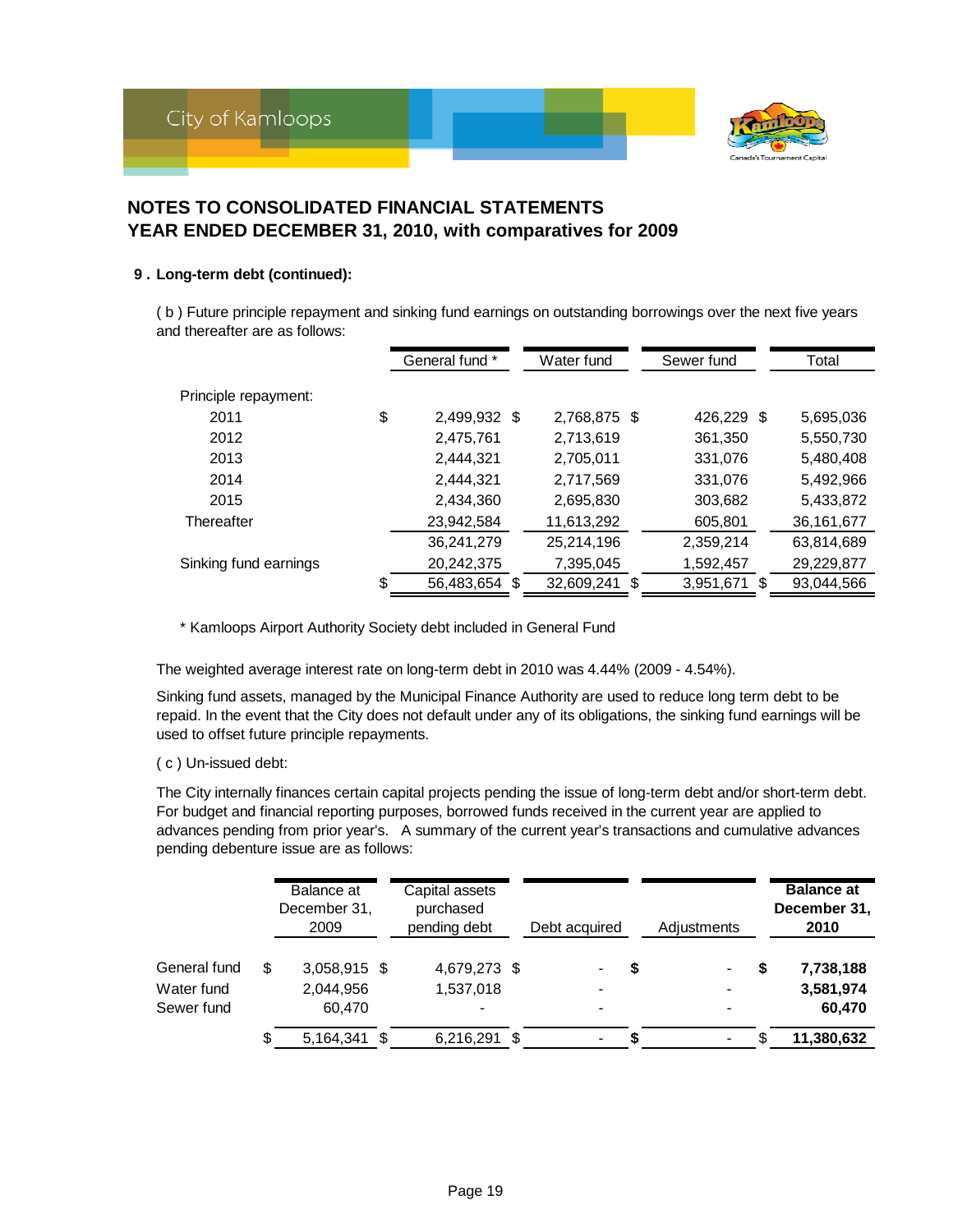

### **10 . Tangible capital assets:**

*See schedules 1a and 1b for details*

|                               |                     |                 | 2010                  | 2009        |
|-------------------------------|---------------------|-----------------|-----------------------|-------------|
|                               |                     | Accumulated     |                       | Net Book    |
|                               | Cost                | Amortization    | <b>Net Book Value</b> | Value       |
| General fund:                 |                     |                 |                       |             |
| Land                          | \$<br>74,945,039 \$ |                 | \$<br>74,945,039 \$   | 74,451,123  |
| Land under roads              | 399,142,354         |                 | 399,142,354           | 399,069,947 |
| Site improvements             | 53,885,828          | (24, 575, 768)  | 29,310,060            | 29,870,361  |
| <b>Buildings</b>              | 117,268,201         | (50, 352, 249)  | 66,915,952            | 64,313,134  |
| <b>Transportation network</b> | 213,585,959         | (89,310,576)    | 124,275,383           | 122,185,058 |
| Drainage network              | 66,355,576          | (23, 153, 955)  | 43,201,621            | 43,633,985  |
| Water network                 | 6,641,841           | (3,774,763)     | 2,867,078             | 3,115,854   |
| Equipment                     | 46,341,904          | (27,097,626)    | 19,244,278            | 20,607,703  |
| Computing infrastructure      | 6,364,403           | (5,269,144)     | 1,095,259             | 1,181,304   |
| Communication network         | 1,241,354           | (286, 551)      | 954,803               | 1,016,879   |
| Work in progress              | 16,607,146          |                 | 16,607,146            | 7,250,130   |
|                               | 1,002,379,605       | (223, 820, 632) | 778,558,973           | 766,695,478 |
| Water fund:                   |                     |                 |                       |             |
| Site improvements             | 687,761             | (377, 800)      | 309,961               | 374,655     |
| <b>Buildings</b>              | 16,531,721          | (4,450,748)     | 12,080,973            | 12,750,208  |
| Transportation network        | 37,114              | (25, 971)       | 11,143                | 12,265      |
| Water network                 | 133,468,023         | (38,968,978)    | 94,499,045            | 87,625,212  |
| Equipment                     | 1,260,530           | (302, 804)      | 957,726               | 227,159     |
| Computing infrastructure      | 13,036              | (7, 382)        | 5,654                 | 3,391       |
| Work in progress              | 937,054             |                 | 937,054               | 7,838,929   |
|                               | 152,935,239         | (44,133,683)    | 108,801,556           | 108,831,819 |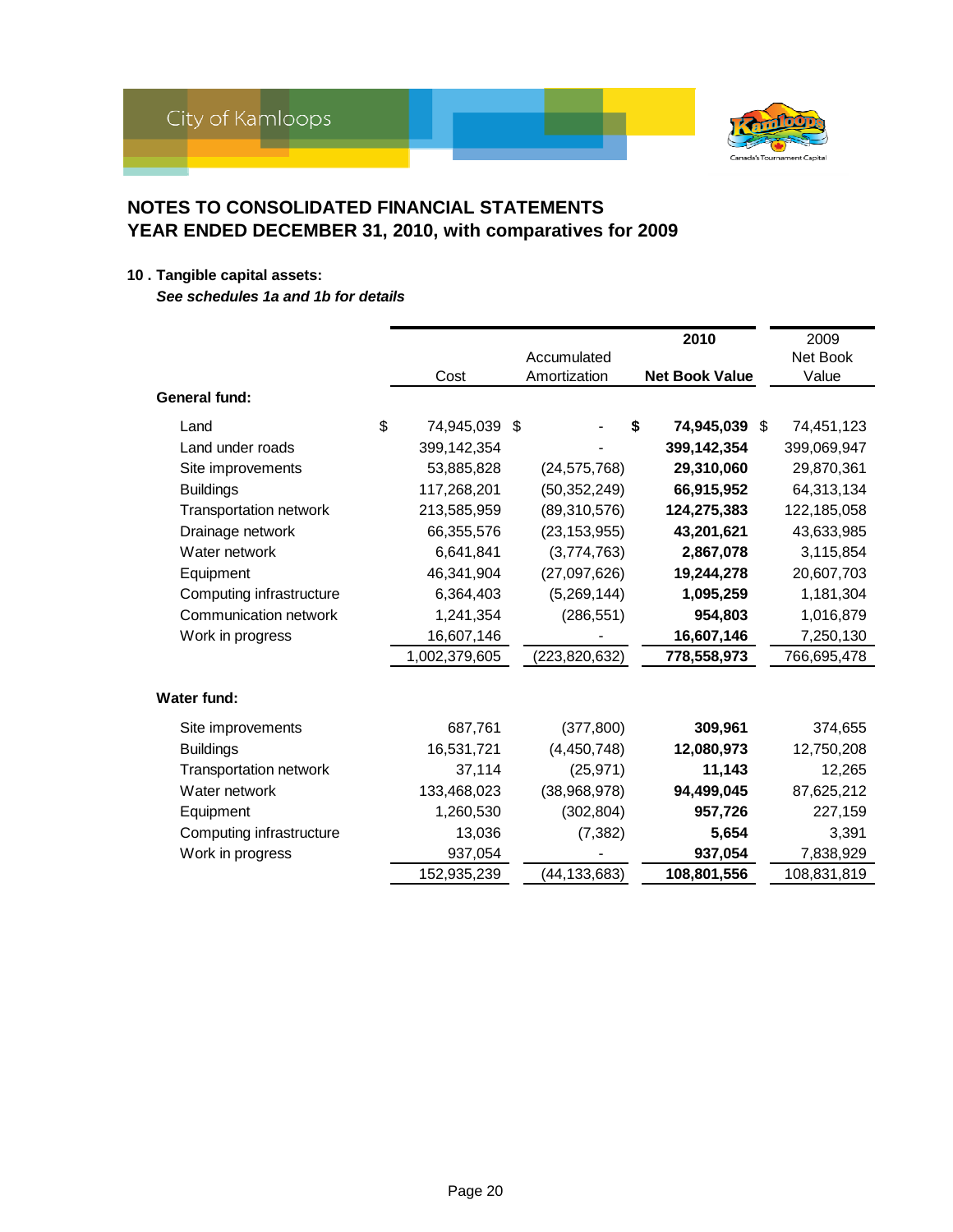

#### **10 . Tangible capital assets (continued):**

|                                                       |                  |                      | 2010                  | 2009        |
|-------------------------------------------------------|------------------|----------------------|-----------------------|-------------|
|                                                       |                  | Accumulated          |                       | Net Book    |
|                                                       | Cost             | Amortization         | <b>Net Book Value</b> | Value       |
| Sewer fund:                                           |                  |                      |                       |             |
| Site improvements                                     | 285,406          | (121, 995)           | 163,411               | 42,809      |
| <b>Buildings</b>                                      | 9,116,863        | (1, 242, 617)        | 7,874,246             | 1,527,300   |
| Sanitary network                                      | 57,195,803       | (19, 271, 095)       | 37,924,708            | 38,038,569  |
| Equipment                                             | 471,522          | (30,099)             | 441,423               | 19,604      |
| Computing infrastructure                              | 7,333            | (4,918)              | 2,415                 | 3,882       |
| Work in progress                                      | 281,032          |                      | 281,032               | 1,272,295   |
|                                                       | 67,357,959       | (20, 670, 724)       | 46,687,235            | 40,904,459  |
| <b>Kamloops Airport Authority Society:</b>            |                  |                      |                       |             |
| Land                                                  | 8,745,200        |                      | 8,745,200             | 8,745,200   |
| <b>Buildings</b>                                      | 19,945,803       | (3,233,350)          | 16,712,453            | 17,107,694  |
| <b>Transportation network</b>                         | 36,771,236       | (10, 314, 165)       | 26,457,071            | 27,262,725  |
| Drainage network                                      | 1,981,915        | (121, 793)           | 1,860,122             | 1,917,651   |
| Sanitary network                                      | 543,400          | (188, 649)           | 354,751               | 365,723     |
| Water network                                         | 4,890,600        | (1,697,839)          | 3,192,761             | 3,291,506   |
| Equipment                                             | 1,075,838        | (705, 159)           | 370,679               | 393,196     |
| Computing infrastructure                              | 76,457           | (72, 497)            | 3,960                 | 830         |
|                                                       | 74,030,449       | (16, 333, 452)       | 57,696,997            | 59,084,525  |
| <b>Venture Kamloops Business Development Society:</b> |                  |                      |                       |             |
| Equipment                                             | 24,975           | (16, 323)            | 8,652                 | 11,274      |
| Computing infrastructure                              | 17,021           | (12, 651)            | 4,370                 | 4,426       |
|                                                       | 41,996           | (28,974)             | 13,022                | 15,700      |
|                                                       | 1,296,745,248 \$ | $(304, 987, 465)$ \$ | 991,757,783<br>S.     | 975,531,981 |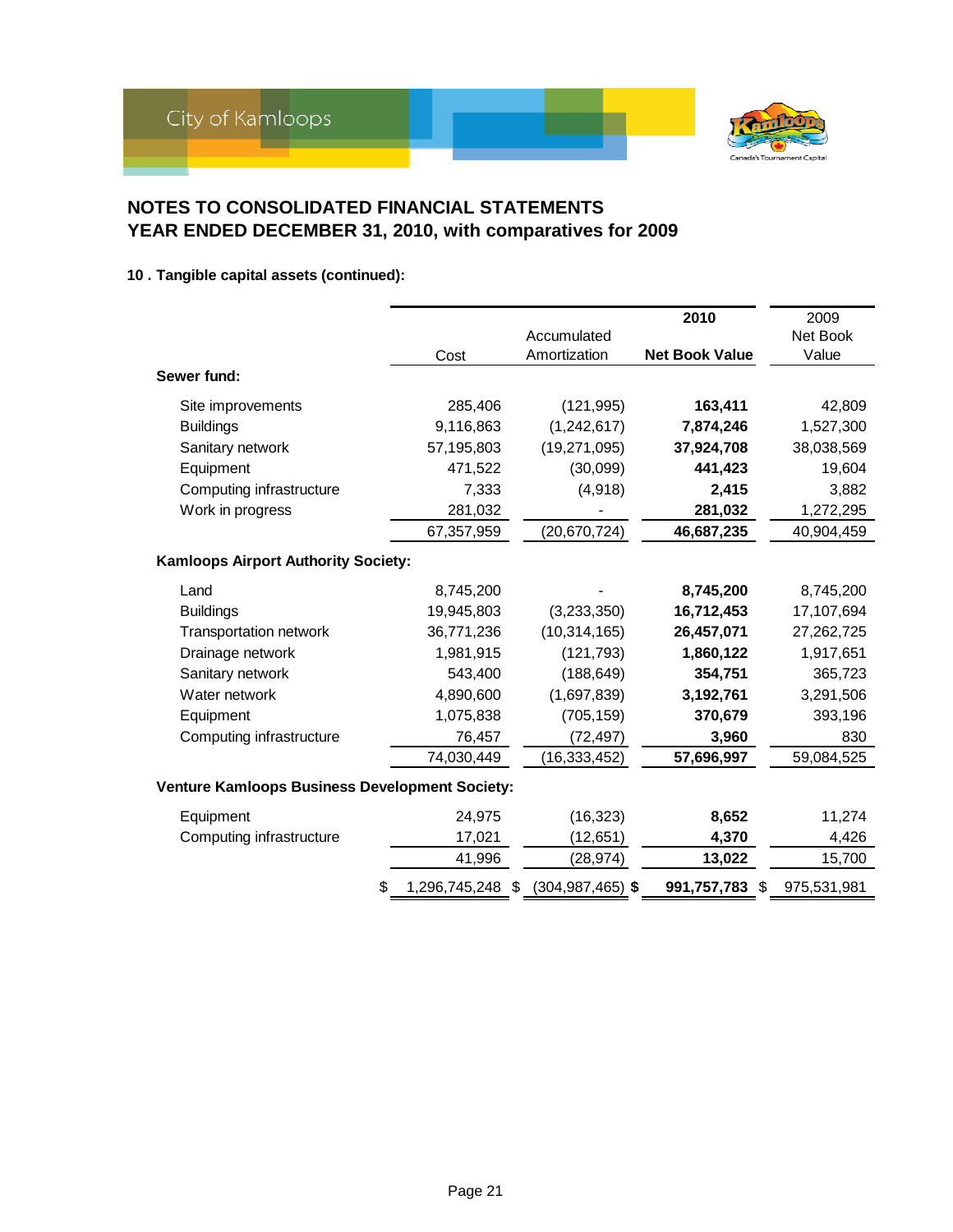

#### **11 . Accumulated Surplus:**

( a ) Reserves for operating purposes

|                                                       | Balance at               | Interest           | <b>Transfers to</b>      | <b>Balance</b> at |
|-------------------------------------------------------|--------------------------|--------------------|--------------------------|-------------------|
|                                                       | December 31,             | income and         | operations and           | December 31,      |
|                                                       | 2009                     | contributions      | capital                  | 2010              |
| General fund:                                         |                          |                    |                          |                   |
| Affordable Housing                                    | \$<br>252,700 \$         | 316,847 \$         | $(50,000)$ \$            | 519,547           |
| <b>Art Gallery</b>                                    | 464,069                  | 8,543              | (8, 543)                 | 464,069           |
| Arts Legacy                                           | 229,044                  |                    |                          | 229,044           |
| <b>Bi-centennial Legacy</b>                           | 296,669                  | 12,489             |                          | 309,158           |
| Canada Games Legacy                                   | 568,300                  |                    |                          | 568,300           |
| <b>Climate Action</b>                                 | 36,077                   | 79,983             |                          | 116,060           |
| <b>Community Arts</b>                                 | 7,999                    |                    |                          | 7,999             |
| Deferred Operating                                    | 1,863,189                | 1,051,090          | (406, 028)               | 2,508,251         |
| <b>Environmental Grant</b>                            | 30,000                   |                    |                          | 30,000            |
| <b>General Building</b>                               | 80,753                   | 6,154              |                          | 86,907            |
| Heritage Foundation                                   | 130,000                  | 20,000             |                          | 150,000           |
| Insurance                                             | 1,007,098                | 23,786             | (14,000)                 | 1,016,884         |
| Oak Hills Dyke                                        | 12,932                   |                    |                          | 12,932            |
| <b>Police Contract</b>                                | 2,127,100                | 920,912            | (1,040,199)              | 2,007,813         |
| <b>Return to Work</b>                                 | 237,146                  |                    |                          | 237,146           |
| Solid Waste                                           | 741,752                  | 640,190            |                          | 1,381,942         |
| Sports Legacy                                         | 189,200                  | 2,819              |                          | 192,019           |
| <b>Working Capital</b>                                | 1,415,197                | 344,000            |                          | 1,759,197         |
| Youth Legacy                                          | 4,331                    |                    |                          | 4,331             |
| 2006 BC Summer Games                                  |                          | 91,787             |                          | 91,787            |
|                                                       | 9,693,556                | 3,518,600          | (1,518,770)              | 11,693,386        |
| Sewer fund:                                           |                          |                    |                          |                   |
| <b>Deferred Operating</b>                             | \$                       | \$<br>50,000 \$    | \$                       | 50,000            |
|                                                       | $\overline{\phantom{a}}$ | 50,000             | $\overline{\phantom{a}}$ | 50,000            |
| Cemetery:                                             |                          |                    |                          |                   |
| Cemetery Care Trust Fund                              | 1,380,584                | 147,527            | (67, 469)                | 1,460,642         |
| <b>Venture Kamloops Business Development Society:</b> |                          |                    |                          |                   |
| Reserve fund                                          |                          | 53,000             |                          | 53,000            |
|                                                       | \$<br>11,074,140         | \$<br>3,769,127 \$ | $(1,586,239)$ \$         | 13,257,028        |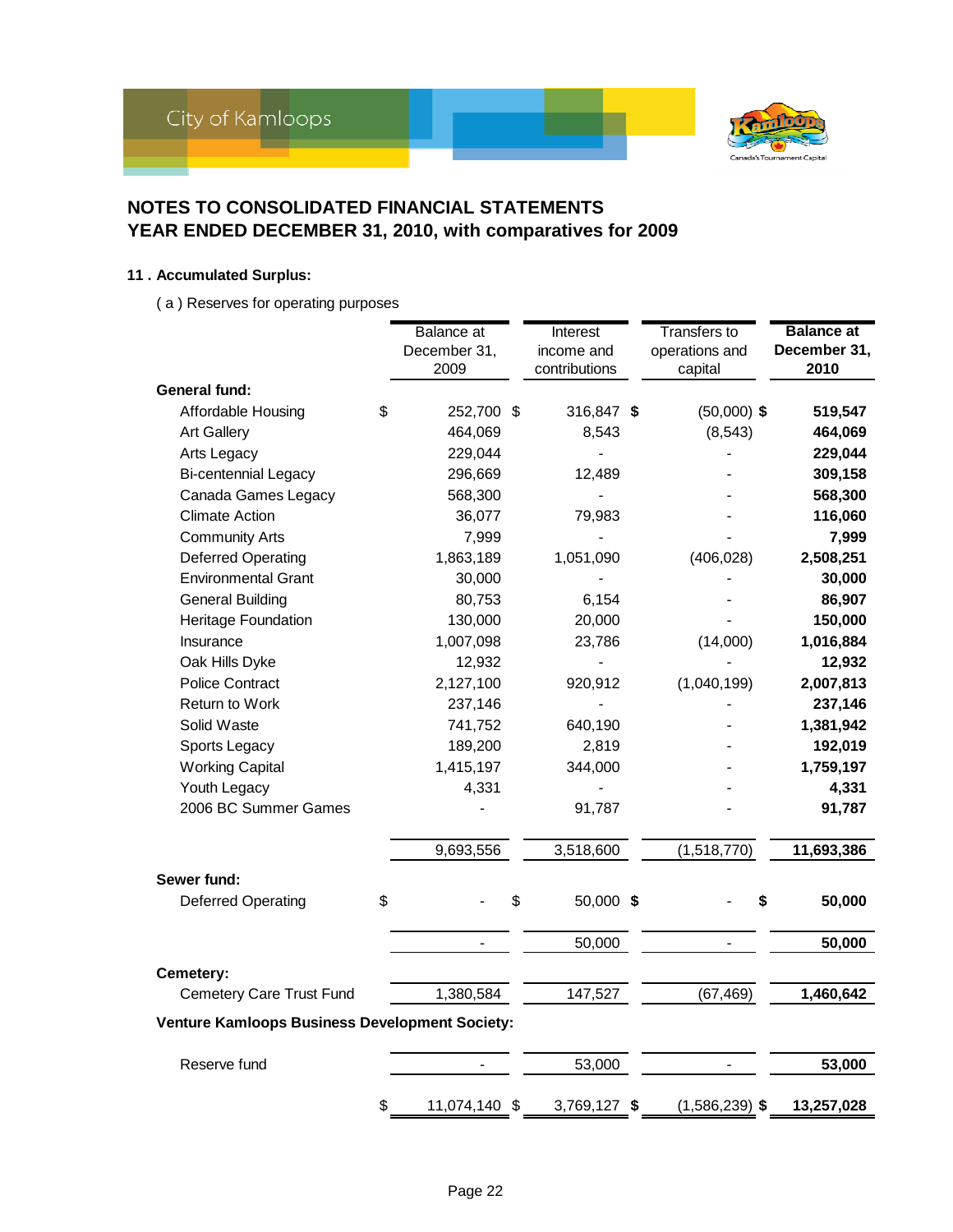

#### **11 . Accumulated Surplus (continued):**

( b ) Reserves for capital purposes

|                            | Balance at<br>December 31,<br>2009 |      | Interest<br>income and<br>contributions | Transfers to<br>operations and<br>capital | <b>Balance at</b><br>December 31,<br>2010 |
|----------------------------|------------------------------------|------|-----------------------------------------|-------------------------------------------|-------------------------------------------|
| Statutory reserves:        |                                    |      |                                         |                                           |                                           |
| Tax sale property fund     | \$<br>8,755,283                    | - \$ | 579,936 \$                              | $(454, 518)$ \$                           | 8,880,701                                 |
| Local improvement fund     | 366,583                            |      | 154,764                                 |                                           | 521,347                                   |
| Debt retirement fund       | 20,578                             |      | 378                                     |                                           | 20,956                                    |
| Parking facility reserve   | 753,860                            |      | 208,337                                 | (60, 240)                                 | 901,957                                   |
| Land sale reserve fund     | 903,916                            |      | 2,458,960                               | (766, 266)                                | 2,596,610                                 |
| Equipment replacement fund | 11,950,012                         |      | 4,861,090                               | (3,061,839)                               | 13,749,263                                |
|                            | 22,750,232                         |      | 8,263,465                               | (4,342,863)                               | 26,670,834                                |
| Non-statutory reserves:    |                                    |      |                                         |                                           |                                           |
| General fund               | \$<br>13,107,250 \$                |      | 9,511,045 \$                            | $(7, 156, 469)$ \$                        | 15,461,826                                |
| Water fund                 | 6,679,287                          |      | 1,991,465                               | (644, 442)                                | 8,026,310                                 |
| Sewer fund                 | 2,088,943                          |      | 2,865,099                               | (515, 235)                                | 4,438,807                                 |
|                            | 21,875,480                         |      | 14,367,609                              | (8,316,146)                               | 27,926,943                                |
| Airport capital fund       | \$<br>9,117,203 \$                 |      | 1,397,986 \$                            | $(7,408,746)$ \$                          | 3,106,443                                 |
|                            | \$<br>53,742,915                   | \$   | 24,029,060                              | \$<br>$(20,067,755)$ \$                   | 57,704,220                                |

Included in the general fund non-statutory reserves above is \$5,859,647 (2009 - \$4,468,100) of Community Works Funds (Gas tax). Gas Tax funding is provided by the Government of Canada. The use of the funding is established by a funding agreement between the Municipality and the Union of British Columbia Municipalities. Gas Tax funding may be used towards designated public transit, community energy, water, wastewater, solid waste and capacity building projects, as specified in the funding agreements.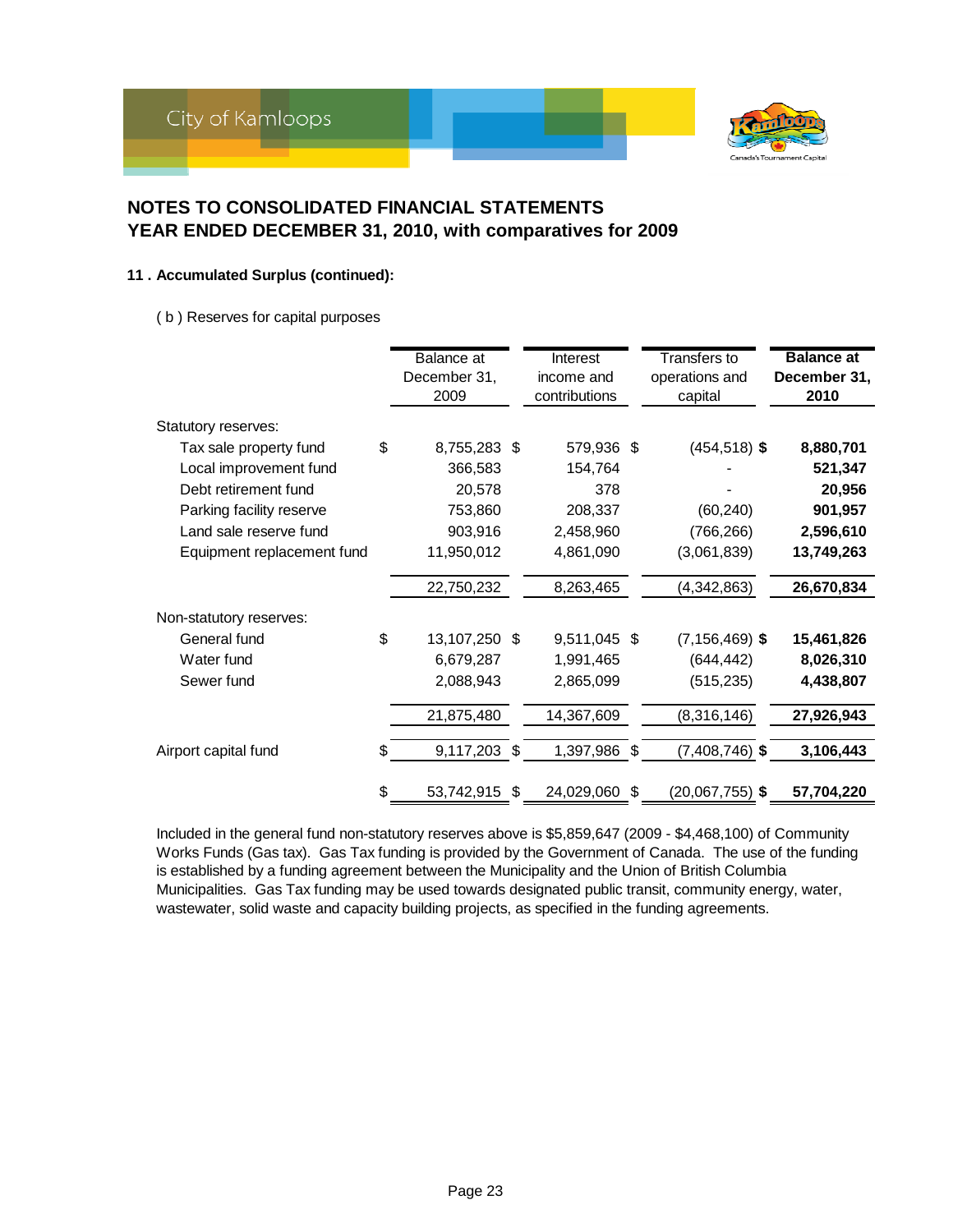

#### **11 . Accumulated Surplus (continued):**

| (c) Current funds                              |    |               |            |
|------------------------------------------------|----|---------------|------------|
|                                                |    | 2010          | 2009       |
| General fund:                                  |    |               |            |
| Balance, beginning of year                     | \$ | 9,305,456 \$  | 8,496,032  |
| Operating Surplus (deficit) for the year       |    | 611,833       | 809,424    |
|                                                |    | 9,917,289     | 9,305,456  |
| Water fund:                                    |    |               |            |
| Balance, beginning of year                     |    | 6,621,347     | 6,517,216  |
| Operating Surplus (deficit) for the year       |    | (16, 181)     | 104,131    |
|                                                |    | 6,605,166     | 6,621,347  |
| Sewer fund:                                    |    |               |            |
| Balance, beginning of year                     |    | 7,505,932     | 6,191,059  |
| Operating Surplus (deficit) for the year       |    | (3,475,599)   | 1,314,873  |
|                                                |    | 4,030,333     | 7,505,932  |
| Kamloops Airport Authority Society:            |    |               |            |
| Balance, beginning of year                     |    | 390,930       | 71,364     |
| Operating Surplus (deficit) for the year       |    | 2,055         | 319,566    |
|                                                |    | 392,985       | 390,930    |
| Venture Kamloops Business Development Society: |    |               |            |
| Balance, beginning of year                     |    | 119,411       | 130,969    |
| Operating Surplus (deficit) for the year       |    | 36,543        | (11, 558)  |
|                                                |    | 155,954       | 119,411    |
|                                                | S  |               |            |
|                                                |    | 21,101,727 \$ | 23,943,076 |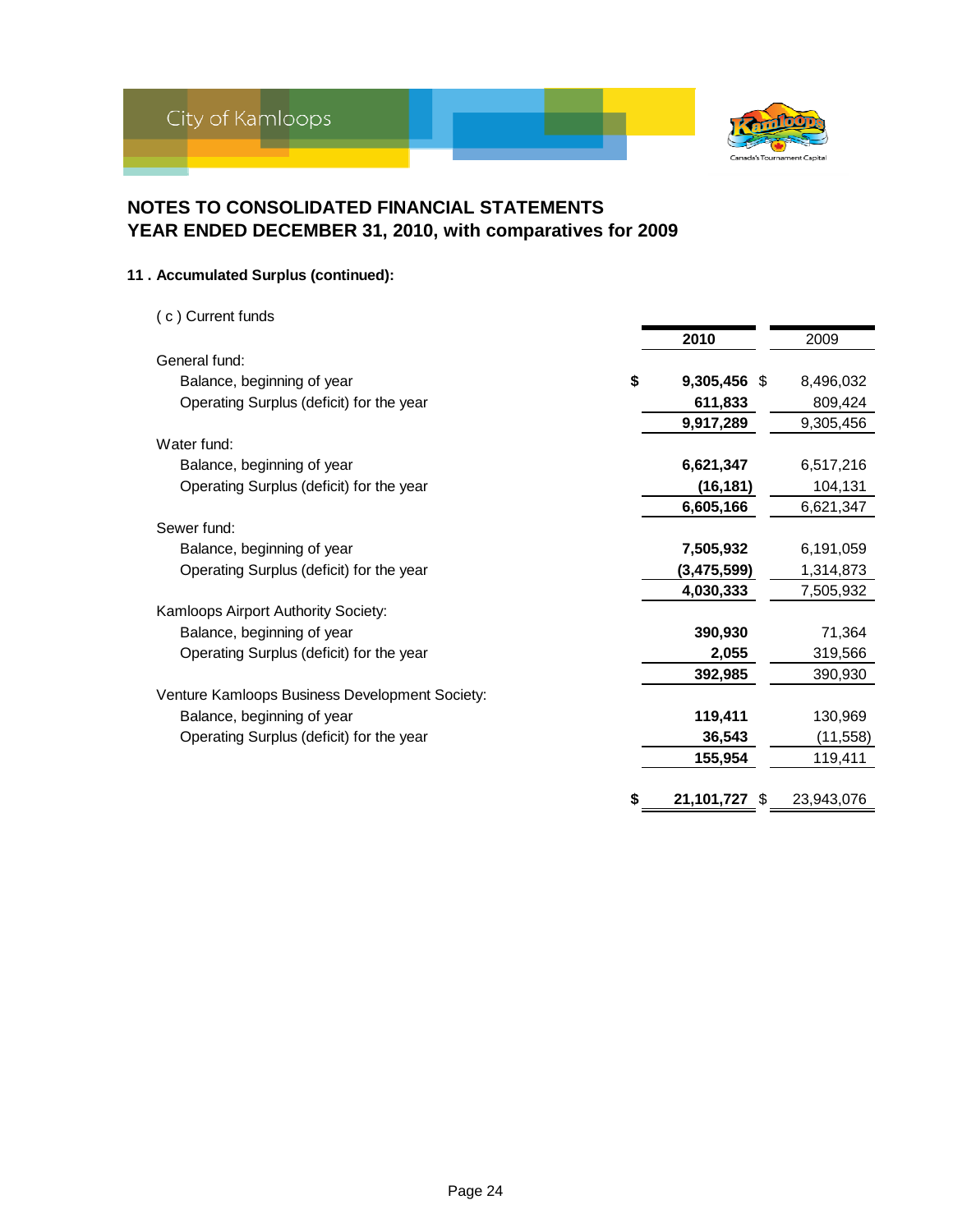

#### **11 . Accumulated Surplus (continued):**

| (d) Capital Equity                             |                      |             |
|------------------------------------------------|----------------------|-------------|
|                                                | 2010                 | 2009        |
| General fund:                                  |                      |             |
| Balance, beginning of year                     | \$<br>711,819,998 \$ | 696,060,164 |
| Net capital equity addition for the year       | 10,236,389           | 15,759,834  |
|                                                | 722,056,387          | 711,819,998 |
| Water fund:                                    |                      |             |
| Balance, beginning of year                     | 70,684,381           | 63,854,316  |
| Net capital equity addition for the year       | 1,925,961            | 6,830,065   |
|                                                | 72,610,342           | 70,684,381  |
| Sewer fund:                                    |                      |             |
| Balance, beginning of year                     | 36,067,662           | 34,803,898  |
| Net capital equity addition for the year       | 6,607,432            | 1,263,764   |
|                                                | 42,675,094           | 36,067,662  |
| Kamloops Airport Authority Society:            |                      |             |
| Balance, beginning of year                     | 42,084,525           | 40,336,129  |
| Net capital equity addition for the year       | 5,912,472            | 1,748,396   |
|                                                | 47,996,997           | 42,084,525  |
| Venture Kamloops Business Development Society: |                      |             |
| Balance, beginning of year                     | 15,700               | 3,058       |
| Net capital equity addition for the year       | (2,678)              | 12,642      |
|                                                | 13,022               | 15,700      |
|                                                | \$<br>885,351,842 \$ | 860,672,266 |
|                                                |                      |             |
| <b>Total Accumulated Surplus</b>               |                      |             |
|                                                | 2010                 | 2009        |
|                                                |                      |             |
| General fund                                   | \$<br>759,128,888 \$ | 743,926,260 |
| Water fund                                     | 87,241,818           | 83,985,015  |
| Sewer fund                                     | 51,194,234           | 45,662,537  |
| Cemetery                                       | 1,460,642            | 1,380,584   |
| Statutory reserves                             | 26,670,834           | 22,750,232  |
| Kamloops Airport Authority Society             | 51,496,425           | 51,592,658  |
| Venture Kamloops Business Development Society  | 221,976              | 135,111     |
|                                                | \$<br>977,414,817 \$ | 949,432,397 |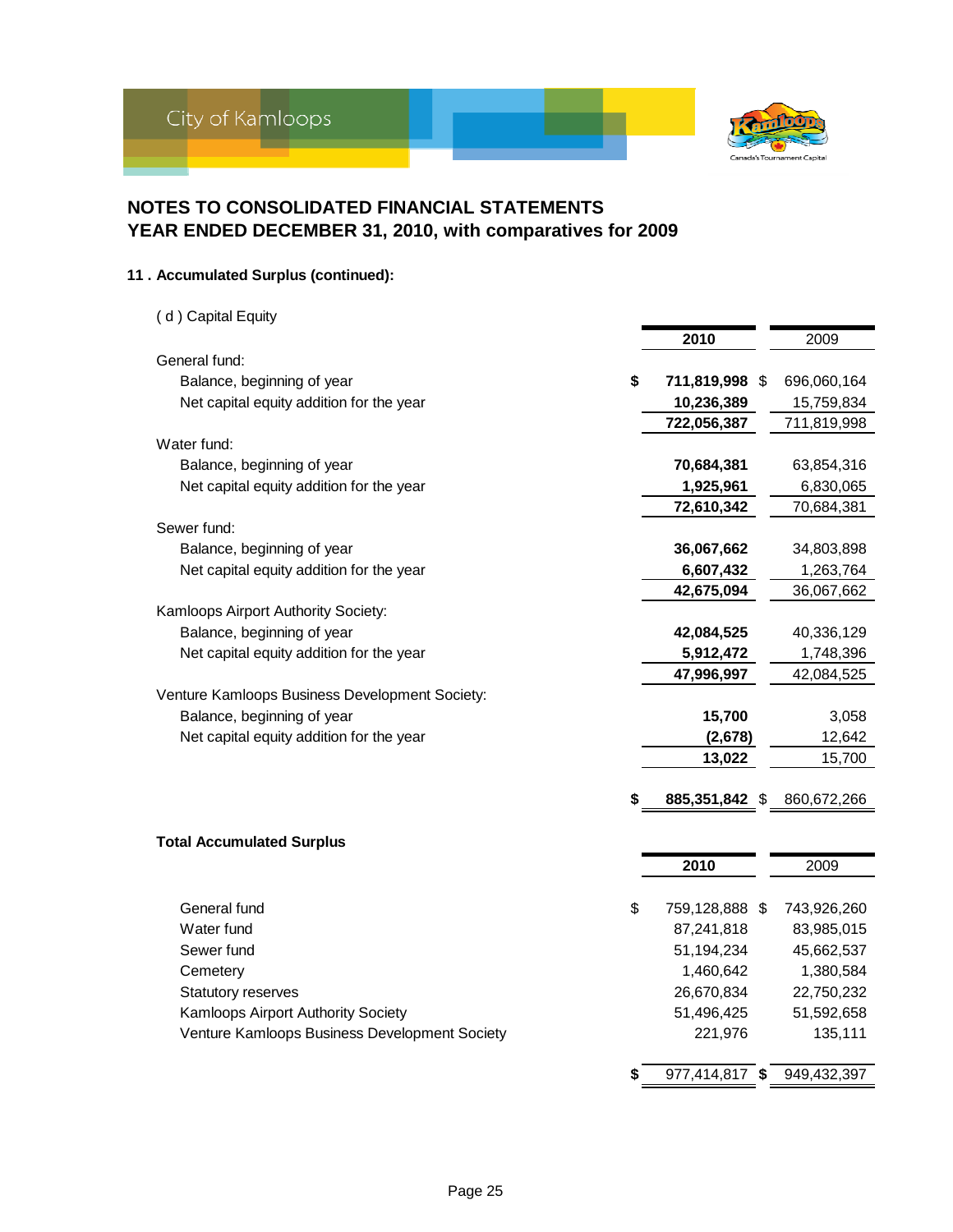

**12 . Operating activities by segment:**

|                                           |    | 2010 Budget | 2010        | 2009      |
|-------------------------------------------|----|-------------|-------------|-----------|
| Cemetery:                                 |    |             |             |           |
| Revenue                                   |    |             |             |           |
| Property tax requirement (contribution)   | \$ | 182,915 \$  | 174,897 \$  | 177,525   |
| Fees, rates and sales of service          |    | 463,430     | 454,109     | 423,457   |
| Investment income                         |    | 47,210      | 67,469      | 69,383    |
| Total operating revenue                   | \$ | 693,555 \$  | 696,475 \$  | 670,365   |
|                                           |    |             |             |           |
| Expenses                                  |    |             |             |           |
| Salaries, wages and benefits              | \$ | 371,858 \$  | 388,694 \$  | 391,552   |
| Personnel expenses                        |    | 3,250       | 896         | 1,343     |
| Supplies and other expenses               |    | 82,707      | 74,380      | 91,064    |
| Contractual services                      |    | 15,250      | 18,538      | 16,580    |
| Transfers from other functions            |    | 132,390     | 133,909     | 101,424   |
| Amortization of tangible capital assets   |    |             | 136,890     | 126,486   |
| Total operating expenses                  | \$ | 605,455 \$  | 753,307 \$  | 728,449   |
|                                           |    |             |             |           |
| Transfers of equity<br>Transfer to trusts |    | 88,100      |             |           |
|                                           |    |             | 80,058      | 68,402    |
| Transfer from capital equity              |    |             | (136, 890)  | (126,486) |
| Total transfers of equity                 | S  | 88,100 \$   | (56,832) \$ | (58,084)  |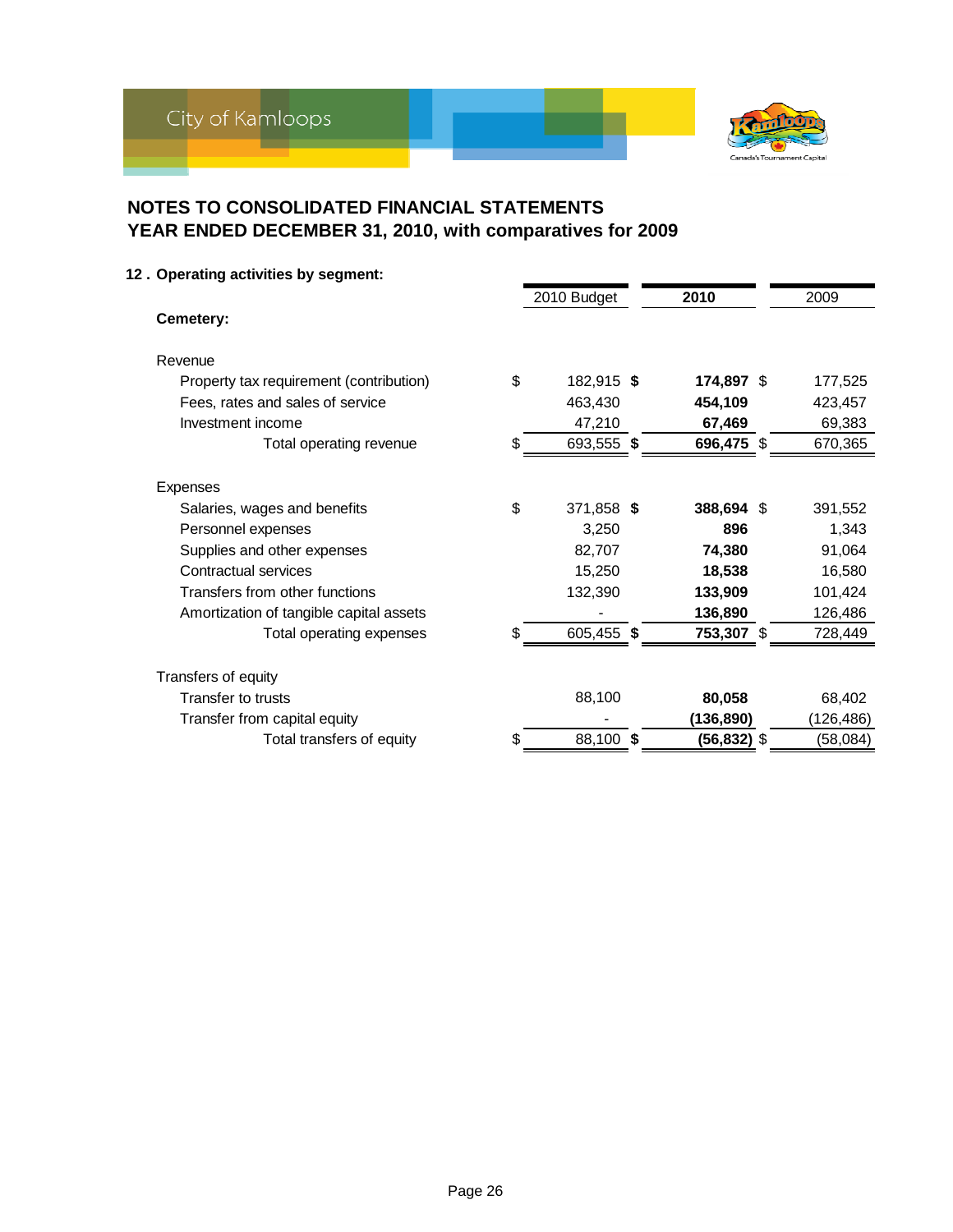

#### **12 . Operating activities by segment (continued):**

|                                               | 2010 Budget     | 2010          | 2009        |
|-----------------------------------------------|-----------------|---------------|-------------|
| <b>Community development:</b>                 |                 |               |             |
| Revenue                                       |                 |               |             |
| \$<br>Property tax requirement (contribution) | 1,967,746 \$    | 827,925 \$    | 1,238,503   |
| Fees, rates and sales of service              | 2,242,615       | 3,170,751     | 2,701,154   |
| Grants                                        | 55,000          |               |             |
| Sale of capital assets                        |                 | 2,734,776     | 3,426,099   |
| \$<br>Total operating revenue                 | 4,265,361 \$    | 6,733,452 \$  | 7,365,756   |
|                                               |                 |               |             |
| Expenses                                      |                 |               |             |
| \$<br>Salaries, wages and benefits            | 5,018,799 \$    | 4,549,921 \$  | 4,574,328   |
| Personnel expenses                            | 107,515         | 83,522        | 63,979      |
| Supplies and other expenses                   | 233,319         | 529,851       | 507,502     |
| Contractual services                          | 335,456         | 170,854       | 142,088     |
| Transfers from other functions                | 369,707         | 350,556       | 356,675     |
| Transfers to other functions                  | (427, 650)      | (427, 650)    | (427, 650)  |
| Cost allocated to capital                     | (1, 174, 000)   | (1, 183, 025) | (1,007,035) |
| Amortization of tangible capital assets       |                 | 74,639        | 79,024      |
| Total operating expenses<br>S.                | 4,463,146 \$    | 4,148,668 \$  | 4,288,911   |
| Transfers of equity                           |                 |               |             |
| \$<br><b>Transfer from reserves</b>           | $(270,000)$ \$  | $(89,000)$ \$ | (213, 294)  |
| Transfer to reserves                          | 72,215          | 323,001       | 282,215     |
| Transfer to other funds                       |                 | 2,425,422     | 3,086,948   |
| Transfer from capital equity                  |                 | (74, 639)     | (79, 024)   |
| Total transfers of equity<br>\$               | $(197, 785)$ \$ | 2,584,784 \$  | 3,076,845   |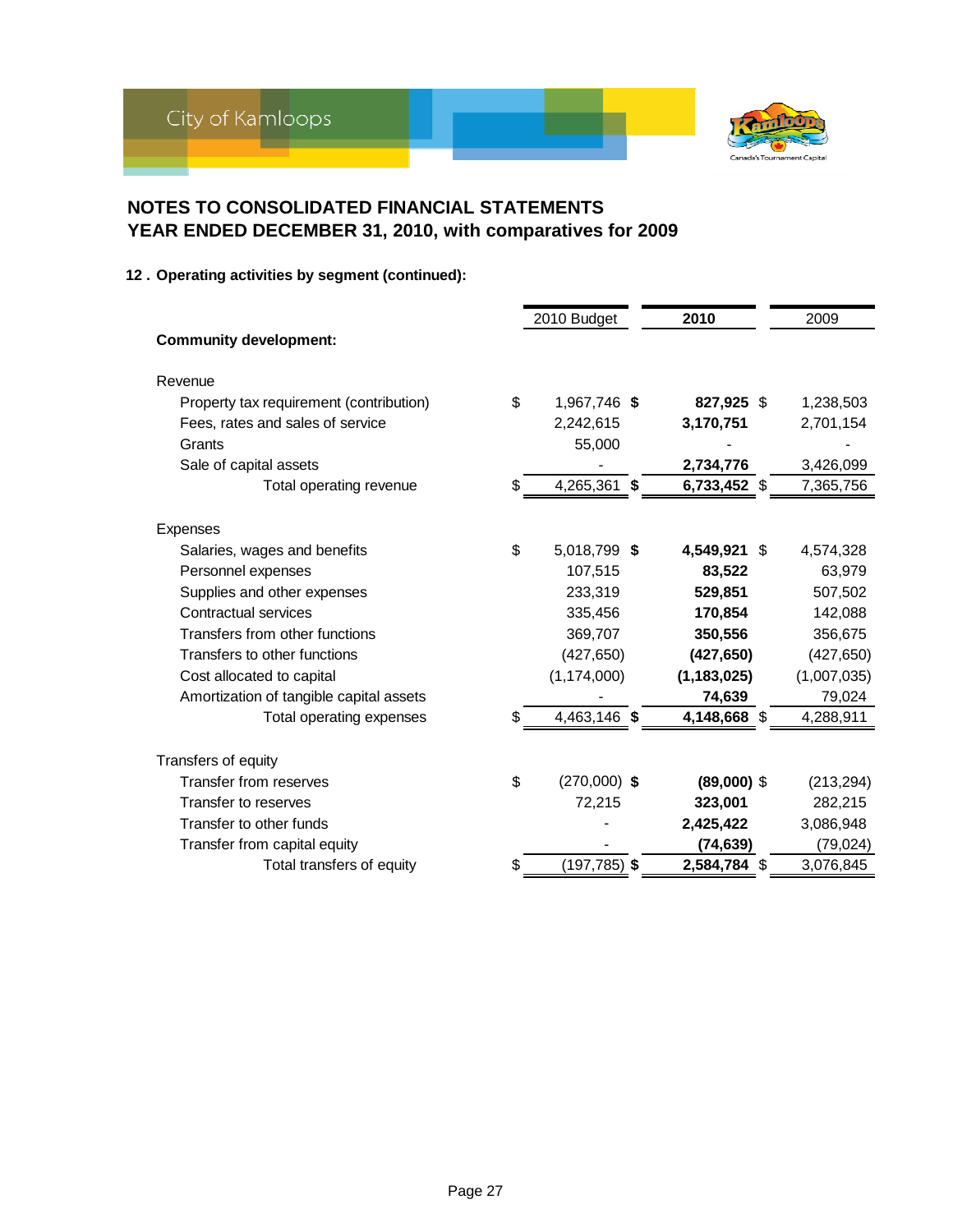

| 12. Operating activities by segment (continued): |                      |                 |             |
|--------------------------------------------------|----------------------|-----------------|-------------|
|                                                  | 2010 Budget          | 2010            | 2009        |
| <b>Corporate administration:</b>                 |                      |                 |             |
| Revenue                                          |                      |                 |             |
| Property tax requirement (contribution)          | \$<br>7,469,593 \$   | 9,765,370 \$    | 7,368,816   |
| Fees, rates and sales of service                 | 2,106,540            | 2,416,590       | 2,428,496   |
| Grants                                           | 5,730,094            | 5,757,263       | 5,802,704   |
| Investment income                                | 1,260,000            | 2,461,853       | 2,464,777   |
| Private contributions                            |                      | 90,881          |             |
| Sale of capital assets                           | 9,000                | 5,041           | 119         |
| Total operating revenue                          | \$<br>16,575,227 \$  | 20,496,998 \$   | 18,064,912  |
| Expenses                                         |                      |                 |             |
| Salaries, wages and benefits                     | \$<br>6,542,344 \$   | 6,386,893 \$    | 6,173,773   |
| Personnel expenses                               | 374,338              | 296,061         | 267,726     |
| Supplies and other expenses                      | 2,153,016            | 1,567,509       | 1,100,098   |
| <b>Contractual services</b>                      | 2,605,220            | 2,362,890       | 2,365,986   |
| Transfers from other functions                   | 880,736              | 876,145         | 856,940     |
| Transfers to other functions                     | (3,217,969)          | (3, 230, 825)   | (3,205,288) |
| Cost allocated to capital                        | (99, 262)            | (99, 262)       | (72, 630)   |
| Amortization of tangible capital assets          |                      | 372,878         | 436,763     |
| Total operating expenses                         | 9,238,423 \$         | 8,532,289<br>\$ | 7,923,368   |
| Transfers of equity                              |                      |                 |             |
| Transfer from reserves                           | \$<br>$(381,740)$ \$ | $(105, 588)$ \$ | (304, 980)  |
| Transfer to reserves                             | 6,826,166            | 10,771,299      | 9,332,354   |
| Transfer to other funds                          | 892,378              | 1,671,876       | 1,550,933   |
| Transfer from capital equity                     |                      | (372, 878)      | (436, 763)  |
| Total transfers of equity                        | \$<br>7,336,804 \$   | 11,964,709 \$   | 10,141,544  |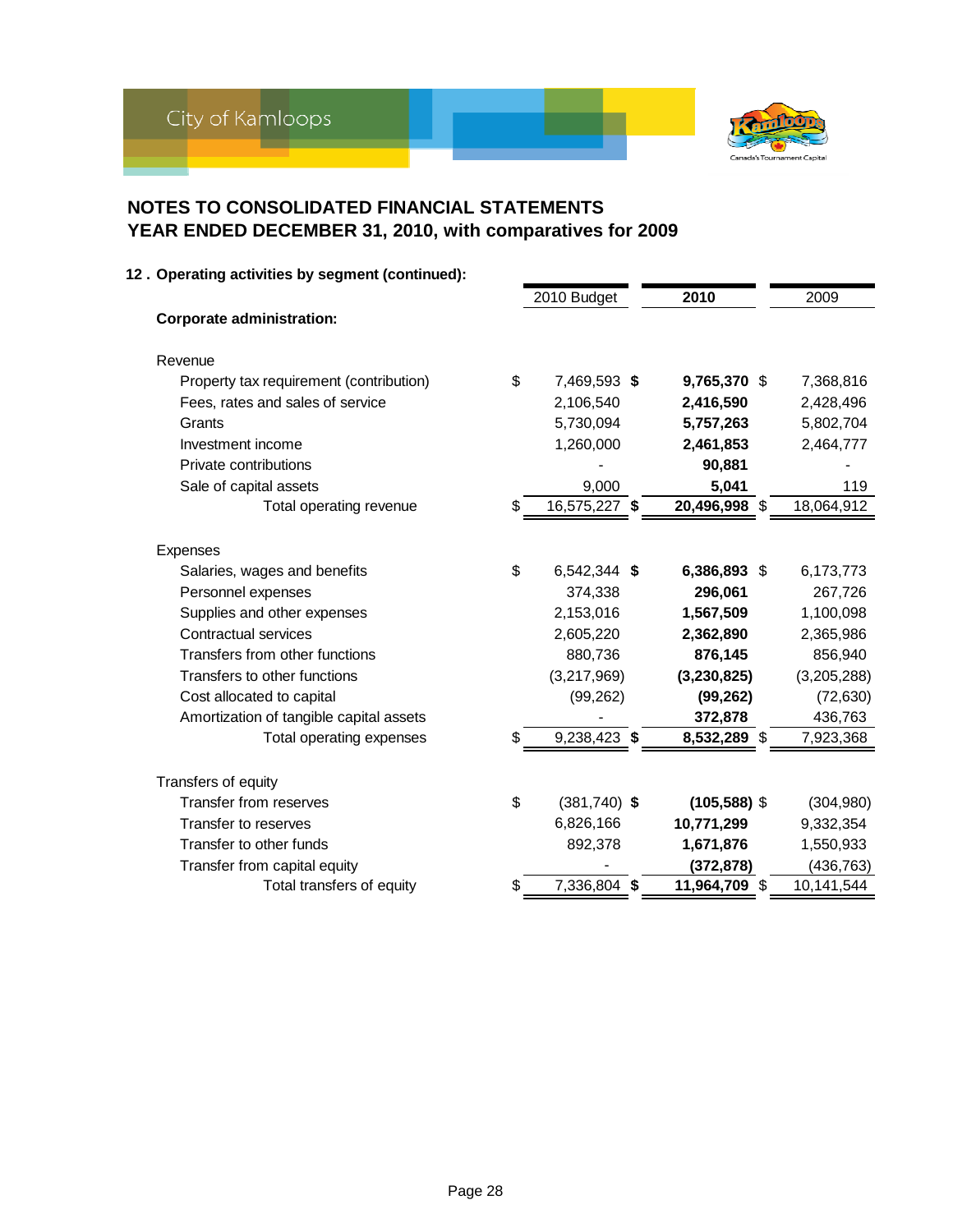

**12 . Operating activities by segment (continued):**

|                                         |    | 2010 Budget | 2010         | 2009         |
|-----------------------------------------|----|-------------|--------------|--------------|
| <b>Environmental services:</b>          |    |             |              |              |
| Revenue                                 |    |             |              |              |
| Property tax requirement (contribution) | \$ | 288,296 \$  | 253,395 \$   | 273,477      |
| Grants                                  |    | 327,750     | 153,935      | 212,222      |
| Total operating revenue                 | \$ | 616,046 \$  | 407,330 \$   | 485,699      |
| Expenses                                |    |             |              |              |
| Salaries, wages and benefits            | \$ | 306,442 \$  | 293,089 \$   | 295,825      |
| Personnel expenses                      |    | 3,600       | 3,441        | 4,308        |
| Supplies and other expenses             |    | 328,750     | 153,644      | 212,597      |
| Contractual services                    |    | 48,000      | 25,398       | 33,351       |
| Transfers from other functions          |    | 27,680      | 30,184       | 24,763       |
| Transfers to other functions            |    | (98, 426)   | (98, 426)    | (98, 426)    |
| Amortization of tangible capital assets |    |             | 3,399        | 2,751        |
| Total operating expenses                | S  | 616,046 \$  | 410,729 \$   | 475,169      |
| Transfers of equity                     |    |             |              |              |
| Transfer to reserves                    | \$ |             |              | \$<br>13,281 |
| Transfer from capital equity            |    |             | (3, 399)     | (2,751)      |
| Total transfers of equity               | \$ |             | $(3,399)$ \$ | 10,530       |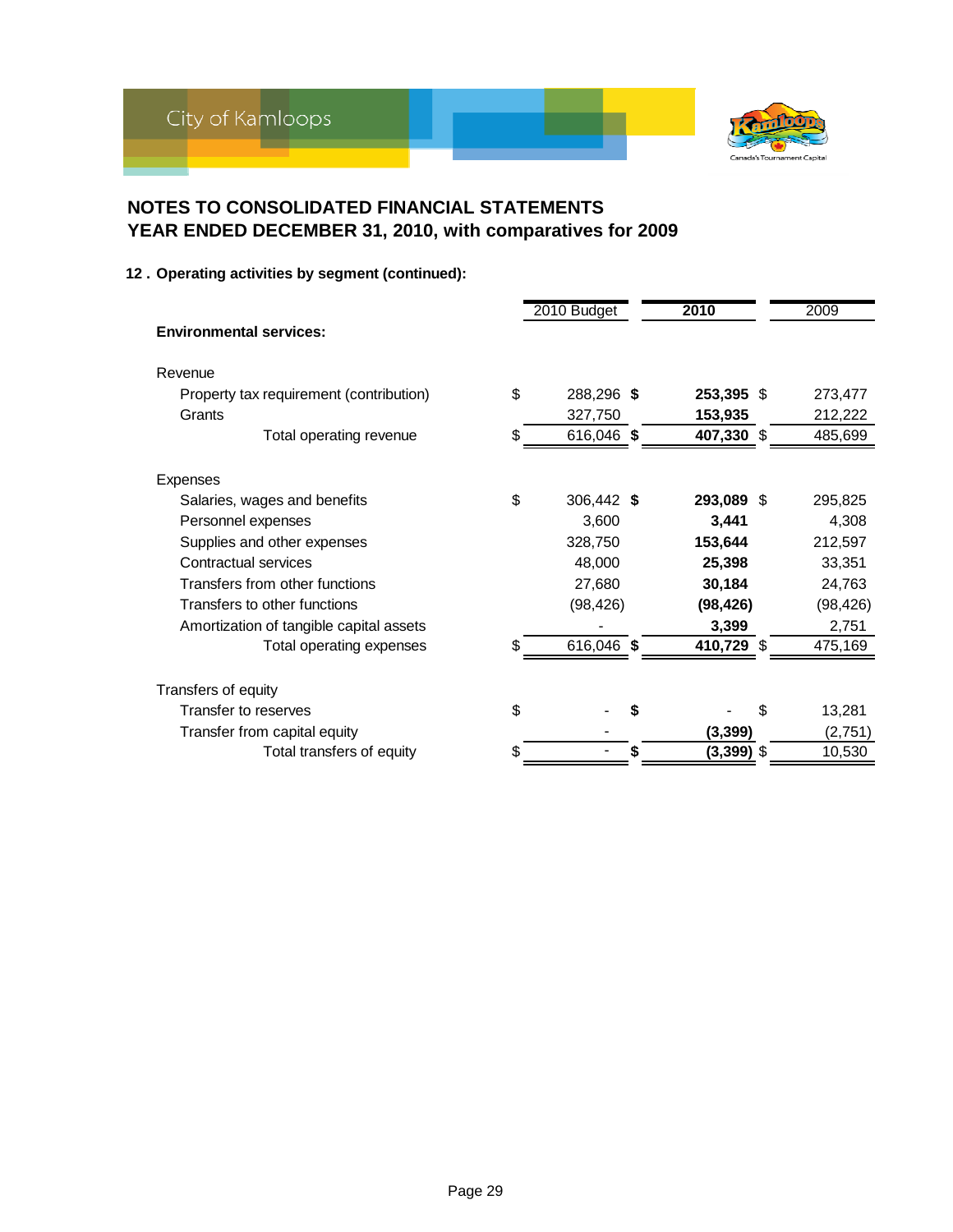

| 12. Operating activities by segment (continued): |                     |               |            |
|--------------------------------------------------|---------------------|---------------|------------|
|                                                  | 2010 Budget         | 2010          | 2009       |
| <b>Fire services:</b>                            |                     |               |            |
| Revenue                                          |                     |               |            |
| Property tax requirement (contribution)          | \$<br>13,178,208 \$ | 13,003,083 \$ | 12,307,172 |
| Fees, rates and sales of service                 | 965,388             | 978,466       | 932,011    |
| Sale of capital assets                           |                     |               | 750        |
| Private contributions                            | 15,000              | 15,000        | 5,000      |
| Total operating revenue                          | 14,158,596 \$       | 13,996,549 \$ | 13,244,933 |
| Expenses                                         |                     |               |            |
| Salaries, wages and benefits                     | \$<br>12,150,259 \$ | 12,049,575 \$ | 11,034,791 |
| Personnel expenses                               | 99,035              | 99,571        | 100,143    |
| Supplies and other expenses                      | 638,758             | 574,515       | 851,888    |
| Contractual services                             | 208,923             | 203,315       | 229,633    |
| Transfers from other functions                   | 190,826             | 288,369       | 289,828    |
| Transfers to other functions                     |                     | (99, 591)     | (98, 949)  |
| Amortization of tangible capital assets          |                     | 627,749       | 601,672    |
| Total operating expenses                         | 13,287,801 \$       | 13,743,503 \$ | 13,009,006 |
| Transfers of equity                              |                     |               |            |
| Transfer from reserves                           | \$                  | \$<br>\$      | (269, 096) |
| Transfer to reserves                             | 83,811              | 93,811        | 347,297    |
| Transfer to other funds                          | 786,984             | 786,984       | 759,398    |
| Transfer from capital equity                     |                     | (627,749)     | (601, 672) |
| Total transfers of equity                        | \$<br>870,795 \$    | 253,046 \$    | 235,927    |
|                                                  |                     |               |            |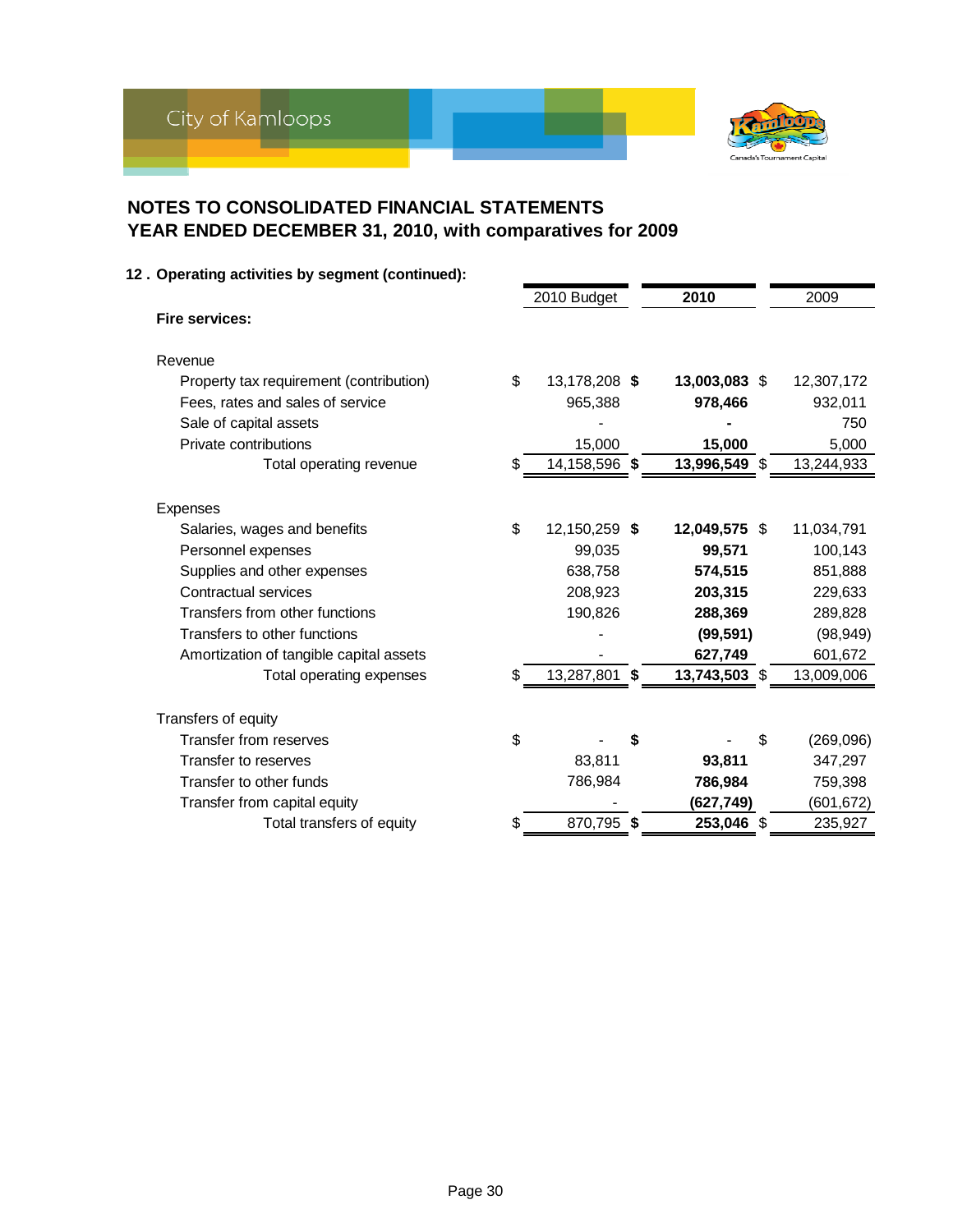

|                                         | 2010 Budget           | 2010             | 2009           |
|-----------------------------------------|-----------------------|------------------|----------------|
| Infrastructure maintenance:             |                       |                  |                |
| Revenue                                 |                       |                  |                |
| Property tax requirement (contribution) | \$<br>11,364,002 \$   | 12,210,065 \$    | 10,417,935     |
| Fees, rates and sales of service        | 9,100                 | 10,828           | 25,866         |
| Grants                                  | 650                   | 869              | 835            |
| Sale of capital assets                  | 80,000                | 41,698           | 13,054         |
| Total operating revenue                 | 11,453,752 \$         | 12,263,460 \$    | 10,457,690     |
| Expenses                                |                       |                  |                |
| Salaries, wages and benefits            | \$<br>8,910,878 \$    | 8,117,803 \$     | 7,666,992      |
| Personnel expenses                      | 96,425                | 68,611           | 67,292         |
| Supplies and other expenses             | 4,821,880             | 6,656,252        | 4,822,919      |
| <b>Contractual services</b>             | 2,037,502             | 1,733,135        | 1,921,653      |
| Transfers from other functions          | 3,210,178             | 3,100,794        | 3,385,933      |
| Transfers to other functions            | (8,301,569)           | (9,367,068)      | (9,321,088)    |
| Cost allocated to capital               | (1,521,622)           | (633, 405)       | (424, 645)     |
| Amortization of tangible capital assets |                       | 10,058,714       | 10,116,419     |
| Total operating expenses                | 9,253,672 \$          | 19,734,836 \$    | 18,235,475     |
| Transfers of equity                     |                       |                  |                |
| Transfer from reserves                  | \$<br>$(154, 100)$ \$ | $(14,000)$ \$    | (10,000)       |
| Transfer to reserves                    |                       | 60,400           | 61,400         |
| Transfer to other funds                 | 2,354,180             | 2,540,938        | 2,287,234      |
| Transfer from capital equity            |                       | (10, 058, 714)   | (10, 116, 419) |
| Total transfers of equity               | 2,200,080 \$          | $(7,471,376)$ \$ | (7, 777, 785)  |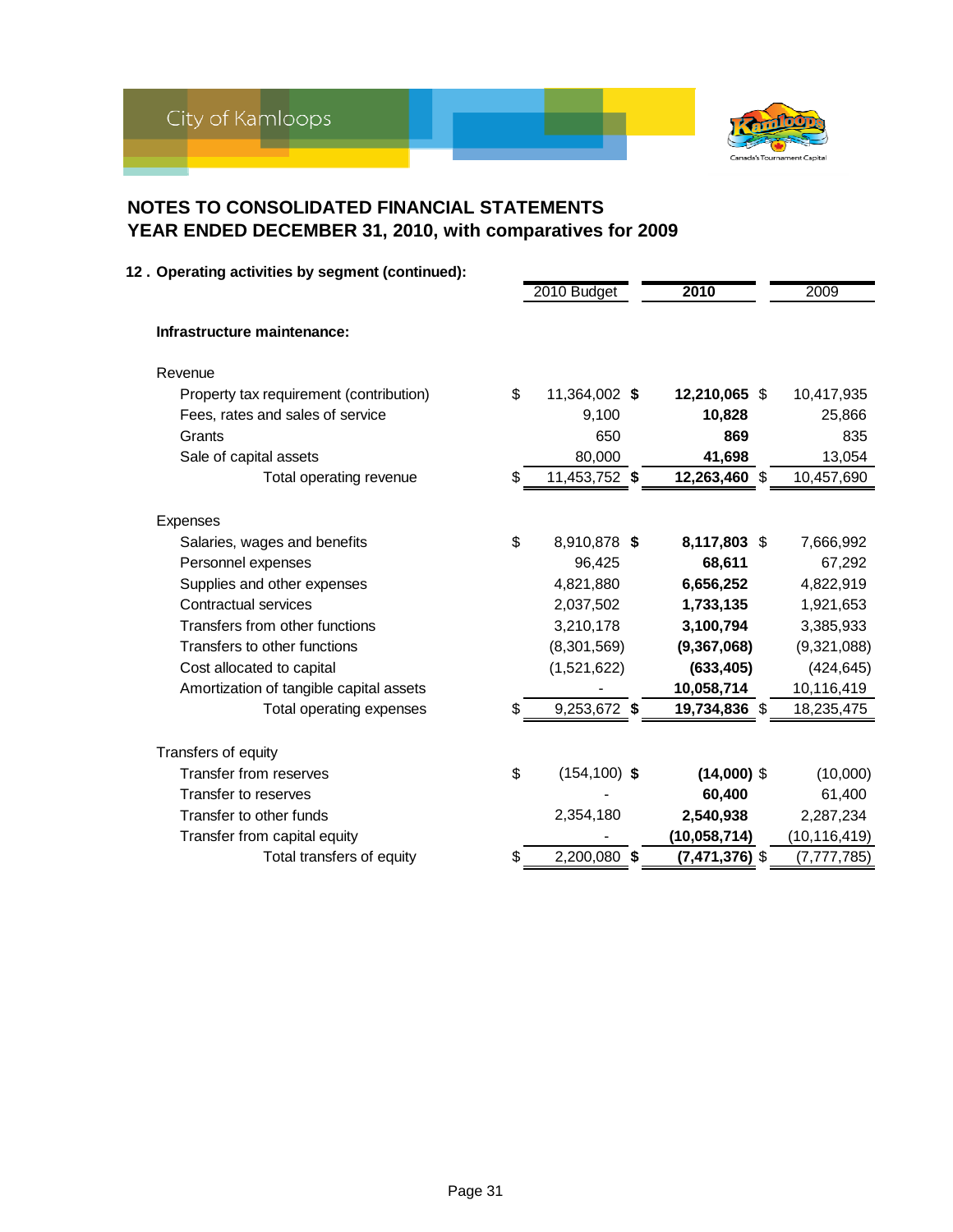

| 12. Operating activities by segment (continued): |                     |                |            |
|--------------------------------------------------|---------------------|----------------|------------|
|                                                  | 2010 Budget         | 2010           | 2009       |
| Legislative and enforcement:                     |                     |                |            |
| Revenue                                          |                     |                |            |
| Property tax requirement (contribution)          | \$<br>2,898,129 \$  | 2,881,492 \$   | 2,707,843  |
| Fees, rates and sales of service                 | 1,484,321           | 1,518,804      | 1,506,508  |
| Investment income                                | 32,000              |                | 18,274     |
| Total operating revenue                          | 4,414,450 \$        | 4,400,296 \$   | 4,232,625  |
| <b>Expenses</b>                                  |                     |                |            |
| Salaries, wages and benefits                     | \$<br>2,721,024 \$  | 2,700,515 \$   | 2,684,425  |
| Personnel expenses                               | 128,880             | 81,640         | 90,347     |
| Supplies and other expenses                      | 893,531             | 880.864        | 780,893    |
| Contractual services                             | 211,046             | 215,904        | 168,502    |
| Transfers from other functions                   | 340,743             | 355,885        | 338,954    |
| Transfers to other functions                     | (30,000)            | (30,000)       | (30,000)   |
| Amortization of tangible capital assets          |                     | 201,434        | 199,437    |
| Total operating expenses                         | 4,265,224 \$        | 4,406,242 \$   | 4,232,558  |
| Transfers of equity                              |                     |                |            |
| Transfer from reserves                           | \$<br>$(20,000)$ \$ | $(11, 167)$ \$ |            |
| Transfer to reserves                             | 11,000              | 12,489         | 12,982     |
| Transfer to other funds                          | 158,226             | 194,166        | 186,522    |
| Transfer from capital equity                     |                     | (201,434)      | (199, 437) |
| Total transfers of equity                        | \$<br>149,226 \$    | $(5,946)$ \$   | 67         |
|                                                  |                     |                |            |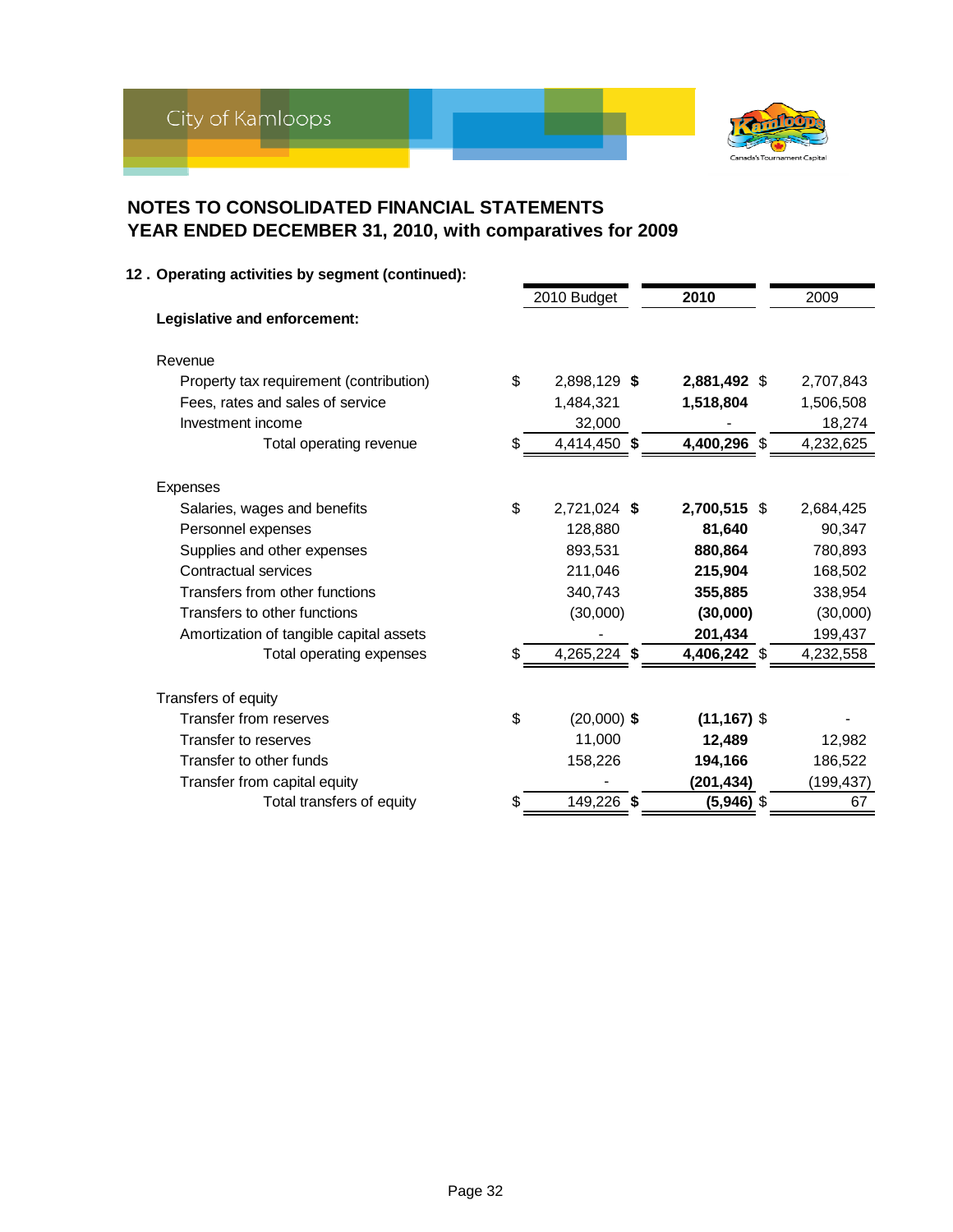

| 12. Operating activities by segment (continued): |    |                 |                  |             |
|--------------------------------------------------|----|-----------------|------------------|-------------|
|                                                  |    | 2010 Budget     | 2010             | 2009        |
| Parks, recreation and cultural services:         |    |                 |                  |             |
| Revenue                                          |    |                 |                  |             |
| Property tax requirement (contribution)          | \$ | 14,216,560 \$   | 16,002,317 \$    | 16,830,680  |
| Fees, rates and sales of service                 |    | 6,239,802       | 6,465,172        | 6,345,055   |
| Grants                                           |    | 25,000          | 19,845           | 47,737      |
| Investment income                                |    | 30,000          | 10,461           | 10,656      |
| Private contributions                            |    | 30,000          | 79,273           | 73,249      |
| Total operating revenue                          |    | 20,541,362 \$   | 22,577,068 \$    | 23,307,377  |
| Expenses                                         |    |                 |                  |             |
| Salaries, wages and benefits                     | \$ | 10,379,452 \$   | 10,515,272 \$    | 10,057,184  |
| Personnel expenses                               |    | 167,005         | 150,199          | 139,604     |
| Supplies and other expenses                      |    | 5,260,799       | 5,947,834        | 7,113,768   |
| Contractual services                             |    | 2,860,950       | 3,105,591        | 3,087,781   |
| Transfers from other functions                   |    | 2,599,970       | 3,006,271        | 2,789,266   |
| Transfers to other functions                     |    | (287, 179)      | (287, 179)       | (287, 179)  |
| Cost allocated to capital                        |    | (140, 058)      |                  |             |
| Amortization of tangible capital assets          |    |                 | 5,369,142        | 5,302,734   |
| Total operating expenses                         |    | 20,840,939 \$   | 27,807,130 \$    | 28,203,158  |
| Transfers of equity                              |    |                 |                  |             |
| Transfer from reserves                           | \$ | $(559, 577)$ \$ | $(142, 739)$ \$  | (24, 856)   |
| Transfer to reserves                             |    | 155,000         | 176,819          | 307,905     |
| Transfer to other funds                          |    | 105,000         | 105,000          | 123,904     |
| Transfer from capital equity                     |    |                 | (5,369,142)      | (5,302,734) |
| Total transfers of equity                        | S  | $(299, 577)$ \$ | $(5,230,062)$ \$ | (4,895,781) |
|                                                  |    |                 |                  |             |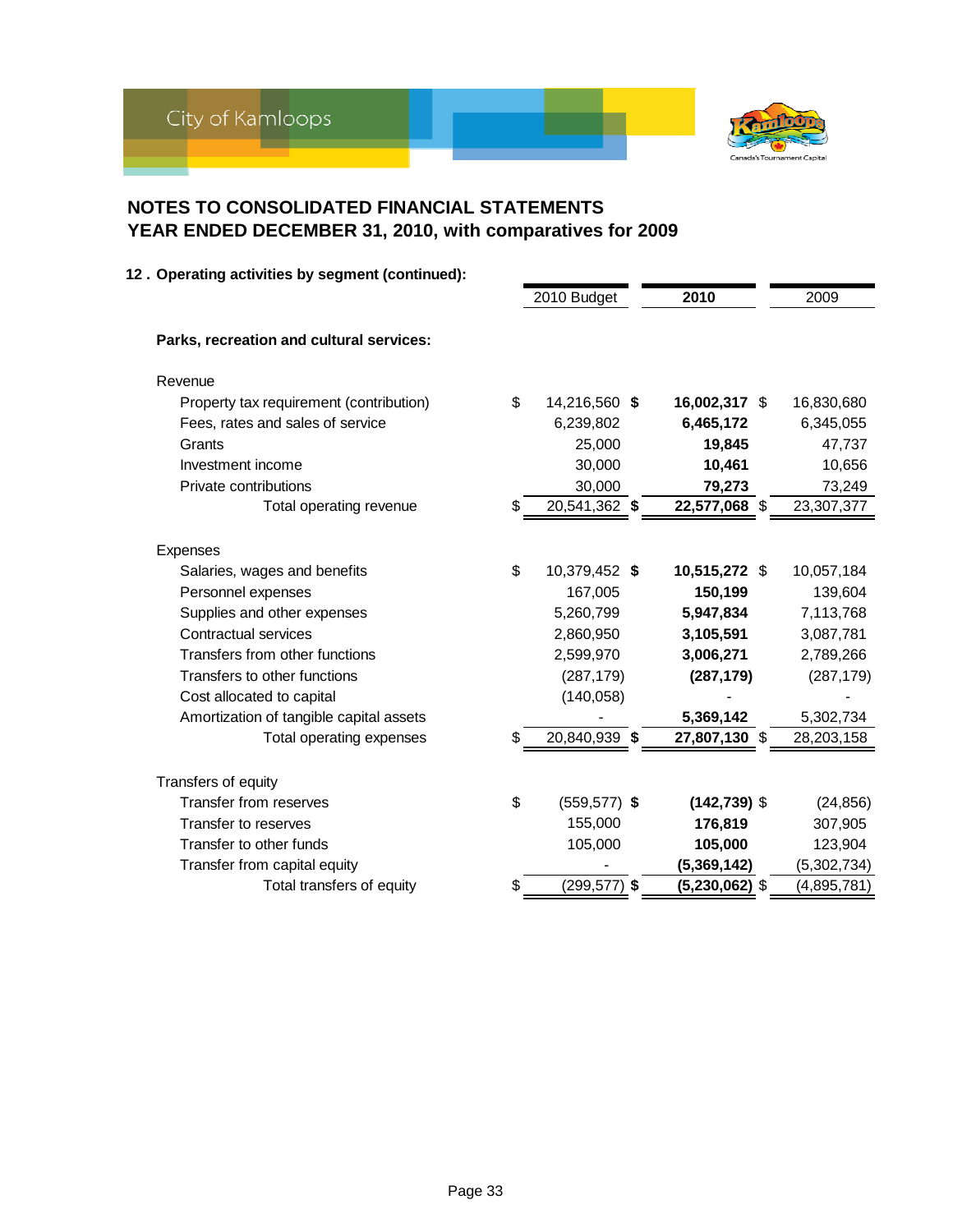

| 12. Operating activities by segment (continued): |                        |                  |            |
|--------------------------------------------------|------------------------|------------------|------------|
|                                                  | 2010 Budget            | 2010             | 2009       |
| <b>Police services:</b>                          |                        |                  |            |
| Revenue                                          |                        |                  |            |
| Property tax requirement (contribution)          | \$<br>17,025,632 \$    | 16,865,464 \$    | 16,021,702 |
| Fees, rates and sales of service                 | 321,500                | 222,958          | 224,296    |
| Grants                                           | 2,452,949              | 2,292,210        | 3,581,205  |
| Total operating revenue                          | 19,800,081 \$          | 19,380,632 \$    | 19,827,203 |
| Expenses                                         |                        |                  |            |
| Salaries, wages and benefits                     | \$<br>3,493,751 \$     | 3,287,516 \$     | 3,246,937  |
| Personnel expenses                               | 78,585                 | 26,624           | 42,417     |
| Supplies and other expenses                      | 58,130                 | 62,350           | 93,515     |
| Contractual services                             | 17,883,979             | 16,004,634       | 16,330,551 |
| Transfers from other functions                   | 113,458                | 123,165          | 129,866    |
| Amortization of tangible capital assets          |                        | 62,685           | 61,173     |
| Total operating expenses                         | 21,627,903 \$          | 19,566,974 \$    | 19,904,459 |
| Transfers of equity                              |                        |                  |            |
| Transfer from reserves                           | \$<br>$(1,827,822)$ \$ | $(1,044,570)$ \$ | (618, 877) |
| Transfer to reserves                             |                        | 920,913          | 602,794    |
| Transfer from capital equity                     |                        | (62, 685)        | (61, 173)  |
| Total transfers of equity                        | $(1,827,822)$ \$       | (186,342) \$     | (77,256)   |

#### Page 34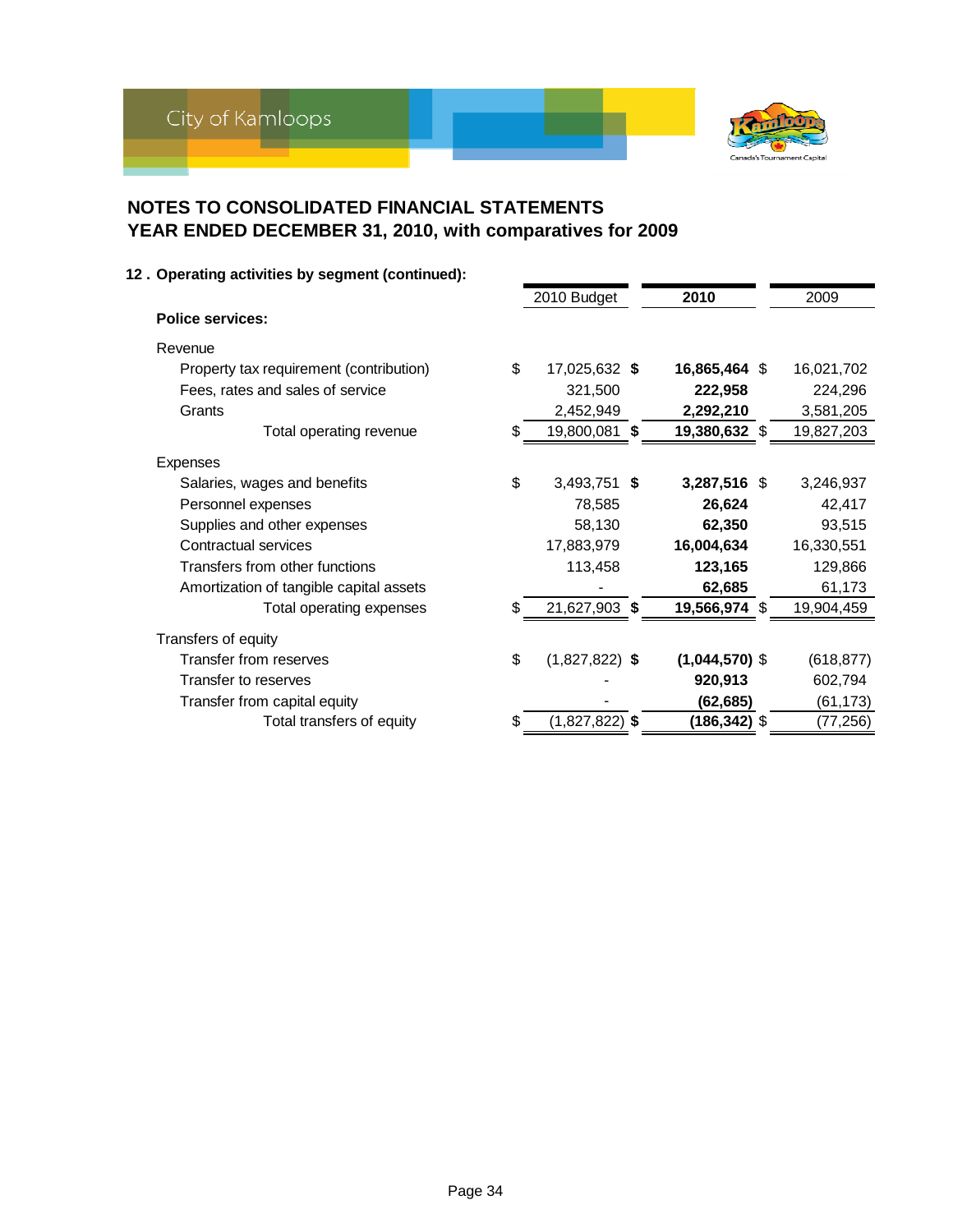

#### **12 . Operating activities by segment (continued):**

|                                         |    | 2010 Budget   | 2010          | 2009       |
|-----------------------------------------|----|---------------|---------------|------------|
| <b>Public transit:</b>                  |    |               |               |            |
|                                         |    |               |               |            |
| Revenue                                 |    |               |               |            |
| Property tax requirement (contribution) | \$ | 2,709,132 \$  | 2,842,305 \$  | 2,254,486  |
| Fees, rates and sales of service        |    | 4,028,386     | 4,026,468     | 3,826,919  |
| Grants                                  |    | 5,141,718     | 5,283,326     | 4,651,792  |
| Total operating revenue                 | S  | 11,879,236 \$ | 12,152,099 \$ | 10,733,197 |
| Expenses                                |    |               |               |            |
| Salaries, wages and benefits            | \$ | 112,388 \$    | 107,638 \$    | 69,322     |
| Personnel expenses                      |    | 1,175         | 1,112         | 1,014      |
| Supplies and other expenses             |    |               | 81            |            |
| Contractual services                    |    | 11,721,742    | 11,999,052    | 10,616,807 |
| Transfers from other functions          |    | 43,931        | 44,216        | 46,054     |
| Amortization of tangible capital assets |    |               | 21,550        | 4,924      |
| Total operating expenses                | S. | 11,879,236 \$ | 12,173,649 \$ | 10,738,121 |
| Transfers of equity                     |    |               |               |            |
| Transfer from capital equity            |    |               | (21, 550)     | (4, 924)   |
| Total transfers of equity               |    |               | (21,550) \$   | (4,924)    |
|                                         |    |               |               |            |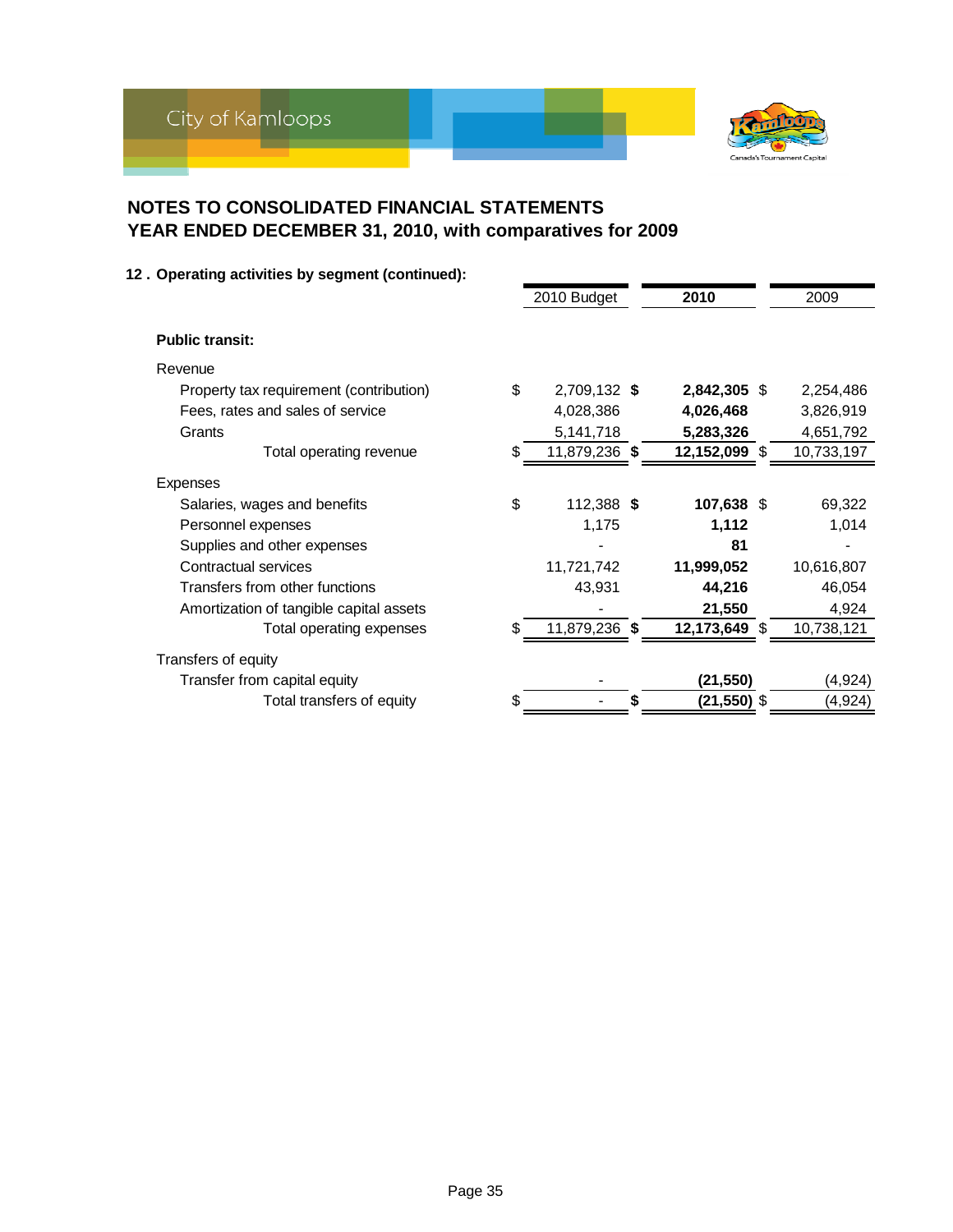

| 12. Operating activities by segment (continued): |    |               |   |               |                 |
|--------------------------------------------------|----|---------------|---|---------------|-----------------|
|                                                  |    | 2010 Budget   |   | 2010          | 2009            |
| Solid waste:                                     |    |               |   |               |                 |
| Revenue                                          |    |               |   |               |                 |
| Property tax requirement (contribution)          | \$ | 648,137 \$    |   | 1,396,616 \$  | 1,589,471       |
| Fees, rates and sales of service                 |    | 6,247,500     |   | 6,590,625     | 5,197,516       |
| Total operating revenue                          |    | 6,895,637 \$  |   | 7,987,241 \$  | 6,786,987       |
| Expenses                                         |    |               |   |               |                 |
| Salaries, wages and benefits                     | \$ | 1,704,345 \$  |   | 1,734,952 \$  | 1,699,929       |
| Personnel expenses                               |    | 10,895        |   | 7,904         | 6,082           |
| Supplies and other expenses                      |    | 281,201       |   | 1,244,544     | 340,133         |
| Contractual services                             |    | 2,664,940     |   | 2,818,766     | 2,693,196       |
| Transfers from other functions                   |    | 2,714,680     |   | 2,857,558     | 2,755,976       |
| Transfers to other functions                     |    | (1, 176, 616) |   | (1, 316, 673) | (1,092,664)     |
| Amortization of tangible capital assets          |    |               |   | 31,157        | 23,325          |
| Total operating expenses                         |    | 6,199,445 \$  |   | 7,378,208 \$  | 6,425,977       |
| Transfers of equity                              |    |               |   |               |                 |
| Transfer from reserves                           | \$ |               | S |               | \$<br>(30, 420) |
| Transfer to reserves                             |    | 696,192       |   | 640,190       | 414,755         |
| Transfer from capital equity                     |    |               |   | (31, 157)     | (23, 325)       |
| Total transfers of equity                        | S  | 696,192 \$    |   | 609,033 \$    | 361,010         |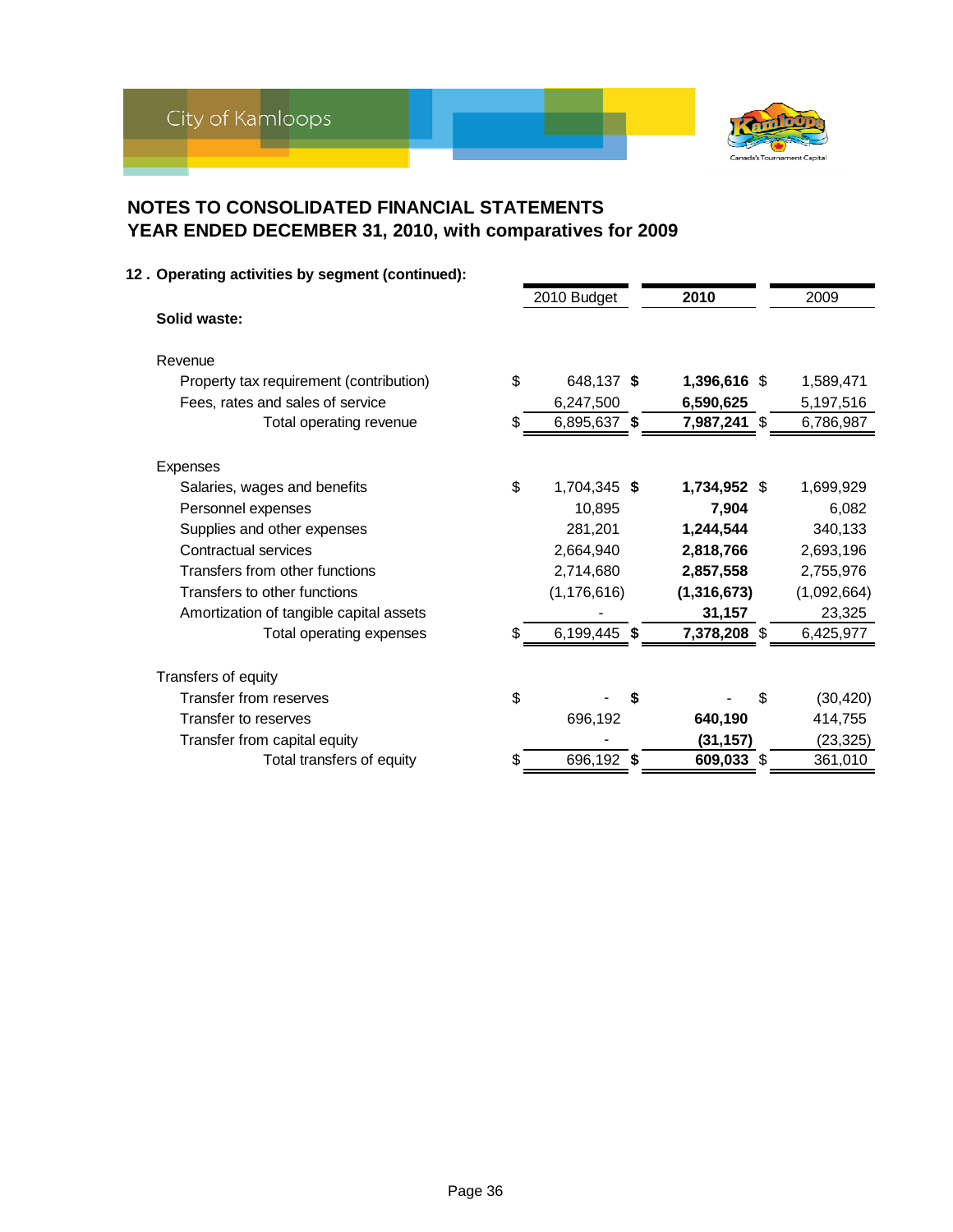

#### **12 . Operating activities by segment (continued):**

|                                         | 2010 Budget        | 2010          |     | 2009        |
|-----------------------------------------|--------------------|---------------|-----|-------------|
| <b>Water utility:</b>                   |                    |               |     |             |
| Revenue                                 |                    |               |     |             |
| Fees, rates and sales of service        | \$<br>7,694,766 \$ | 12,282,871    | -\$ | 10,509,527  |
| Investment income                       | 90,000             | 305,716       |     | 272,985     |
| Total operating revenue                 | \$<br>7,784,766 \$ | 12,588,587 \$ |     | 10,782,512  |
| Expenses                                |                    |               |     |             |
| Salaries, wages and benefits            | \$<br>2,857,218 \$ | 2,590,122 \$  |     | 2,485,968   |
| Personnel expenses                      | 34,071             | 44,720        |     | 33,654      |
| Supplies and other expenses             | 2,261,563          | 4,917,028     |     | 3,361,385   |
| Contractual services                    | 360,290            | 476,846       |     | 632,089     |
| Transfers from other functions          | 1,874,597          | 1,963,443     |     | 1,840,358   |
| Transfers to other functions            | (286, 539)         | (286, 539)    |     | (286, 539)  |
| Cost allocated to capital               | (34, 306)          |               |     |             |
| Amortization of tangible capital assets |                    | 3,319,588     |     | 2,959,489   |
| Total operating expenses                | \$<br>7,066,894 \$ | 13,025,208 \$ |     | 11,026,404  |
| Transfers of equity                     |                    |               |     |             |
| Transfer from reserves                  | \$                 |               | \$  | (10,000)    |
| Transfer to reserves                    |                    | 1,991,465     |     | 2,112,996   |
| Transfer from other funds               | (32, 128)          |               |     | (210, 528)  |
| Transfer to other funds                 | 750,000            | 891,502       |     | 823,129     |
| Transfer from capital equity            |                    | (3,319,588)   |     | (2,959,489) |
| Total transfers of equity               | \$<br>717,872 \$   | (436,621) \$  |     | (243,892)   |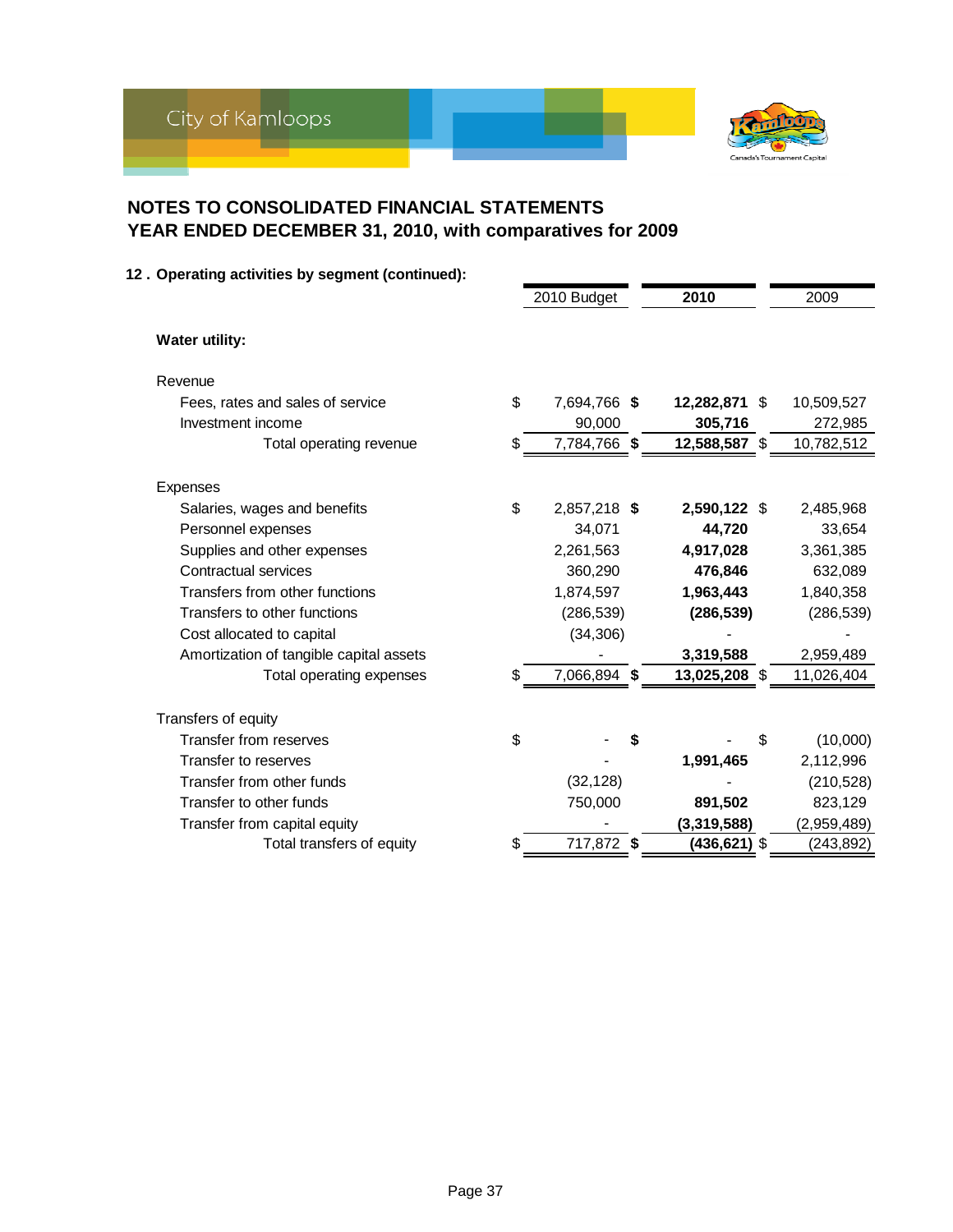

|                                         |                           |    | 2010 Budget  |   | 2010          | 2009       |
|-----------------------------------------|---------------------------|----|--------------|---|---------------|------------|
| Sewer utility:                          |                           |    |              |   |               |            |
| Revenue                                 |                           |    |              |   |               |            |
| Fees, rates and sales of service        |                           | \$ | 4,771,385 \$ |   | 7,861,126 \$  | 5,205,967  |
| Investment income                       |                           |    | 84,000       |   | 356,675       | 305,599    |
|                                         | Total operating revenue   | S  | 4,855,385 \$ |   | 8,217,801 \$  | 5,511,566  |
| Expenses                                |                           |    |              |   |               |            |
| Salaries, wages and benefits            |                           | \$ | 1,668,093 \$ |   | 1,401,705 \$  | 1,389,786  |
| Personnel expenses                      |                           |    | 33,536       |   | 33,318        | 22,360     |
| Supplies and other expenses             |                           |    | 1,252,792    |   | 1,741,399     | 1,576,382  |
| Contractual services                    |                           |    | 721,612      |   | 768,332       | 903,662    |
| Transfers from other functions          |                           |    | 1,254,072    |   | 1,255,012     | 1,223,733  |
| Transfers to other functions            |                           |    | (39, 640)    |   | (39, 640)     | (39, 640)  |
| Cost allocated to capital               |                           |    | (34, 304)    |   |               |            |
| Amortization of tangible capital assets |                           |    |              |   | 1,110,603     | 998,876    |
|                                         | Total operating expenses  |    | 4,856,161 \$ |   | 6,270,729 \$  | 6,075,159  |
| Transfers of equity                     |                           |    |              |   |               |            |
| Transfer from reserves                  |                           | \$ |              | S | 50,000 \$     | (10,000)   |
| Transfer to reserves                    |                           |    |              |   | 2,865,099     | 347,835    |
| Transfer from other funds               |                           |    | (776)        |   |               | (6, 407)   |
| Transfer to other funds                 |                           |    |              |   | 142,576       | 103,855    |
| Transfer from capital equity            |                           |    |              |   | (1, 110, 603) | (998, 876) |
|                                         | Total transfers of equity | \$ | $(776)$ \$   |   | 1,947,072 \$  | (563,593)  |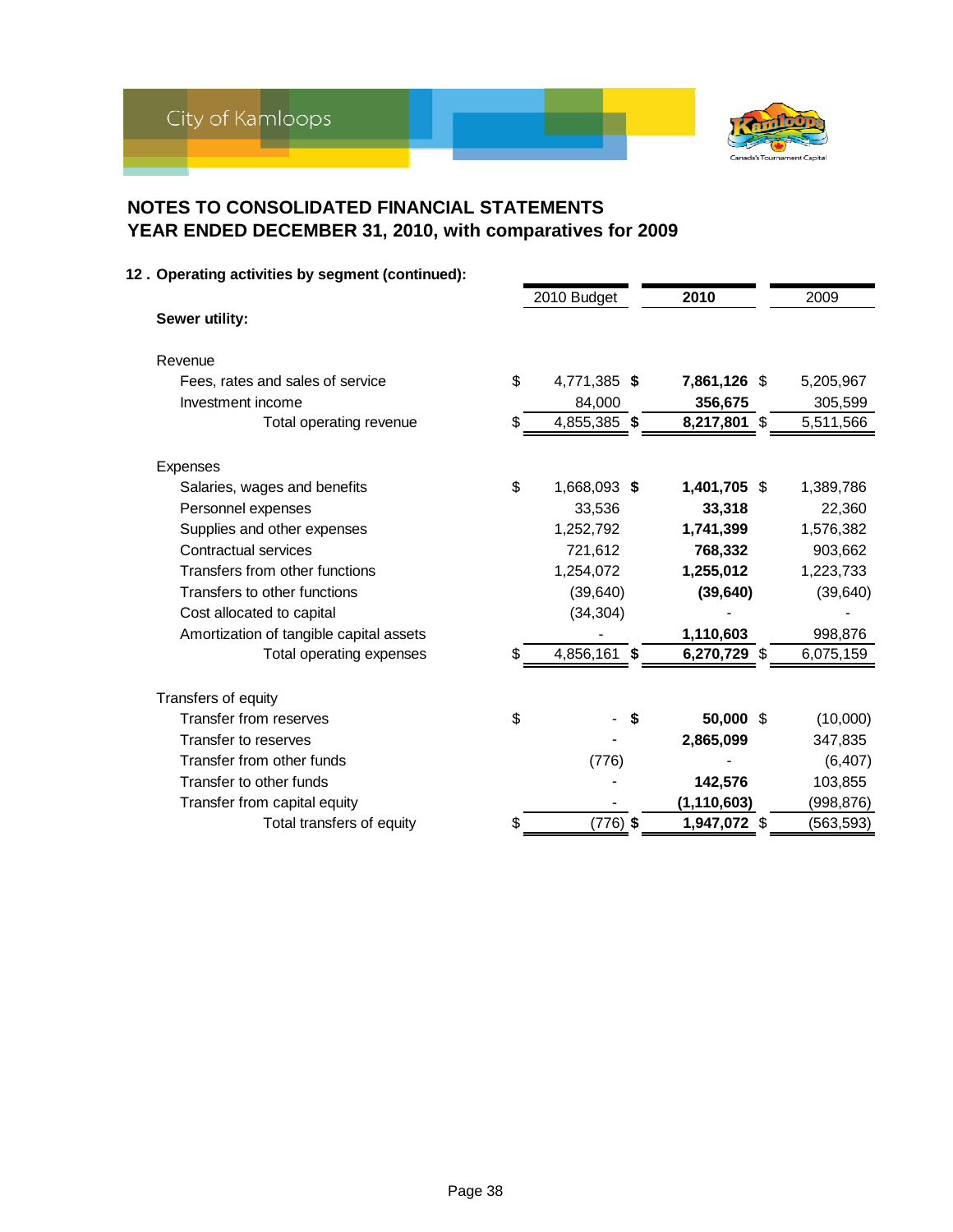

| 12. Operating activities by segment (continued): |                      |    |                 |             |
|--------------------------------------------------|----------------------|----|-----------------|-------------|
|                                                  | 2010 Budget          |    | 2010            | 2009        |
| <b>Kamloops Airport Authority Society:</b>       |                      |    |                 |             |
| Revenue                                          |                      |    |                 |             |
| Fees, rates and sales of service                 | \$                   | \$ | 1,485,905 \$    | 1,642,491   |
| Investment income                                |                      |    | 28,280          | 10,638      |
| Total operating revenue                          | \$                   | \$ | 1,514,185 \$    | 1,653,129   |
| Expenses                                         |                      |    |                 |             |
| Supplies and other expenses                      | \$                   | \$ | 43,611 \$       | 11,505      |
| <b>Contractual services</b>                      |                      |    | 19,588          | 20,086      |
| Amortization of tangible capital assets          |                      |    | 1,608,005       | 1,469,922   |
| Total operating expenses                         |                      | \$ | 1,671,204 \$    | 1,501,513   |
|                                                  |                      |    |                 |             |
| Transfers of equity                              |                      |    |                 |             |
| Transfer to reserves                             | \$                   | \$ | 1,397,986 \$    | 1,568,538   |
| Transfer to funds                                |                      |    | 53,000          | 53,000      |
| Transfer from capital equity                     |                      |    | (1,608,005)     | (1,469,922) |
| Total transfers of equity                        | \$                   | \$ | $(157,019)$ \$  | 151,616     |
| Venture Kamloops Business Development Society:   |                      |    |                 |             |
| Revenue                                          |                      |    |                 |             |
| Fees, rates and sales of service                 | \$                   | S  | $(17,968)$ \$   | 93,417      |
| Grants                                           |                      |    | 9,566           | 1,529       |
| Investment income                                |                      |    | 951             | 1,109       |
| Total operating revenue                          | \$                   | \$ | $(7,451)$ \$    | 96,055      |
| Expenses                                         |                      |    |                 |             |
| Supplies and other expenses                      | \$                   | \$ | 487,549 \$      | 578,055     |
| Amortization of tangible capital assets          |                      |    | 4,884           | 5,022       |
| Total operating expenses                         | \$                   | \$ | 492,433 \$      | 583,077     |
| Transfers of equity                              |                      |    |                 |             |
| Transfer to reserves                             |                      |    | 53,000          |             |
| Transfer from other funds                        | \$                   | \$ | $(548,000)$ \$  | (482,000)   |
| Transfer from capital equity                     |                      |    | (4,884)         | (5,022)     |
| Total transfers of equity                        | \$<br>$\overline{a}$ | \$ | $(499, 884)$ \$ | (487, 022)  |
|                                                  |                      |    |                 |             |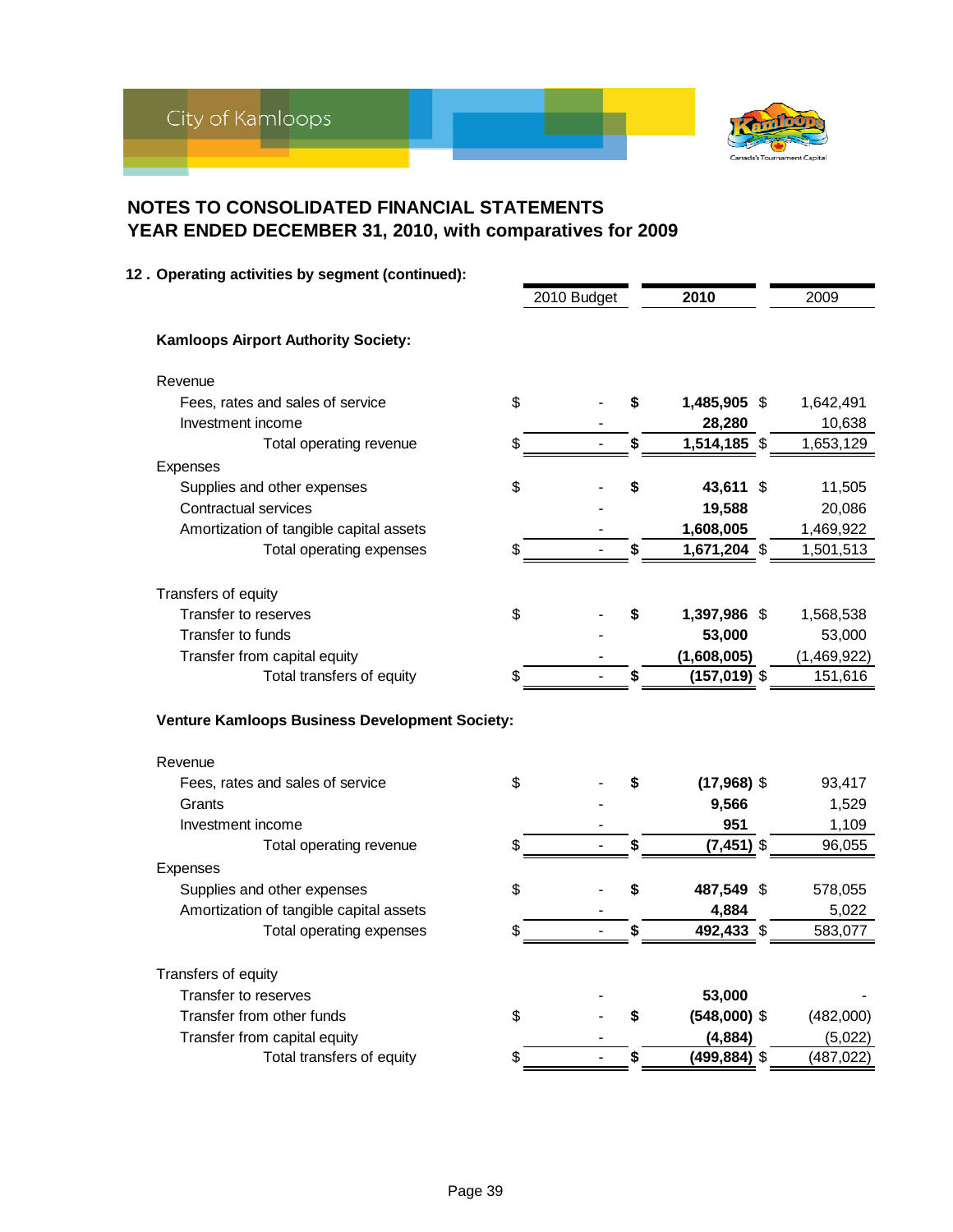

| 12. Operating activities by segment (continued): |    |                 |                |            |
|--------------------------------------------------|----|-----------------|----------------|------------|
|                                                  |    | 2010 Budget     | 2010           | 2009       |
| Debt servicing costs:                            |    |                 |                |            |
| Revenue sources:                                 |    |                 |                |            |
| Property tax requirement (contribution)          | \$ | 3,415,922 \$    | 2,670,196 \$   | 2,641,940  |
| Fees, rates and sales of service                 |    | 2,734,829       | 2,777,986      | 2,936,177  |
| Total revenue                                    |    | 6,150,751 \$    | 5,448,182 \$   | 5,578,117  |
| Expenses by fund:                                |    |                 |                |            |
| General fund                                     | \$ | 3,527,628 \$    | 2,751,179 \$   | 2,800,697  |
| Water fund                                       |    | 2,208,891       | 2,111,305      | 2,235,145  |
| Sewer fund                                       |    | 525,938         | 448,350        | 521,995    |
| Kamloops Airport Authority Society               |    |                 | 218,331        | 179,037    |
| Total expenses by fund                           |    | 6,262,457 \$    | 5,529,165 \$   | 5,736,874  |
| Transfers of equity                              |    |                 |                |            |
| Transfer from reserves                           | \$ | $(111,706)$ \$  | $(111,706)$ \$ | (188, 504) |
| Transfer to reserves                             |    |                 | 30,723         | 29,747     |
| Total transfers of equity                        | S  | $(111, 706)$ \$ | $(80, 983)$ \$ | (158, 757) |
| 13. Taxation:                                    |    |                 |                |            |
|                                                  |    | 2010 Budget     | 2010           | 2009       |
| General fund:                                    |    |                 |                |            |
| Real property                                    | \$ | 79,670,122 \$   | 79,590,191 \$  | 77,136,189 |
| Special assessments                              |    | 853,271         | 917,672        | 866,500    |
| <b>Utilities</b>                                 |    | 1,337,813       | 1,337,812      | 1,281,131  |
| Grants in lieu of taxes                          |    | 2,294,584       | 2,287,260      | 2,227,228  |

On behalf of other taxing jurisdictions the City collected and remitted the following taxes:

|                                              | 2010          | 2009       |
|----------------------------------------------|---------------|------------|
| Province of British Columbia - school taxes  | 36,689,470 \$ | 34,893,712 |
| Thompson-Nicola Regional Hospital District   | 3,050,210     | 2,895,956  |
| Thompson-Nicola Regional District            | 5,118,965     | 5,118,113  |
| <b>British Columbia Assessment Authority</b> | 1,054,405     | 964,609    |
|                                              | 45,913,050 \$ | 43,872,390 |

 $\overline{\$}$  84,155,790  $\overline{\$}$  84,132,935  $\overline{\$}$  81,511,048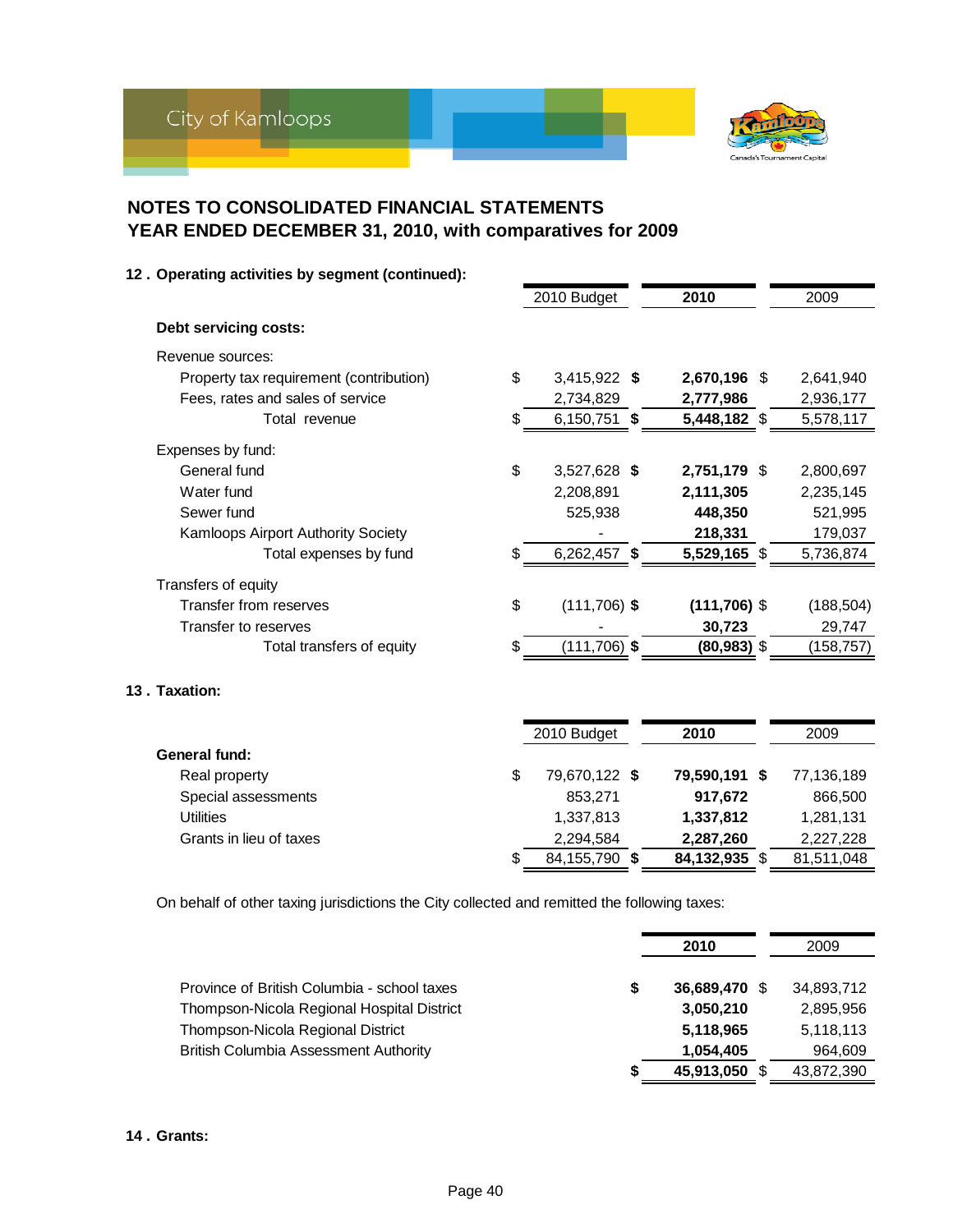

|                                                                                        | 2010 Budget         | 2010          | 2009       |
|----------------------------------------------------------------------------------------|---------------------|---------------|------------|
| <b>General fund:</b>                                                                   |                     |               |            |
| <b>Federal Government:</b>                                                             |                     |               |            |
| Policing                                                                               | \$<br>1,751,493 \$  | 1,580,626 \$  | 1,500,948  |
| <b>Community Works Fund</b>                                                            | 3,290,094           | 3,290,473     | 3,340,924  |
| <b>Provincial Government:</b>                                                          |                     |               |            |
| Transit                                                                                | 5,141,718           | 5,283,326     | 4,651,792  |
| Gaming revenue                                                                         | 2,400,000           | 2,386,808     | 2,385,739  |
| Victims assistance                                                                     | 60,000              | 70,960        | 70,907     |
| <b>Traffic fines</b>                                                                   | 461,456             | 461,456       | 1,836,828  |
| Capital infrastructure                                                                 | 10,690,510          | 7,466,964     | 2,400,246  |
| Other                                                                                  | 628,400             | 433,798       | 509,357    |
|                                                                                        | 24,423,671          | 20,974,411    | 16,696,741 |
| <b>Water fund:</b><br><b>Provincial Government:</b><br>Capital infrastructure          | 1,609,453           | 778,175       | 2,870,546  |
| Sewer fund:                                                                            |                     |               |            |
| <b>Provincial Government:</b>                                                          |                     |               |            |
| Capital infrastructure                                                                 | 4,292,000           | 2,105,921     |            |
| <b>Kamloops Airport Authority Society:</b><br><b>Federal Government:</b>               |                     |               |            |
| Capital infrastructure                                                                 |                     | 111,731       | 4,106,465  |
| <b>Venture Kamloops Business Development Society:</b><br><b>Provincial Government:</b> |                     |               |            |
| Other                                                                                  |                     | 9,566         | 1,529      |
|                                                                                        | \$<br>30,325,124 \$ | 23,979,804 \$ | 23,675,281 |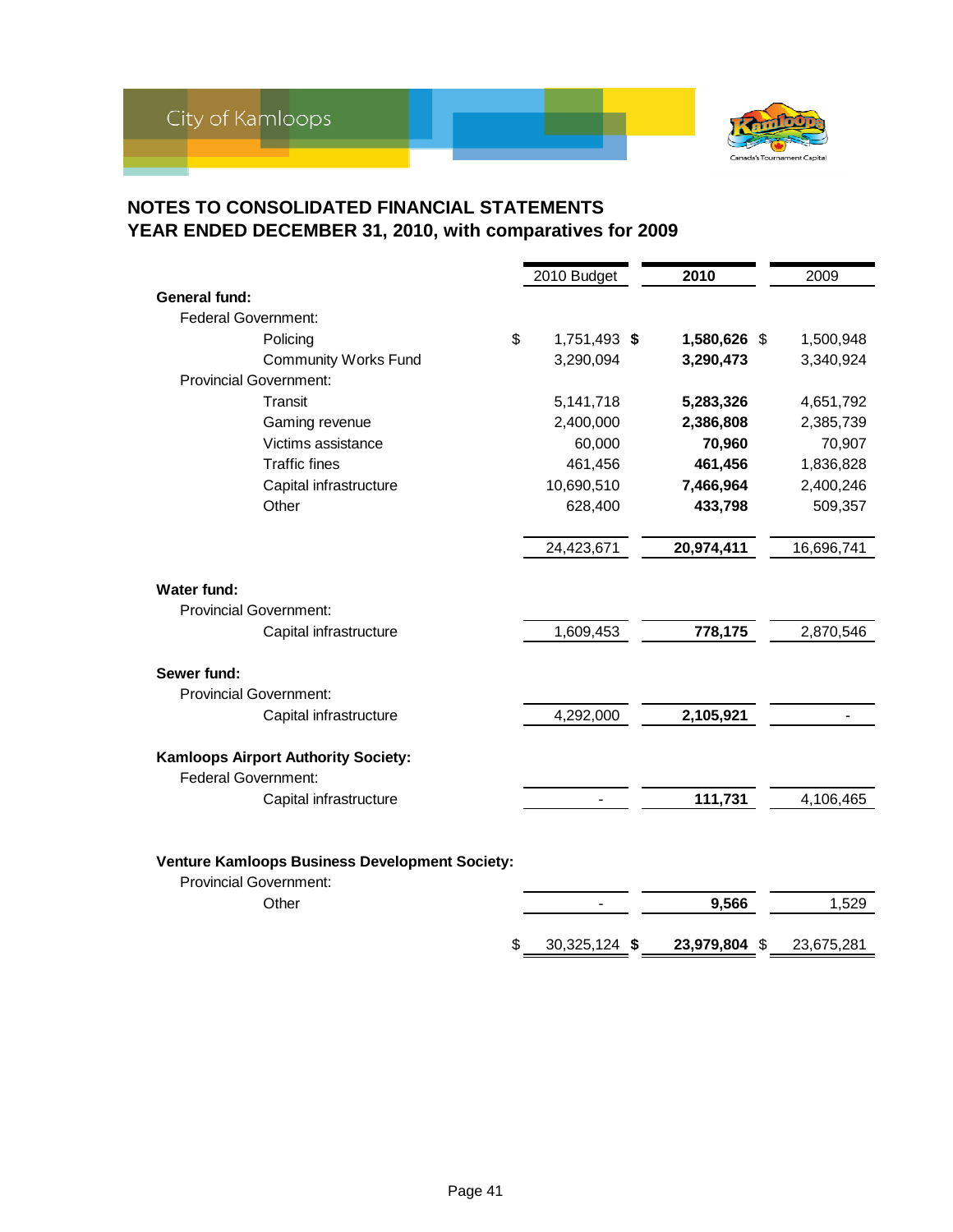



#### **15 . Commitments and contingencies:**

- (a) The City of Kamloops has entered into various agreements and contracts for services and construction for periods ranging from one to five years.
- (b) The City of Kamloops, as a member of the Thompson-Nicola Regional District, is liable for its proportion of any operating deficits or long-term debt related to functions in which it participates.
- (c) The City of Kamloops is a participant in the Municipal Insurance Association of British Columbia. Should the Association pay out claims in excess of premiums received, it is possible the City, along with other participants, would be required to contribute towards the deficit.

(d)

The City of Kamloops and its employees contribute to the Municipal Pension Plan ("the plan"), a jointly trusteed pension plan. The Board of Trustees, representing plan members and employers, is responsible for overseeing the management of the pension plan, including investment of the assets and administration of benefits. The pension plan is a multi-employer contributory pension plan. Basic pension benefits provided are defined. The plan has about 163,000 active members and approximately 60,000 retired members. Active members include approximately 35,000 contributors from local governments.

Every three years an actuarial valuation is performed to assess the financial position of the plan and the adequacy of plan funding. The most recent valuation as at December 31, 2009 indicated an unfunded liability of \$1,024 million for basic pension benefits. The next valuation will be as at December 31, 2012 with results available in 2013. The actuary does not attribute portions of the surplus to individual employers. The City of Kamloops paid \$3,971,285 (2009 - \$3,788,783) for employer contributions to the plan in fiscal 2010.

(e) From time to time the City of Kamloops is brought forth as a defendant in various lawsuits. The City reviews its exposure to any potential litigation for which it would not be covered by insurance and assesses whether a successful claim against the City would materially affect the consolidated financial statements of the City. The City reserves a portion of its operating surplus for future payment of insurance deductibles and payment of claims for which it would not be covered by insurance. The City is currently not aware of any claims brought against it that if not defended successfully would result in a material change to the consolidated financial statements of the City.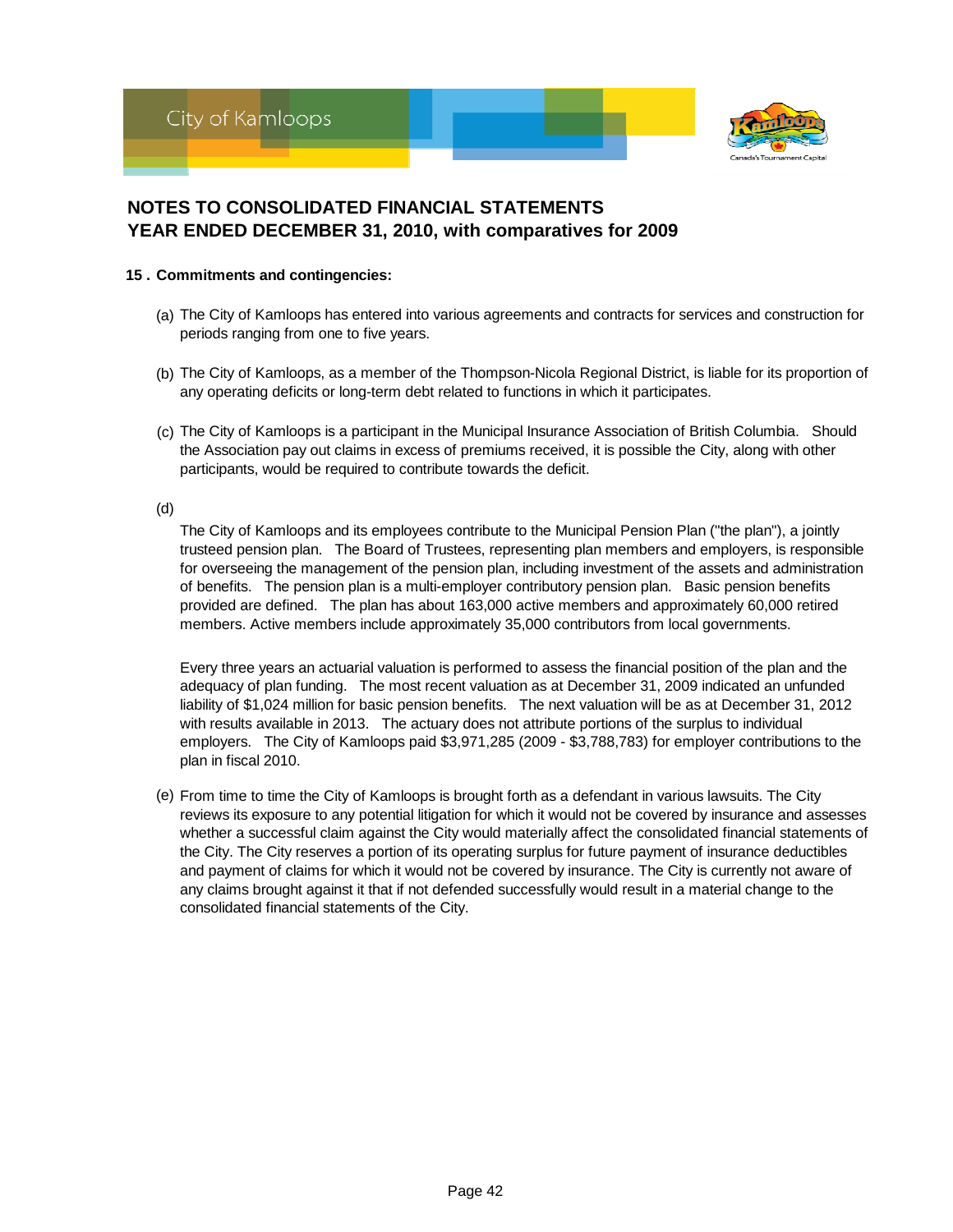

#### **15 . Commitments and contingencies (continued):**

(f) The City issues certain of its debt instruments through the Municipal Finance Authority. As a condition of these borrowings and as required by legislation, a debt reserve fund is to be established in the amount of one-half the average instalment of principal and interest as set out in the agreement(s) entered into. The reserve is funded in part by cash, being the withholding of 1% of the total issue proceeds, and the remainder being funded by a demand note whereby the City may be required to loan certain amounts to the Municipal Finance Authority. These demand notes are contingent in nature and are not reflected in the accounts of the City.

Details of the cash deposits and contingent demand notes on hand at year end are as follows:

|                                   | Cash Deposits      | Contingent<br><b>Demand Notes</b> | 2010 Total     | 2009 Total |
|-----------------------------------|--------------------|-----------------------------------|----------------|------------|
| General fund                      | \$<br>689,027 \$   | 1,820,607 \$                      | 2,509,634 \$   | 2,586,519  |
| Water utility fund                | 657,395            | 1,948,180                         | 2,605,575      | 2,737,316  |
| Sewer utility fund                | 143,317            | 380,649                           | 523,966        | 680,141    |
| <b>Kamloops Airport Authority</b> | 98,099             | 326,119                           | 424,218        |            |
|                                   | \$<br>1,587,838 \$ | 4,475,555 \$                      | $6,063,393$ \$ | 6,003,976  |

- (g) The Kamloops Airport Authority Society has entered into a lease agreement with Kamloops Airport Ltd. for a forty-five year term ending August 27, 2042. The lease provides for the option to extend the term for a further 20 years.
- (h) The City of Kamloops has provided an irrevocable standby letter of credit for \$30,000 to Fisheries and Oceans Canada. The letter of credit can be drawn upon to meet the City's obligations in connection with compensation and monitoring conditions of Fisheries Act Subsection 35(2). The letter of credit expires on July 20, 2012.

#### **16 . Trust funds:**

The City operates the cemeteries and maintains a cemetery perpetual care fund in accordance with the Cemetery and Funeral Services Act.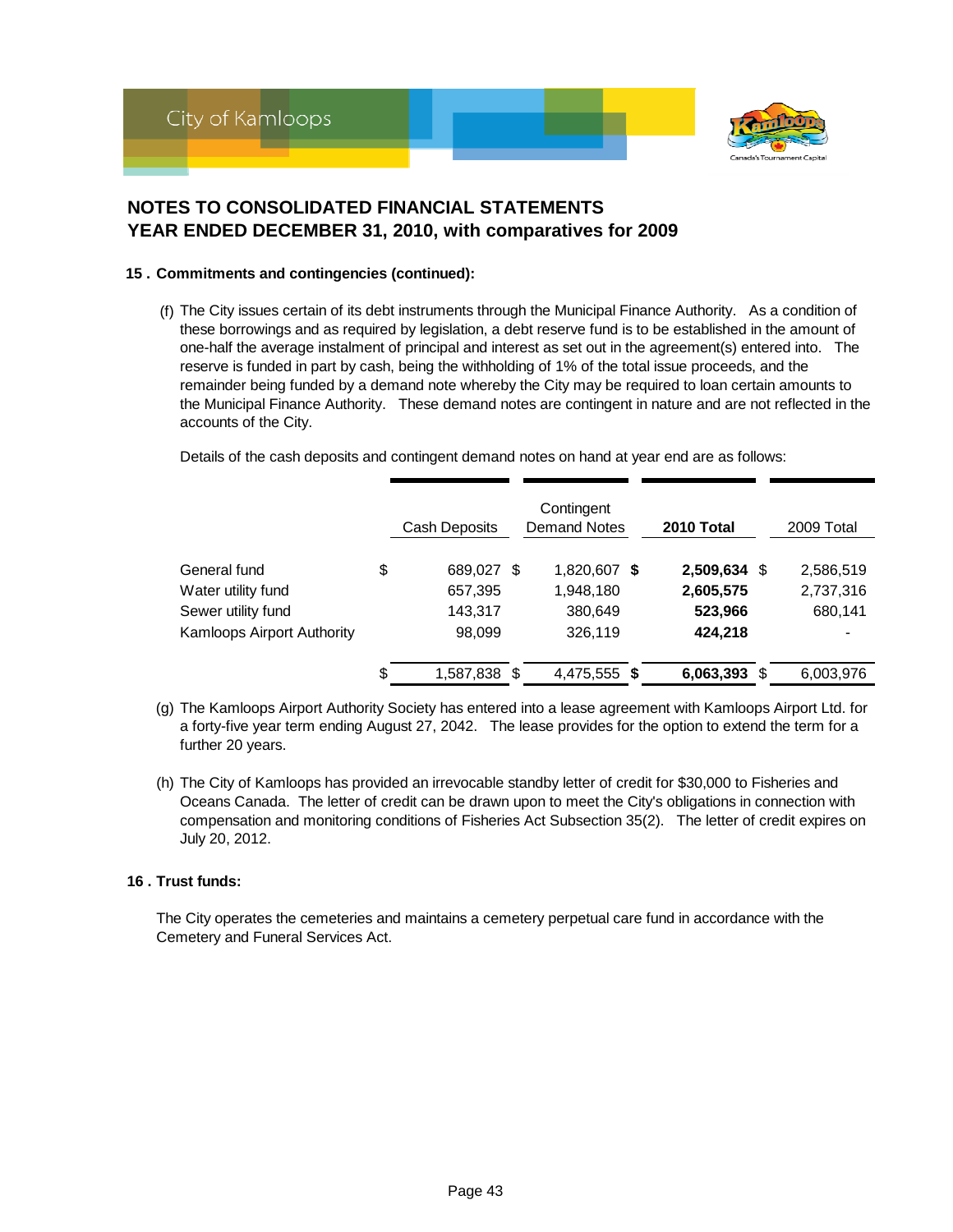

#### **17 . Budget figures:**

Budget figures represent the Financial Plan By-law adopted by Council at the time of adoption of the Annual Taxation By-law. Subsequent amendments to the Financial Plan By-law have been made by Council to reflect changes as required by law.

The Financial Plan did not anticipate amortization expense. In addition, some expenses that were classified as capital expenditure did not represent new assets or extend the life or service capacity or improve the quality of an existing asset.

If these expenses were added to the Financial Plan the amounts would be as follows:

|                                    | <b>Financial Plan</b> | Amortization              | Expenses not     |   |                    |
|------------------------------------|-----------------------|---------------------------|------------------|---|--------------------|
|                                    | <b>Bylaw</b>          | expense                   | capitalized      |   | <b>Fiscal Plan</b> |
| Revenue                            |                       |                           |                  |   |                    |
| \$<br><b>Taxation</b>              | 84,155,790            | \$                        | \$               | S | 84,155,790         |
| Development levies utilized        | 9,739,011             |                           |                  |   | 9,739,011          |
| Fees, rates and sales of service   | 61,461,101            |                           |                  |   | 61,461,101         |
| Grants                             | 30,325,124            |                           |                  |   | 30,325,124         |
| Investment income                  | 2,923,142             |                           |                  |   | 2,923,142          |
| Private contributions              | 612,447               |                           |                  |   | 612,447            |
| Gain on disposal of capital assets | 89,000                |                           |                  |   | 89,000             |
|                                    | 189,305,615           |                           |                  |   | 189,305,615        |
| <b>Expenditures</b>                |                       |                           |                  |   |                    |
| Cemetery                           | 605,455               | 136,890                   | 5,219            |   | 747,564            |
| Community development              | 4,463,146             | 74,639                    | 67,985           |   | 4,605,770          |
| Corporate administration           | 9,238,423             | 372,878                   | 56,914           |   | 9,668,215          |
| <b>Environmental services</b>      | 616,046               | 3,399                     |                  |   | 619,445            |
| Fire services                      | 13,287,801            | 627,749                   | 5,076            |   | 13,920,626         |
| Infrastructure maintenance         | 9,253,672             | 10,058,714                | 1,882,930        |   | 21,195,316         |
| Legislative and enforcement        | 4,265,224             | 201,434                   | 14,924           |   | 4,481,582          |
| Parks, recreation and culture      | 20,840,939            | 5,369,142                 | 1,184,813        |   | 27,394,894         |
| Police services                    | 21,627,903            | 62,685                    | 10,187           |   | 21,700,775         |
| Public transit                     | 11,879,236            | 21,550                    |                  |   | 11,900,786         |
| Solid waste                        | 6,199,445             | 31,157                    | 9,144            |   | 6,239,746          |
| Water utility                      | 7,066,894             | 3,319,588                 | 2,414,034        |   | 12,800,516         |
| Sewer utility                      | 4,856,161             | 1,110,603                 | 333,890          |   | 6,300,654          |
| Kamloops Airport Authority         |                       |                           |                  |   |                    |
| Venture Kamloops                   |                       |                           |                  |   |                    |
| Debt servicing costs               | 5,688,197             |                           |                  |   | 5,688,197          |
|                                    | 119,888,542           | 21,390,428                | 5,985,116        |   | 147,264,086        |
| Increase (decrease) in             |                       |                           |                  |   |                    |
| \$<br>accumulated surplus          | 69,417,073            | \$<br>$(21, 390, 428)$ \$ | $(5,985,116)$ \$ |   | 42,041,529         |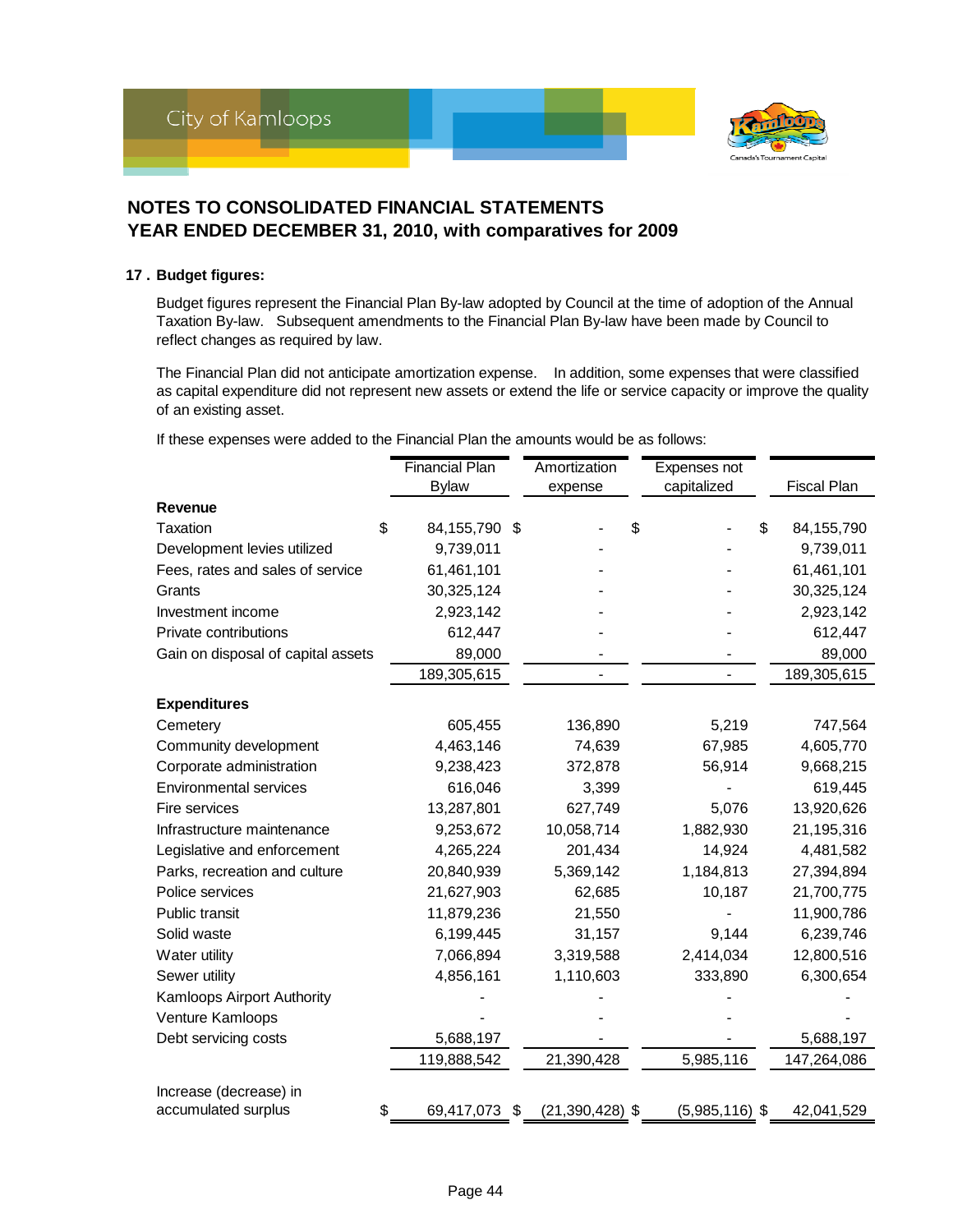

#### **18 . Comparative figures:**

Certain comparative amounts presented in the financial statements have been reclassified to conform with the current year's presentation.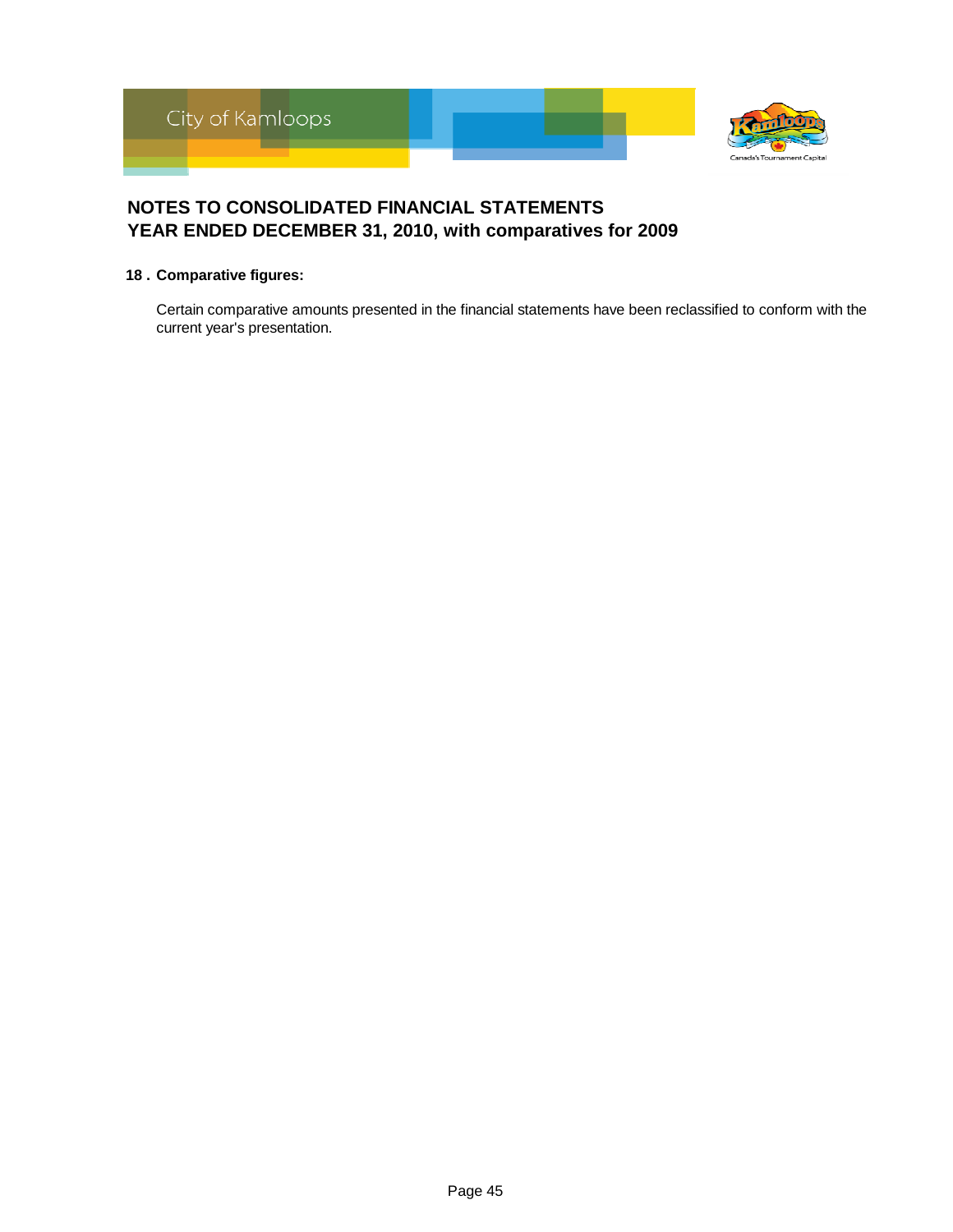

#### **Schedule 1a - Tangible Capital Assets (2010)**

| Cemetery<br>964,383<br>(377, 415)<br>586,968<br>141,404<br>(62, 804)<br>1,105,787<br>(440, 219)<br>665,568<br>Site improvements<br><b>Buildings</b><br>2,270,872<br>(873, 668)<br>1,397,204<br>(61, 913)<br>2,270,872<br>(935, 581)<br>1,335,291<br>$\sim$<br>6,500<br>Drainage network<br>6,500<br>6,500<br>$\overline{\phantom{a}}$<br>$\overline{\phantom{a}}$<br>20,923<br>Water network<br>21,014<br>(91)<br>21,014<br>(91)<br>46,698<br>81,681<br>96,464<br>(49, 499)<br>46,965<br>(11, 982)<br>143,162<br>Equipment<br>(61, 481)<br>150<br>Computing infrastructure<br>500<br>(250)<br>250<br>(100)<br>500<br>(350)<br>15,223<br>Work in progress<br>15,223<br>(15, 223)<br>3,347,442<br>(1,300,832)<br>200,393<br>(136, 890)<br>3,547,835<br>(1,437,722)<br>2,110,113<br>2,046,610<br>$\blacksquare$<br>$\blacksquare$<br><b>Community development</b><br>74,451,123<br>74,451,123<br>2,525,325<br>(2,031,409)<br>74,945,039<br>74,945,039<br>Land<br>615.697<br>353,234<br>(17,509)<br>615.697<br>(279, 972)<br>335,725<br>Site improvements<br>(262, 463)<br>93,566<br>90,074<br><b>Buildings</b><br>247,991<br>(3, 492)<br>247,991<br>(157, 917)<br>(154, 425)<br>6,941<br>4,351<br>(138)<br>4,213<br>Transportation network<br>(2,590)<br>6,941<br>(2,728)<br>105,041<br>Equipment<br>263,628<br>(132, 224)<br>131,404<br>(26, 363)<br>263,628<br>(158, 587)<br>33,816<br>Computing infrastructure<br>167,535<br>(106, 582)<br>60,953<br>(27, 137)<br>167,535<br>(133, 719)<br>12,227<br>12,227<br>27,337<br>27,337<br>Work in progress<br>15,110<br>75,765,142<br>(74, 639)<br>76,274,168<br>(732, 923)<br>75,541,245<br>(658, 284)<br>75,106,858<br>2,540,435<br>(2,031,409)<br>$\overline{\phantom{a}}$<br>Corporate administration<br>47,022<br>36,443<br>(2, 351)<br>34,092<br>Site improvements<br>(10, 579)<br>47,022<br>(12,930)<br>372<br>372<br>(197)<br>175<br>(202)<br>170<br>Transportation network<br>(5)<br>250,356<br>(44, 307)<br>206,049<br>(25,036)<br>250,356<br>181,013<br>Equipment<br>(69, 343)<br>Computing infrastructure<br>4,835,144<br>831,297<br>593,635<br>(345, 486)<br>5,428,779<br>1,079,446<br>(4,003,847)<br>(4,349,333)<br>Communication network<br>939,977<br>Work in progress<br>939,977<br>531,696<br>1,471,673<br>1,471,673<br>6,072,871<br>(4,058,930)<br>(372, 878)<br>7,198,202<br>(4, 431, 808)<br>2,766,394<br>2,013,941<br>1,125,331<br>$\overline{\phantom{a}}$<br>$\blacksquare$<br><b>Environmental services</b><br>5,325<br>4,792<br>Site improvements<br>14,668<br>(9, 343)<br>(533)<br>14,668<br>(9,876)<br>14,317<br>(4, 388)<br>9,929<br>(2,866)<br>(7, 254)<br>7,063<br>Computing infrastructure<br>14,317<br>28.985<br>15,254<br>(3, 399)<br>(17, 130)<br>11,855<br>(13, 731)<br>28,985<br>$\blacksquare$<br>$\overline{a}$<br><b>Fire services</b><br>18,826<br>(16, 775)<br>2,051<br>(656)<br>18,826<br>(17, 431)<br>1,395<br>Site improvements<br>314,888<br><b>Buildings</b><br>219,429<br>(98, 257)<br>121,172<br>209,865<br>(16, 149)<br>429,294<br>(114, 406)<br>$\overline{\phantom{a}}$<br>8,500,885<br>4,856,364<br>36,175<br>13,086<br>(600, 160)<br>8,523,974<br>4,292,379<br>Equipment<br>(3,644,521)<br>(13,086)<br>(4,231,595)<br>70,768<br>(46, 515)<br>24,253<br>(10, 784)<br>70,768<br>(57, 299)<br>13,469<br>Computing infrastructure<br>195,099<br>2,299,270<br>2,299,270<br>Work in progress<br>195,099<br>2,104,171<br>$\overline{\phantom{a}}$<br>$\overline{\phantom{a}}$<br>6,921,401<br>9,005,007<br>(3,806,068)<br>5,198,939<br>2,350,211<br>(13,086)<br>13,086<br>(627, 749)<br>11,342,132<br>(4, 420, 731) | <b>Original Cost as at</b><br>December 31, 2009 | Accumulated<br>Depreciation<br>to December<br>31, 2009 | <b>Net Asset</b><br>Value as at<br>December 31,<br>2009 | 2010<br><b>Additions</b> | 2010<br><b>Disposals</b> | Accumulated<br>Depreciation<br>on Disposals | 2010<br>Depreciation | <b>Original Cost as at</b><br>December 31, 2010 | Accumulated<br>Depreciation<br>to December<br>31, 2010 | <b>Net Asset</b><br>Value as at<br>December 31,<br>2010 |
|-------------------------------------------------------------------------------------------------------------------------------------------------------------------------------------------------------------------------------------------------------------------------------------------------------------------------------------------------------------------------------------------------------------------------------------------------------------------------------------------------------------------------------------------------------------------------------------------------------------------------------------------------------------------------------------------------------------------------------------------------------------------------------------------------------------------------------------------------------------------------------------------------------------------------------------------------------------------------------------------------------------------------------------------------------------------------------------------------------------------------------------------------------------------------------------------------------------------------------------------------------------------------------------------------------------------------------------------------------------------------------------------------------------------------------------------------------------------------------------------------------------------------------------------------------------------------------------------------------------------------------------------------------------------------------------------------------------------------------------------------------------------------------------------------------------------------------------------------------------------------------------------------------------------------------------------------------------------------------------------------------------------------------------------------------------------------------------------------------------------------------------------------------------------------------------------------------------------------------------------------------------------------------------------------------------------------------------------------------------------------------------------------------------------------------------------------------------------------------------------------------------------------------------------------------------------------------------------------------------------------------------------------------------------------------------------------------------------------------------------------------------------------------------------------------------------------------------------------------------------------------------------------------------------------------------------------------------------------------------------------------------------------------------------------------------------------------------------------------------------------------------------------------------------------------------------------------------------------------------------------------------------------------------------------------------------------------------------------------------------------------------------------------------------------------------------------------------------------------------------------------------------------------------------------------------------------------------------------------------|-------------------------------------------------|--------------------------------------------------------|---------------------------------------------------------|--------------------------|--------------------------|---------------------------------------------|----------------------|-------------------------------------------------|--------------------------------------------------------|---------------------------------------------------------|
|                                                                                                                                                                                                                                                                                                                                                                                                                                                                                                                                                                                                                                                                                                                                                                                                                                                                                                                                                                                                                                                                                                                                                                                                                                                                                                                                                                                                                                                                                                                                                                                                                                                                                                                                                                                                                                                                                                                                                                                                                                                                                                                                                                                                                                                                                                                                                                                                                                                                                                                                                                                                                                                                                                                                                                                                                                                                                                                                                                                                                                                                                                                                                                                                                                                                                                                                                                                                                                                                                                                                                                                                             |                                                 |                                                        |                                                         |                          |                          |                                             |                      |                                                 |                                                        |                                                         |
|                                                                                                                                                                                                                                                                                                                                                                                                                                                                                                                                                                                                                                                                                                                                                                                                                                                                                                                                                                                                                                                                                                                                                                                                                                                                                                                                                                                                                                                                                                                                                                                                                                                                                                                                                                                                                                                                                                                                                                                                                                                                                                                                                                                                                                                                                                                                                                                                                                                                                                                                                                                                                                                                                                                                                                                                                                                                                                                                                                                                                                                                                                                                                                                                                                                                                                                                                                                                                                                                                                                                                                                                             |                                                 |                                                        |                                                         |                          |                          |                                             |                      |                                                 |                                                        |                                                         |
|                                                                                                                                                                                                                                                                                                                                                                                                                                                                                                                                                                                                                                                                                                                                                                                                                                                                                                                                                                                                                                                                                                                                                                                                                                                                                                                                                                                                                                                                                                                                                                                                                                                                                                                                                                                                                                                                                                                                                                                                                                                                                                                                                                                                                                                                                                                                                                                                                                                                                                                                                                                                                                                                                                                                                                                                                                                                                                                                                                                                                                                                                                                                                                                                                                                                                                                                                                                                                                                                                                                                                                                                             |                                                 |                                                        |                                                         |                          |                          |                                             |                      |                                                 |                                                        |                                                         |
|                                                                                                                                                                                                                                                                                                                                                                                                                                                                                                                                                                                                                                                                                                                                                                                                                                                                                                                                                                                                                                                                                                                                                                                                                                                                                                                                                                                                                                                                                                                                                                                                                                                                                                                                                                                                                                                                                                                                                                                                                                                                                                                                                                                                                                                                                                                                                                                                                                                                                                                                                                                                                                                                                                                                                                                                                                                                                                                                                                                                                                                                                                                                                                                                                                                                                                                                                                                                                                                                                                                                                                                                             |                                                 |                                                        |                                                         |                          |                          |                                             |                      |                                                 |                                                        |                                                         |
|                                                                                                                                                                                                                                                                                                                                                                                                                                                                                                                                                                                                                                                                                                                                                                                                                                                                                                                                                                                                                                                                                                                                                                                                                                                                                                                                                                                                                                                                                                                                                                                                                                                                                                                                                                                                                                                                                                                                                                                                                                                                                                                                                                                                                                                                                                                                                                                                                                                                                                                                                                                                                                                                                                                                                                                                                                                                                                                                                                                                                                                                                                                                                                                                                                                                                                                                                                                                                                                                                                                                                                                                             |                                                 |                                                        |                                                         |                          |                          |                                             |                      |                                                 |                                                        |                                                         |
|                                                                                                                                                                                                                                                                                                                                                                                                                                                                                                                                                                                                                                                                                                                                                                                                                                                                                                                                                                                                                                                                                                                                                                                                                                                                                                                                                                                                                                                                                                                                                                                                                                                                                                                                                                                                                                                                                                                                                                                                                                                                                                                                                                                                                                                                                                                                                                                                                                                                                                                                                                                                                                                                                                                                                                                                                                                                                                                                                                                                                                                                                                                                                                                                                                                                                                                                                                                                                                                                                                                                                                                                             |                                                 |                                                        |                                                         |                          |                          |                                             |                      |                                                 |                                                        |                                                         |
|                                                                                                                                                                                                                                                                                                                                                                                                                                                                                                                                                                                                                                                                                                                                                                                                                                                                                                                                                                                                                                                                                                                                                                                                                                                                                                                                                                                                                                                                                                                                                                                                                                                                                                                                                                                                                                                                                                                                                                                                                                                                                                                                                                                                                                                                                                                                                                                                                                                                                                                                                                                                                                                                                                                                                                                                                                                                                                                                                                                                                                                                                                                                                                                                                                                                                                                                                                                                                                                                                                                                                                                                             |                                                 |                                                        |                                                         |                          |                          |                                             |                      |                                                 |                                                        |                                                         |
|                                                                                                                                                                                                                                                                                                                                                                                                                                                                                                                                                                                                                                                                                                                                                                                                                                                                                                                                                                                                                                                                                                                                                                                                                                                                                                                                                                                                                                                                                                                                                                                                                                                                                                                                                                                                                                                                                                                                                                                                                                                                                                                                                                                                                                                                                                                                                                                                                                                                                                                                                                                                                                                                                                                                                                                                                                                                                                                                                                                                                                                                                                                                                                                                                                                                                                                                                                                                                                                                                                                                                                                                             |                                                 |                                                        |                                                         |                          |                          |                                             |                      |                                                 |                                                        |                                                         |
|                                                                                                                                                                                                                                                                                                                                                                                                                                                                                                                                                                                                                                                                                                                                                                                                                                                                                                                                                                                                                                                                                                                                                                                                                                                                                                                                                                                                                                                                                                                                                                                                                                                                                                                                                                                                                                                                                                                                                                                                                                                                                                                                                                                                                                                                                                                                                                                                                                                                                                                                                                                                                                                                                                                                                                                                                                                                                                                                                                                                                                                                                                                                                                                                                                                                                                                                                                                                                                                                                                                                                                                                             |                                                 |                                                        |                                                         |                          |                          |                                             |                      |                                                 |                                                        |                                                         |
|                                                                                                                                                                                                                                                                                                                                                                                                                                                                                                                                                                                                                                                                                                                                                                                                                                                                                                                                                                                                                                                                                                                                                                                                                                                                                                                                                                                                                                                                                                                                                                                                                                                                                                                                                                                                                                                                                                                                                                                                                                                                                                                                                                                                                                                                                                                                                                                                                                                                                                                                                                                                                                                                                                                                                                                                                                                                                                                                                                                                                                                                                                                                                                                                                                                                                                                                                                                                                                                                                                                                                                                                             |                                                 |                                                        |                                                         |                          |                          |                                             |                      |                                                 |                                                        |                                                         |
|                                                                                                                                                                                                                                                                                                                                                                                                                                                                                                                                                                                                                                                                                                                                                                                                                                                                                                                                                                                                                                                                                                                                                                                                                                                                                                                                                                                                                                                                                                                                                                                                                                                                                                                                                                                                                                                                                                                                                                                                                                                                                                                                                                                                                                                                                                                                                                                                                                                                                                                                                                                                                                                                                                                                                                                                                                                                                                                                                                                                                                                                                                                                                                                                                                                                                                                                                                                                                                                                                                                                                                                                             |                                                 |                                                        |                                                         |                          |                          |                                             |                      |                                                 |                                                        |                                                         |
|                                                                                                                                                                                                                                                                                                                                                                                                                                                                                                                                                                                                                                                                                                                                                                                                                                                                                                                                                                                                                                                                                                                                                                                                                                                                                                                                                                                                                                                                                                                                                                                                                                                                                                                                                                                                                                                                                                                                                                                                                                                                                                                                                                                                                                                                                                                                                                                                                                                                                                                                                                                                                                                                                                                                                                                                                                                                                                                                                                                                                                                                                                                                                                                                                                                                                                                                                                                                                                                                                                                                                                                                             |                                                 |                                                        |                                                         |                          |                          |                                             |                      |                                                 |                                                        |                                                         |
|                                                                                                                                                                                                                                                                                                                                                                                                                                                                                                                                                                                                                                                                                                                                                                                                                                                                                                                                                                                                                                                                                                                                                                                                                                                                                                                                                                                                                                                                                                                                                                                                                                                                                                                                                                                                                                                                                                                                                                                                                                                                                                                                                                                                                                                                                                                                                                                                                                                                                                                                                                                                                                                                                                                                                                                                                                                                                                                                                                                                                                                                                                                                                                                                                                                                                                                                                                                                                                                                                                                                                                                                             |                                                 |                                                        |                                                         |                          |                          |                                             |                      |                                                 |                                                        |                                                         |
|                                                                                                                                                                                                                                                                                                                                                                                                                                                                                                                                                                                                                                                                                                                                                                                                                                                                                                                                                                                                                                                                                                                                                                                                                                                                                                                                                                                                                                                                                                                                                                                                                                                                                                                                                                                                                                                                                                                                                                                                                                                                                                                                                                                                                                                                                                                                                                                                                                                                                                                                                                                                                                                                                                                                                                                                                                                                                                                                                                                                                                                                                                                                                                                                                                                                                                                                                                                                                                                                                                                                                                                                             |                                                 |                                                        |                                                         |                          |                          |                                             |                      |                                                 |                                                        |                                                         |
|                                                                                                                                                                                                                                                                                                                                                                                                                                                                                                                                                                                                                                                                                                                                                                                                                                                                                                                                                                                                                                                                                                                                                                                                                                                                                                                                                                                                                                                                                                                                                                                                                                                                                                                                                                                                                                                                                                                                                                                                                                                                                                                                                                                                                                                                                                                                                                                                                                                                                                                                                                                                                                                                                                                                                                                                                                                                                                                                                                                                                                                                                                                                                                                                                                                                                                                                                                                                                                                                                                                                                                                                             |                                                 |                                                        |                                                         |                          |                          |                                             |                      |                                                 |                                                        |                                                         |
|                                                                                                                                                                                                                                                                                                                                                                                                                                                                                                                                                                                                                                                                                                                                                                                                                                                                                                                                                                                                                                                                                                                                                                                                                                                                                                                                                                                                                                                                                                                                                                                                                                                                                                                                                                                                                                                                                                                                                                                                                                                                                                                                                                                                                                                                                                                                                                                                                                                                                                                                                                                                                                                                                                                                                                                                                                                                                                                                                                                                                                                                                                                                                                                                                                                                                                                                                                                                                                                                                                                                                                                                             |                                                 |                                                        |                                                         |                          |                          |                                             |                      |                                                 |                                                        |                                                         |
|                                                                                                                                                                                                                                                                                                                                                                                                                                                                                                                                                                                                                                                                                                                                                                                                                                                                                                                                                                                                                                                                                                                                                                                                                                                                                                                                                                                                                                                                                                                                                                                                                                                                                                                                                                                                                                                                                                                                                                                                                                                                                                                                                                                                                                                                                                                                                                                                                                                                                                                                                                                                                                                                                                                                                                                                                                                                                                                                                                                                                                                                                                                                                                                                                                                                                                                                                                                                                                                                                                                                                                                                             |                                                 |                                                        |                                                         |                          |                          |                                             |                      |                                                 |                                                        |                                                         |
|                                                                                                                                                                                                                                                                                                                                                                                                                                                                                                                                                                                                                                                                                                                                                                                                                                                                                                                                                                                                                                                                                                                                                                                                                                                                                                                                                                                                                                                                                                                                                                                                                                                                                                                                                                                                                                                                                                                                                                                                                                                                                                                                                                                                                                                                                                                                                                                                                                                                                                                                                                                                                                                                                                                                                                                                                                                                                                                                                                                                                                                                                                                                                                                                                                                                                                                                                                                                                                                                                                                                                                                                             |                                                 |                                                        |                                                         |                          |                          |                                             |                      |                                                 |                                                        |                                                         |
|                                                                                                                                                                                                                                                                                                                                                                                                                                                                                                                                                                                                                                                                                                                                                                                                                                                                                                                                                                                                                                                                                                                                                                                                                                                                                                                                                                                                                                                                                                                                                                                                                                                                                                                                                                                                                                                                                                                                                                                                                                                                                                                                                                                                                                                                                                                                                                                                                                                                                                                                                                                                                                                                                                                                                                                                                                                                                                                                                                                                                                                                                                                                                                                                                                                                                                                                                                                                                                                                                                                                                                                                             |                                                 |                                                        |                                                         |                          |                          |                                             |                      |                                                 |                                                        |                                                         |
|                                                                                                                                                                                                                                                                                                                                                                                                                                                                                                                                                                                                                                                                                                                                                                                                                                                                                                                                                                                                                                                                                                                                                                                                                                                                                                                                                                                                                                                                                                                                                                                                                                                                                                                                                                                                                                                                                                                                                                                                                                                                                                                                                                                                                                                                                                                                                                                                                                                                                                                                                                                                                                                                                                                                                                                                                                                                                                                                                                                                                                                                                                                                                                                                                                                                                                                                                                                                                                                                                                                                                                                                             |                                                 |                                                        |                                                         |                          |                          |                                             |                      |                                                 |                                                        |                                                         |
|                                                                                                                                                                                                                                                                                                                                                                                                                                                                                                                                                                                                                                                                                                                                                                                                                                                                                                                                                                                                                                                                                                                                                                                                                                                                                                                                                                                                                                                                                                                                                                                                                                                                                                                                                                                                                                                                                                                                                                                                                                                                                                                                                                                                                                                                                                                                                                                                                                                                                                                                                                                                                                                                                                                                                                                                                                                                                                                                                                                                                                                                                                                                                                                                                                                                                                                                                                                                                                                                                                                                                                                                             |                                                 |                                                        |                                                         |                          |                          |                                             |                      |                                                 |                                                        |                                                         |
|                                                                                                                                                                                                                                                                                                                                                                                                                                                                                                                                                                                                                                                                                                                                                                                                                                                                                                                                                                                                                                                                                                                                                                                                                                                                                                                                                                                                                                                                                                                                                                                                                                                                                                                                                                                                                                                                                                                                                                                                                                                                                                                                                                                                                                                                                                                                                                                                                                                                                                                                                                                                                                                                                                                                                                                                                                                                                                                                                                                                                                                                                                                                                                                                                                                                                                                                                                                                                                                                                                                                                                                                             |                                                 |                                                        |                                                         |                          |                          |                                             |                      |                                                 |                                                        |                                                         |
|                                                                                                                                                                                                                                                                                                                                                                                                                                                                                                                                                                                                                                                                                                                                                                                                                                                                                                                                                                                                                                                                                                                                                                                                                                                                                                                                                                                                                                                                                                                                                                                                                                                                                                                                                                                                                                                                                                                                                                                                                                                                                                                                                                                                                                                                                                                                                                                                                                                                                                                                                                                                                                                                                                                                                                                                                                                                                                                                                                                                                                                                                                                                                                                                                                                                                                                                                                                                                                                                                                                                                                                                             |                                                 |                                                        |                                                         |                          |                          |                                             |                      |                                                 |                                                        |                                                         |
|                                                                                                                                                                                                                                                                                                                                                                                                                                                                                                                                                                                                                                                                                                                                                                                                                                                                                                                                                                                                                                                                                                                                                                                                                                                                                                                                                                                                                                                                                                                                                                                                                                                                                                                                                                                                                                                                                                                                                                                                                                                                                                                                                                                                                                                                                                                                                                                                                                                                                                                                                                                                                                                                                                                                                                                                                                                                                                                                                                                                                                                                                                                                                                                                                                                                                                                                                                                                                                                                                                                                                                                                             |                                                 |                                                        |                                                         |                          |                          |                                             |                      |                                                 |                                                        |                                                         |
|                                                                                                                                                                                                                                                                                                                                                                                                                                                                                                                                                                                                                                                                                                                                                                                                                                                                                                                                                                                                                                                                                                                                                                                                                                                                                                                                                                                                                                                                                                                                                                                                                                                                                                                                                                                                                                                                                                                                                                                                                                                                                                                                                                                                                                                                                                                                                                                                                                                                                                                                                                                                                                                                                                                                                                                                                                                                                                                                                                                                                                                                                                                                                                                                                                                                                                                                                                                                                                                                                                                                                                                                             |                                                 |                                                        |                                                         |                          |                          |                                             |                      |                                                 |                                                        |                                                         |
|                                                                                                                                                                                                                                                                                                                                                                                                                                                                                                                                                                                                                                                                                                                                                                                                                                                                                                                                                                                                                                                                                                                                                                                                                                                                                                                                                                                                                                                                                                                                                                                                                                                                                                                                                                                                                                                                                                                                                                                                                                                                                                                                                                                                                                                                                                                                                                                                                                                                                                                                                                                                                                                                                                                                                                                                                                                                                                                                                                                                                                                                                                                                                                                                                                                                                                                                                                                                                                                                                                                                                                                                             |                                                 |                                                        |                                                         |                          |                          |                                             |                      |                                                 |                                                        |                                                         |
|                                                                                                                                                                                                                                                                                                                                                                                                                                                                                                                                                                                                                                                                                                                                                                                                                                                                                                                                                                                                                                                                                                                                                                                                                                                                                                                                                                                                                                                                                                                                                                                                                                                                                                                                                                                                                                                                                                                                                                                                                                                                                                                                                                                                                                                                                                                                                                                                                                                                                                                                                                                                                                                                                                                                                                                                                                                                                                                                                                                                                                                                                                                                                                                                                                                                                                                                                                                                                                                                                                                                                                                                             |                                                 |                                                        |                                                         |                          |                          |                                             |                      |                                                 |                                                        |                                                         |
|                                                                                                                                                                                                                                                                                                                                                                                                                                                                                                                                                                                                                                                                                                                                                                                                                                                                                                                                                                                                                                                                                                                                                                                                                                                                                                                                                                                                                                                                                                                                                                                                                                                                                                                                                                                                                                                                                                                                                                                                                                                                                                                                                                                                                                                                                                                                                                                                                                                                                                                                                                                                                                                                                                                                                                                                                                                                                                                                                                                                                                                                                                                                                                                                                                                                                                                                                                                                                                                                                                                                                                                                             |                                                 |                                                        |                                                         |                          |                          |                                             |                      |                                                 |                                                        |                                                         |
|                                                                                                                                                                                                                                                                                                                                                                                                                                                                                                                                                                                                                                                                                                                                                                                                                                                                                                                                                                                                                                                                                                                                                                                                                                                                                                                                                                                                                                                                                                                                                                                                                                                                                                                                                                                                                                                                                                                                                                                                                                                                                                                                                                                                                                                                                                                                                                                                                                                                                                                                                                                                                                                                                                                                                                                                                                                                                                                                                                                                                                                                                                                                                                                                                                                                                                                                                                                                                                                                                                                                                                                                             |                                                 |                                                        |                                                         |                          |                          |                                             |                      |                                                 |                                                        |                                                         |
|                                                                                                                                                                                                                                                                                                                                                                                                                                                                                                                                                                                                                                                                                                                                                                                                                                                                                                                                                                                                                                                                                                                                                                                                                                                                                                                                                                                                                                                                                                                                                                                                                                                                                                                                                                                                                                                                                                                                                                                                                                                                                                                                                                                                                                                                                                                                                                                                                                                                                                                                                                                                                                                                                                                                                                                                                                                                                                                                                                                                                                                                                                                                                                                                                                                                                                                                                                                                                                                                                                                                                                                                             |                                                 |                                                        |                                                         |                          |                          |                                             |                      |                                                 |                                                        |                                                         |
|                                                                                                                                                                                                                                                                                                                                                                                                                                                                                                                                                                                                                                                                                                                                                                                                                                                                                                                                                                                                                                                                                                                                                                                                                                                                                                                                                                                                                                                                                                                                                                                                                                                                                                                                                                                                                                                                                                                                                                                                                                                                                                                                                                                                                                                                                                                                                                                                                                                                                                                                                                                                                                                                                                                                                                                                                                                                                                                                                                                                                                                                                                                                                                                                                                                                                                                                                                                                                                                                                                                                                                                                             |                                                 |                                                        |                                                         |                          |                          |                                             |                      |                                                 |                                                        |                                                         |
|                                                                                                                                                                                                                                                                                                                                                                                                                                                                                                                                                                                                                                                                                                                                                                                                                                                                                                                                                                                                                                                                                                                                                                                                                                                                                                                                                                                                                                                                                                                                                                                                                                                                                                                                                                                                                                                                                                                                                                                                                                                                                                                                                                                                                                                                                                                                                                                                                                                                                                                                                                                                                                                                                                                                                                                                                                                                                                                                                                                                                                                                                                                                                                                                                                                                                                                                                                                                                                                                                                                                                                                                             |                                                 |                                                        |                                                         |                          |                          |                                             |                      |                                                 |                                                        |                                                         |
|                                                                                                                                                                                                                                                                                                                                                                                                                                                                                                                                                                                                                                                                                                                                                                                                                                                                                                                                                                                                                                                                                                                                                                                                                                                                                                                                                                                                                                                                                                                                                                                                                                                                                                                                                                                                                                                                                                                                                                                                                                                                                                                                                                                                                                                                                                                                                                                                                                                                                                                                                                                                                                                                                                                                                                                                                                                                                                                                                                                                                                                                                                                                                                                                                                                                                                                                                                                                                                                                                                                                                                                                             |                                                 |                                                        |                                                         |                          |                          |                                             |                      |                                                 |                                                        |                                                         |
|                                                                                                                                                                                                                                                                                                                                                                                                                                                                                                                                                                                                                                                                                                                                                                                                                                                                                                                                                                                                                                                                                                                                                                                                                                                                                                                                                                                                                                                                                                                                                                                                                                                                                                                                                                                                                                                                                                                                                                                                                                                                                                                                                                                                                                                                                                                                                                                                                                                                                                                                                                                                                                                                                                                                                                                                                                                                                                                                                                                                                                                                                                                                                                                                                                                                                                                                                                                                                                                                                                                                                                                                             |                                                 |                                                        |                                                         |                          |                          |                                             |                      |                                                 |                                                        |                                                         |
|                                                                                                                                                                                                                                                                                                                                                                                                                                                                                                                                                                                                                                                                                                                                                                                                                                                                                                                                                                                                                                                                                                                                                                                                                                                                                                                                                                                                                                                                                                                                                                                                                                                                                                                                                                                                                                                                                                                                                                                                                                                                                                                                                                                                                                                                                                                                                                                                                                                                                                                                                                                                                                                                                                                                                                                                                                                                                                                                                                                                                                                                                                                                                                                                                                                                                                                                                                                                                                                                                                                                                                                                             |                                                 |                                                        |                                                         |                          |                          |                                             |                      |                                                 |                                                        |                                                         |
|                                                                                                                                                                                                                                                                                                                                                                                                                                                                                                                                                                                                                                                                                                                                                                                                                                                                                                                                                                                                                                                                                                                                                                                                                                                                                                                                                                                                                                                                                                                                                                                                                                                                                                                                                                                                                                                                                                                                                                                                                                                                                                                                                                                                                                                                                                                                                                                                                                                                                                                                                                                                                                                                                                                                                                                                                                                                                                                                                                                                                                                                                                                                                                                                                                                                                                                                                                                                                                                                                                                                                                                                             |                                                 |                                                        |                                                         |                          |                          |                                             |                      |                                                 |                                                        |                                                         |
|                                                                                                                                                                                                                                                                                                                                                                                                                                                                                                                                                                                                                                                                                                                                                                                                                                                                                                                                                                                                                                                                                                                                                                                                                                                                                                                                                                                                                                                                                                                                                                                                                                                                                                                                                                                                                                                                                                                                                                                                                                                                                                                                                                                                                                                                                                                                                                                                                                                                                                                                                                                                                                                                                                                                                                                                                                                                                                                                                                                                                                                                                                                                                                                                                                                                                                                                                                                                                                                                                                                                                                                                             |                                                 |                                                        |                                                         |                          |                          |                                             |                      |                                                 |                                                        |                                                         |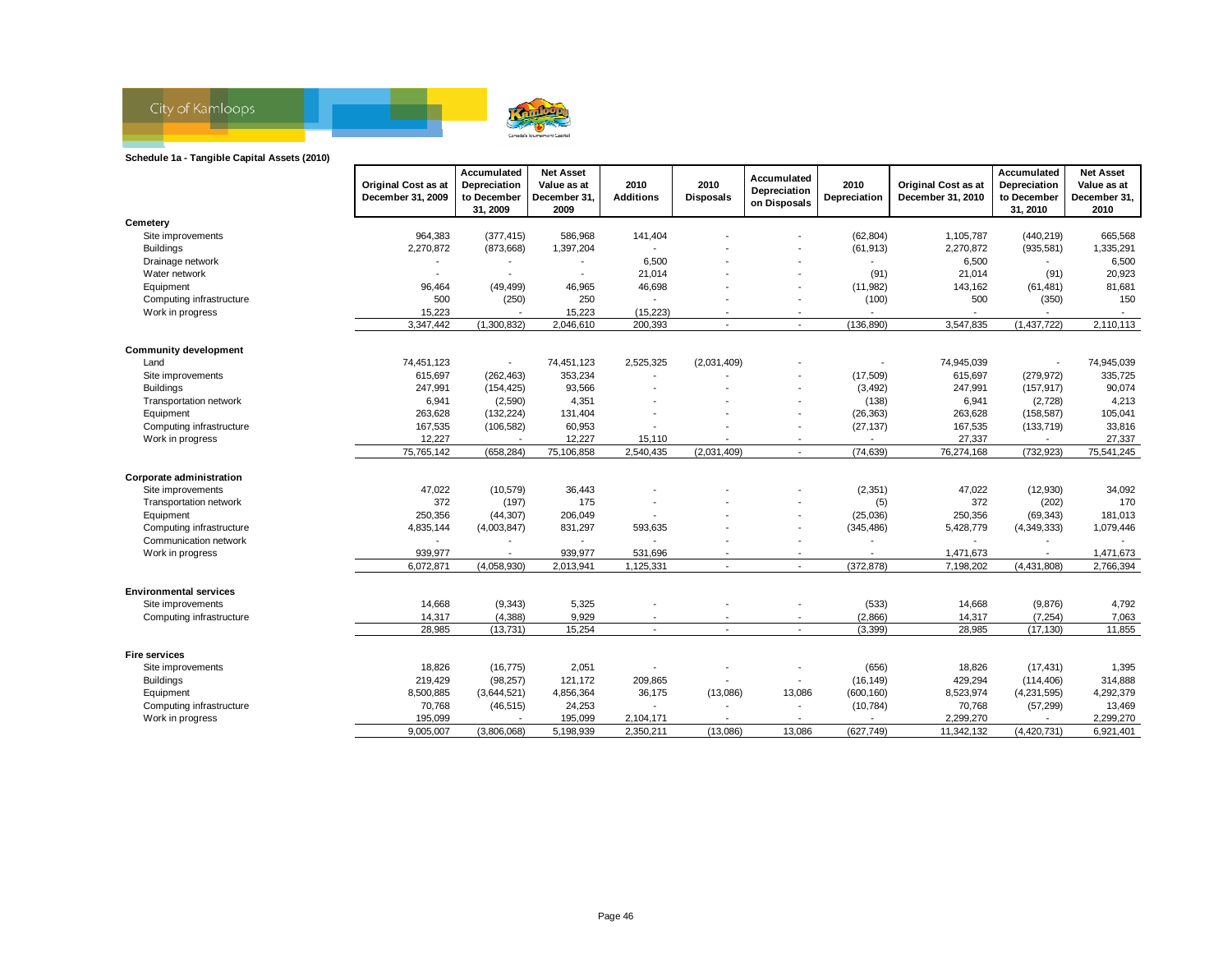

#### **Schedule 1a - Tangible Capital Assets (2010)**

|                                         |                     | Accumulated     | <b>Net Asset</b>                    |                          |                          |                              |                          |                            | Accumulated     | <b>Net Asset</b> |
|-----------------------------------------|---------------------|-----------------|-------------------------------------|--------------------------|--------------------------|------------------------------|--------------------------|----------------------------|-----------------|------------------|
|                                         | Original Cost as at | Depreciation    | Value as at                         | 2010                     | 2010                     | Accumulated                  | 2010                     | <b>Original Cost as at</b> | Depreciation    | Value as at      |
|                                         | December 31, 2009   | to December     | December 31,                        | <b>Additions</b>         | <b>Disposals</b>         | Depreciation<br>on Disposals | Depreciation             | December 31, 2010          | to December     | December 31,     |
|                                         |                     | 31, 2009        | 2009                                |                          |                          |                              |                          |                            | 31, 2010        | 2010             |
| Infrastructure maintenance              |                     |                 |                                     |                          |                          |                              |                          |                            |                 |                  |
| Land under roads                        | 399,069,947         |                 | 399,069,947                         | 72,407                   |                          |                              | $\overline{\phantom{a}}$ | 399,142,354                | $\blacksquare$  | 399,142,354      |
| Site improvements                       | 7,023,534           | (2,221,469)     | 4,802,065                           | 1,280,653                |                          | $\overline{\phantom{a}}$     | (206, 187)               | 8,304,187                  | (2,427,656)     | 5,876,531        |
| <b>Buildings</b>                        | 27,475,284          | (10, 229, 509)  | 17,245,775                          | 1,695,637                | (53, 177)                | 53,177                       | (791, 967)               | 29,117,744                 | (10,968,299)    | 18,149,445       |
| Transportation network                  | 195,611,576         | (79, 285, 059)  | 116,326,517                         | 7,232,653                |                          | $\blacksquare$               | (4,961,828)              | 202,844,229                | (84, 246, 887)  | 118,597,342      |
| Drainage network                        | 64,908,896          | (21, 274, 911)  | 43,633,985                          | 1,442,548                | (2,368)                  | 2,368                        | (1,881,412)              | 66,349,076                 | (23, 153, 955)  | 43,195,121       |
| Equipment                               | 25,695,171          | (15, 125, 406)  | 10,569,765                          | 1,698,042                | (6,716)                  | 6,716                        | (2, 116, 823)            | 27,386,497                 | (17, 235, 513)  | 10,150,984       |
| Computing infrastructure                | 269,667             | (183, 767)      | 85,900                              |                          |                          |                              | (38, 421)                | 269,667                    | (222, 188)      | 47,479           |
| Communication network                   | 1,241,354           | (224, 475)      | 1,016,879                           | $\overline{\phantom{a}}$ |                          |                              | (62,076)                 | 1,241,354                  | (286, 551)      | 954,803          |
| Work in progress                        | 4,824,785           |                 | 4,824,785                           | 55,336                   |                          |                              |                          | 4,880,121                  |                 | 4,880,121        |
|                                         | 726,120,214         | (128, 544, 596) | 597,575,618                         | 13,477,276               | (62, 261)                | 62,261                       | (10,058,714)             | 739,535,229                | (138, 541, 049) | 600,994,180      |
| Legislative and enforcement             |                     |                 |                                     |                          |                          |                              |                          |                            |                 |                  |
| <b>Buildings</b>                        | 1,201,901           | (976, 810)      | 225,091                             | 142,639                  |                          |                              | (25, 257)                | 1,344,540                  | (1,002,067)     | 342,473          |
| Equipment                               | 1,589,841           | (578, 331)      | 1,011,510                           | 31,704                   |                          | ٠                            | (15,608)                 | 1,621,545                  | (593, 939)      | 1,027,606        |
| Computing infrastructure                | 88,879              | (54, 263)       | 34,616                              | $\overline{\phantom{a}}$ |                          | ٠                            | (160, 569)               | 88,879                     | (214, 832)      | (125, 953)       |
|                                         | 2,880,621           | (1,609,404)     | 1,271,217                           | 174,343                  | $\mathbf{r}$             | $\mathbf{r}$                 | (201, 434)               | 3,054,964                  | (1,810,838)     | 1,244,126        |
|                                         |                     |                 |                                     |                          |                          |                              |                          |                            |                 |                  |
| Parks, recreation and cultural services |                     |                 |                                     |                          |                          |                              |                          |                            |                 |                  |
| Site improvements                       | 43,155,928          | (19, 130, 968)  | 24,024,960                          | 500,710                  |                          |                              | (2, 188, 287)            | 43,656,638                 | (21, 319, 255)  | 22,337,383       |
| <b>Buildings</b>                        | 80,183,423          | (35,350,246)    | 44,833,177                          | 1,857,162                | (164, 394)               | 164,394                      | (1,879,844)              | 81,876,191                 | (37,065,696)    | 44,810,495       |
| Transportation network                  | 10,633,001          | (4,815,569)     | 5,817,432                           | 42,038                   |                          |                              | (202, 798)               | 10,675,039                 | (5,018,367)     | 5,656,672        |
| Water network                           | 6,559,696           | (3,443,842)     | 3,115,854                           | 61,131                   |                          | $\blacksquare$               | (330, 830)               | 6,620,827                  | (3,774,672)     | 2,846,155        |
| Equipment                               | 7,297,909           | (3,747,734)     | 3,550,175                           | 164,737                  | (4, 330)                 | 4,330                        | (727, 508)               | 7,458,316                  | (4,470,912)     | 2,987,404        |
| Computing infrastructure                | 238,252             | (145, 444)      | 92,808                              |                          |                          |                              | (39, 875)                | 238,252                    | (185, 319)      | 52,933           |
| Work in progress                        | 979,523             |                 | 979,523                             | 6,949,222                |                          | $\overline{\phantom{a}}$     |                          | 7,928,745                  |                 | 7,928,745        |
|                                         | 149,047,732         | (66, 633, 803)  | 82,413,929                          | 9,575,000                | (168, 724)               | 168,724                      | (5,369,142)              | 158,454,008                | (71, 834, 221)  | 86,619,787       |
| <b>Police services</b>                  |                     |                 |                                     |                          |                          |                              |                          |                            |                 |                  |
| Equipment                               | 496,425             | (260, 954)      | 235,471                             | 16,029                   | (1,603)                  | 1,603                        | (12, 321)                | 510,851                    | (271, 672)      | 239,179          |
| Computing infrastructure                | 64,779              | (34, 494)       | 30,285                              |                          |                          | $\overline{\phantom{a}}$     | (50, 364)                | 64,779                     | (84, 858)       | (20,079)         |
| Work in progress                        | 3,346               |                 | 3,346                               | (3,346)                  |                          |                              |                          |                            |                 |                  |
|                                         | 564,550             | (295, 448)      | 269,102                             | 12,683                   | (1,603)                  | 1,603                        | (62, 685)                | 575,630                    | (356, 530)      | 219,100          |
| <b>Public transit</b>                   |                     |                 |                                     |                          |                          |                              |                          |                            |                 |                  |
| Site improvements                       | 5,187               | (2,857)         | 2,330                               |                          |                          |                              | (520)                    | 5,187                      | (3,377)         | 1,810            |
| <b>Buildings</b>                        | 71,667              | (5,015)         | 66,652                              | 1,495,844                |                          | $\overline{a}$               | (1, 433)                 | 1,567,511                  | (6, 448)        | 1,561,063        |
| Transportation network                  | 59,378              | (22, 795)       | 36,583                              |                          |                          | $\overline{\phantom{a}}$     | (19, 597)                | 59,378                     | (42, 392)       | 16,986           |
| Work in progress                        | 213,048             |                 | 213,048                             | (213, 048)               |                          |                              |                          |                            |                 |                  |
|                                         | 349.280             | (30, 667)       | 318,613                             | 1,282,796                | $\overline{\phantom{a}}$ | $\overline{\phantom{a}}$     | (21, 550)                | 1,632,076                  | (52, 217)       | 1,579,859        |
|                                         |                     |                 |                                     |                          |                          |                              |                          |                            |                 |                  |
| Solid waste                             |                     |                 |                                     |                          |                          |                              |                          |                            |                 |                  |
| Site improvements                       | 117,816             | (60, 831)       | 56,985                              |                          |                          | $\overline{a}$               | (4,221)                  | 117,816                    | (65, 052)       | 52,764           |
| <b>Buildings</b>                        | 414,058             | (83, 561)       | 330,497<br>$\overline{\phantom{a}}$ |                          |                          |                              | (18, 274)                | 414,058                    | (101, 835)      | 312,223          |
| Equipment                               |                     |                 |                                     | 183,575                  |                          |                              | (4, 584)                 | 183,575                    | (4, 584)        | 178,991          |
| Computing infrastructure                | 20,927<br>66,902    | (9,914)         | 11,013                              |                          |                          |                              | (4,078)                  | 20,927                     | (13,992)        | 6,935            |
| Work in progress                        | 619,703             | (154, 306)      | 66,902<br>465,397                   | (66, 902)<br>116,673     | $\overline{a}$           | $\overline{a}$               | (31, 157)                | 736,376                    | (185, 463)      | 550,913          |
|                                         |                     |                 |                                     |                          |                          |                              |                          |                            |                 |                  |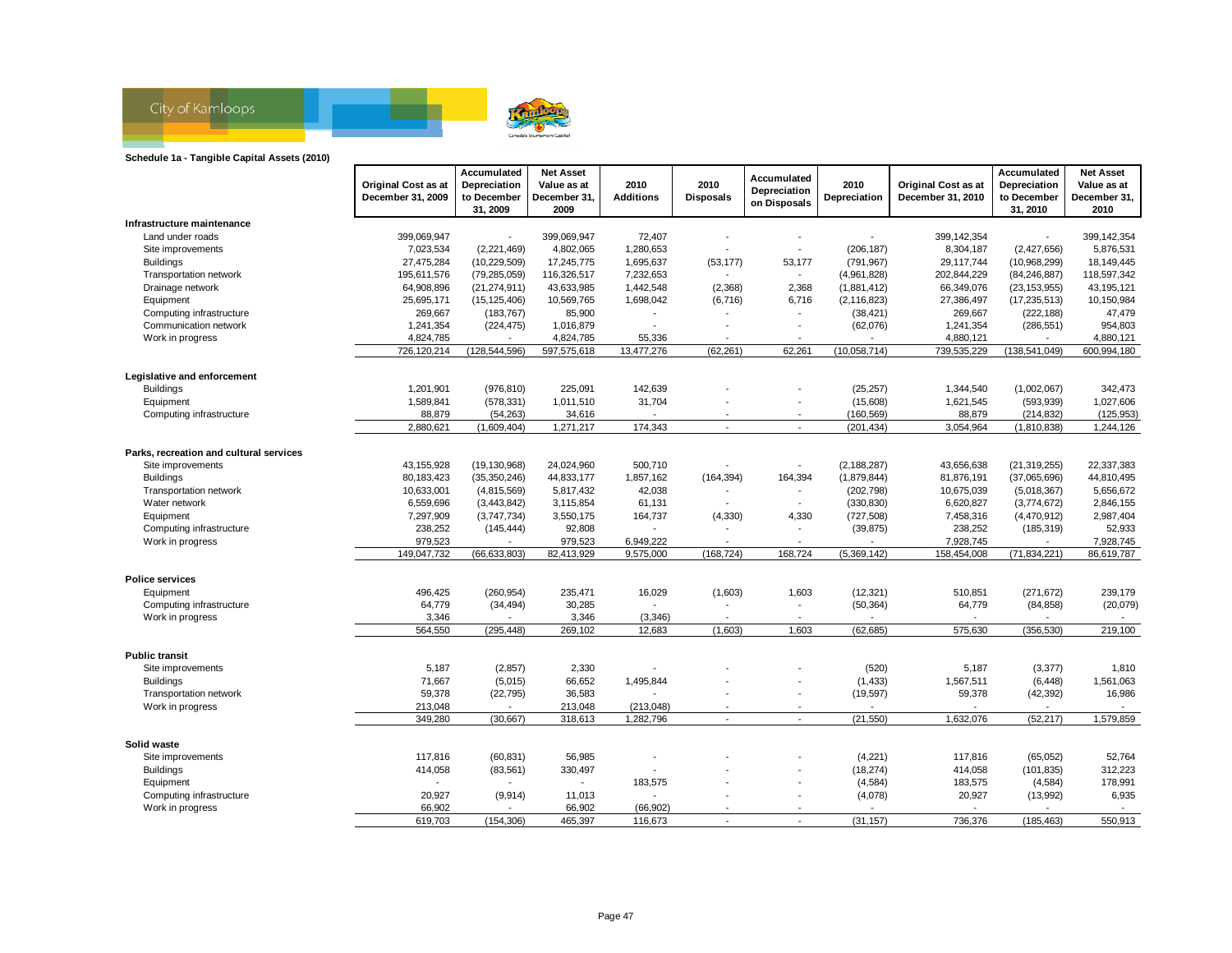

#### **Schedule 1a - Tangible Capital Assets (2010)**

|                                               |                            | Accumulated     | <b>Net Asset</b> |                  |                  |                          |               |                            | Accumulated              | <b>Net Asset</b> |
|-----------------------------------------------|----------------------------|-----------------|------------------|------------------|------------------|--------------------------|---------------|----------------------------|--------------------------|------------------|
|                                               | <b>Original Cost as at</b> | Depreciation    | Value as at      | 2010             | 2010             | Accumulated              | 2010          | <b>Original Cost as at</b> | Depreciation             | Value as at      |
|                                               | December 31, 2009          | to December     | December 31.     | <b>Additions</b> | <b>Disposals</b> | Depreciation             | Depreciation  | December 31, 2010          | to December              | December 31,     |
|                                               |                            | 31, 2009        | 2009             |                  |                  | on Disposals             |               |                            | 31, 2010                 | 2010             |
| Water utility                                 |                            |                 |                  |                  |                  |                          |               |                            |                          |                  |
| Site improvements                             | 687.761                    | (313, 106)      | 374,655          |                  |                  |                          | (64, 694)     | 687,761                    | (377, 800)               | 309,961          |
| <b>Buildings</b>                              | 16,531,721                 | (3,781,513)     | 12,750,208       |                  |                  |                          | (669, 235)    | 16,531,721                 | (4, 450, 748)            | 12,080,973       |
| Transportation network                        | 37,114                     | (24, 849)       | 12,265           |                  |                  |                          | (1, 122)      | 37,114                     | (25, 971)                | 11,143           |
| Water network                                 | 124,192,527                | (36, 567, 315)  | 87,625,212       | 9,399,023        | (123, 527)       | 123,527                  | (2,525,190)   | 133,468,023                | (38,968,978)             | 94,499,045       |
| Equipment                                     | 472,491                    | (245, 332)      | 227,159          | 788,039          |                  |                          | (57, 472)     | 1,260,530                  | (302, 804)               | 957,726          |
| Computing infrastructure                      | 8,898                      | (5,507)         | 3,391            | 4,138            |                  |                          | (1,875)       | 13,036                     | (7, 382)                 | 5,654            |
| Work in progress                              | 7,838,929                  |                 | 7,838,929        | (6,901,875)      |                  |                          |               | 937,054                    |                          | 937,054          |
|                                               | 149,769,441                | (40, 937, 622)  | 108,831,819      | 3,289,325        | (123, 527)       | 123,527                  | (3,319,588)   | 152,935,239                | (44, 133, 683)           | 108,801,556      |
|                                               |                            |                 |                  |                  |                  |                          |               |                            |                          |                  |
| Sewer utility                                 |                            |                 |                  |                  |                  |                          |               |                            |                          |                  |
| Site improvements                             | 146,163                    | (103, 354)      | 42,809           | 139,243          |                  |                          | (18, 641)     | 285,406                    | (121, 995)               | 163,411          |
| <b>Buildings</b>                              | 2,637,589                  | (1, 110, 289)   | 1,527,300        | 6,479,274        |                  | $\overline{a}$           | (132, 328)    | 9,116,863                  | (1,242,617)              | 7,874,246        |
|                                               |                            |                 |                  |                  |                  |                          |               |                            |                          |                  |
| Sanitary network                              | 56,385,316                 | (18, 346, 747)  | 38,038,569       | 815,238          | (4,751)          | 4,751                    | (929,099)     | 57,195,803                 | (19, 271, 095)           | 37,924,708       |
| Equipment                                     | 20,635                     | (1,031)         | 19,604           | 450,887          |                  |                          | (29,068)      | 471,522                    | (30,099)                 | 441,423          |
| Computing infrastructure                      | 7,333                      | (3, 451)        | 3,882            | $\blacksquare$   |                  |                          | (1, 467)      | 7,333                      | (4,918)                  | 2,415            |
| Work in progress                              | 1,272,295                  |                 | 1,272,295        | (991, 263)       |                  |                          |               | 281,032                    |                          | 281,032          |
|                                               | 60,469,331                 | (19, 564, 872)  | 40,904,459       | 6,893,379        | (4,751)          | 4,751                    | (1, 110, 603) | 67,357,959                 | (20, 670, 724)           | 46,687,235       |
| <b>Kamloops Airport Authority Society</b>     |                            |                 |                  |                  |                  |                          |               |                            |                          |                  |
| Land                                          | 8,745,200                  |                 | 8,745,200        |                  |                  |                          |               | 8,745,200                  |                          | 8,745,200        |
| <b>Buildings</b>                              | 19,787,999                 | (2,680,305)     | 17,107,694       | 157,804          |                  | $\overline{a}$           | (553,045)     | 19,945,803                 | (3,233,350)              | 16,712,453       |
| Transportation network                        | 36,733,708                 | (9,470,983)     | 27,262,725       | 37,528           |                  |                          | (843, 182)    | 36,771,236                 | (10, 314, 165)           | 26,457,071       |
| Drainage network                              | 1,981,915                  | (64, 264)       | 1,917,651        | $\blacksquare$   |                  |                          | (57, 529)     | 1,981,915                  | (121, 793)               | 1,860,122        |
|                                               |                            |                 |                  | $\blacksquare$   |                  | $\overline{a}$           | (10, 972)     |                            |                          | 354,751          |
| Sanitary network                              | 543,400                    | (177, 677)      | 365,723          |                  |                  |                          |               | 543,400                    | (188, 649)               |                  |
| Water network                                 | 4,890,600                  | (1,599,094)     | 3,291,506        |                  |                  |                          | (98, 745)     | 4,890,600                  | (1,697,839)              | 3,192,761        |
| Equipment                                     | 1,054,779                  | (661, 583)      | 393,196          | 21,059           |                  | ٠                        | (43, 576)     | 1,075,838                  | (705, 159)               | 370,679          |
| Computing infrastructure                      | 72,371                     | (71, 541)       | 830              | 4,086            |                  |                          | (956)         | 76,457                     | (72, 497)                | 3,960            |
|                                               | 73,809,972                 | (14, 725, 447)  | 59,084,525       | 220,477          | $\blacksquare$   | $\overline{\phantom{a}}$ | (1,608,005)   | 74,030,449                 | (16, 333, 452)           | 57,696,997       |
| Venture Kamloops Business Development Society |                            |                 |                  |                  |                  |                          |               |                            |                          |                  |
| Equipment                                     | 25,125                     | (13, 851)       | 11,274           | $\overline{a}$   | (150)            | 150                      | (2,622)       | 24,975                     | (16, 323)                | 8,652            |
| Computing infrastructure                      | 25,439                     | (21, 013)       | 4,426            | 2,206            | (10,624)         | 10,624                   | (2, 262)      | 17,021                     | (12,651)                 | 4,370            |
|                                               | 50,564                     | (34, 864)       | 15,700           | 2,206            | (10, 774)        | 10,774                   | (4,884)       | 41,996                     | (28, 974)                | 13,022           |
|                                               |                            |                 |                  |                  |                  |                          |               |                            |                          |                  |
| Total tangible capital assets                 | 1,257,900,855              | (282, 368, 874) | 975,531,981      | 41,260,528       | (2, 416, 135)    | 384,726                  | (23,003,317)  | 1,296,745,248              | (304, 987, 465)          | 991,757,783      |
| Summary by asset Group:                       |                            |                 |                  |                  |                  |                          |               |                            |                          |                  |
| Land                                          | 83,196,323                 |                 | 83,196,323       | 2,525,325        | (2,031,409)      |                          |               | 83,690,239                 |                          | 83,690,239       |
| Land under roads                              | 399,069,947                |                 | 399,069,947      | 72,407           |                  |                          |               | 399,142,354                | $\overline{\phantom{a}}$ | 399,142,354      |
| Site improvements                             | 52,796,985                 | (22,509,160)    | 30,287,825       | 2,062,010        |                  | $\overline{\phantom{a}}$ | (2,566,403)   | 54,858,995                 | (25,075,563)             | 29,783,432       |
|                                               | 151,041,934                | (55, 343, 598)  |                  | 12,038,225       |                  |                          |               | 162,862,588                |                          | 103,583,624      |
| <b>Buildings</b>                              |                            |                 | 95,698,336       |                  | (217, 571)       | 217,571                  | (4, 152, 937) |                            | (59, 278, 964)           |                  |
| Transportation network                        | 243,082,090                | (93, 622, 042)  | 149,460,048      | 7,312,219        |                  | $\overline{\phantom{a}}$ | (6,028,670)   | 250,394,309                | (99,650,712)             | 150,743,597      |
| Drainage network                              | 66,890,811                 | (21, 339, 175)  | 45,551,636       | 1,449,048        | (2,368)          | 2,368                    | (1,938,941)   | 68,337,491                 | (23, 275, 748)           | 45,061,743       |
| Sanitary network                              | 56,928,716                 | (18, 524, 424)  | 38,404,292       | 815,238          | (4,751)          | 4,751                    | (940, 071)    | 57,739,203                 | (19, 459, 744)           | 38,279,459       |
| Water network                                 | 135,642,823                | (41,610,251)    | 94,032,572       | 9,481,168        | (123, 527)       | 123,527                  | (2,954,856)   | 145,000,464                | (44, 441, 580)           | 100,558,884      |
| Equipment                                     | 45,763,709                 | (24, 504, 773)  | 21,258,936       | 3,436,945        | (25, 885)        | 25,885                   | (3,673,123)   | 49,174,769                 | (28, 152, 011)           | 21,022,758       |
| Computing infrastructure                      | 5,884,809                  | (4,690,976)     | 1,193,833        | 604,065          | (10,624)         | 10,624                   | (686, 240)    | 6,478,250                  | (5,366,592)              | 1,111,658        |
| Communication network                         | 1,241,354                  | (224, 475)      | 1,016,879        |                  |                  |                          | (62,076)      | 1,241,354                  | (286, 551)               | 954,803          |
| Work in progress                              | 16,361,354                 |                 | 16,361,354       | 1,463,878        |                  |                          |               | 17,825,232                 |                          | 17,825,232       |
|                                               | 1,257,900,855              | (282.368.874)   | 975.531.981      | 41.260.528       | (2, 416, 135)    | 384,726                  | (23,003,317)  | 1.296.745.248              | (304.987.465)            | 991,757,783      |
|                                               |                            |                 |                  |                  |                  |                          |               |                            |                          |                  |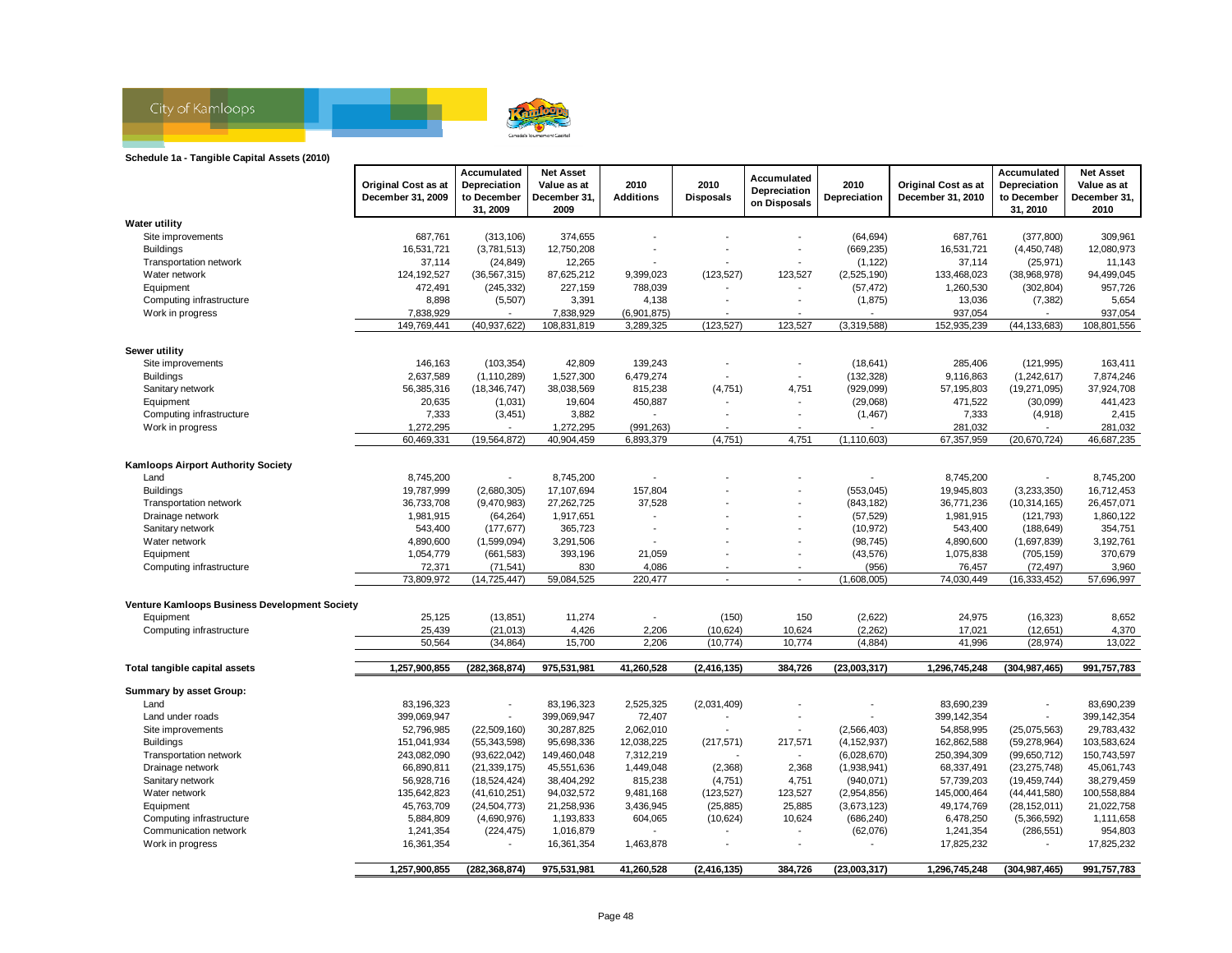

#### **Schedule 1b - Tangible Capital Assets (2009)**

|                                 | <b>Original Cost as</b> | Accumulated<br>Depreciation | <b>Net Asset</b><br>Value as at |                               |                          | Accumulated                  | 2009         | <b>Original Cost as</b> | Accumulated<br>Depreciation | <b>Net Asset</b><br>Value as at |
|---------------------------------|-------------------------|-----------------------------|---------------------------------|-------------------------------|--------------------------|------------------------------|--------------|-------------------------|-----------------------------|---------------------------------|
|                                 | at December 31<br>2008  | to December                 | December 31,                    | 2009 Additions 2009 Disposals |                          | Depreciation<br>on Disposals | Depreciation | at December 31<br>2009  | to December                 | December 31,                    |
|                                 |                         | 31, 2008                    | 2008                            |                               |                          |                              |              |                         | 31, 2009                    | 2009                            |
| Cemeterv                        |                         |                             |                                 |                               |                          |                              |              |                         |                             |                                 |
| Site improvements               | 964,383                 | (317,089)                   | 647,294                         |                               |                          |                              | (60, 326)    | 964,383                 | (377, 415)                  | 586,968                         |
| <b>Buildings</b>                | 2,270,872               | (816, 899)                  | 1,453,973                       |                               |                          |                              | (56, 769)    | 2,270,872               | (873, 668)                  | 1,397,204                       |
| Equipment                       | 89,353                  | (40, 208)                   | 49,145                          | 7,111                         |                          |                              | (9, 291)     | 96,464                  | (49, 499)                   | 46,965                          |
| Computing infrastructure        | 500                     | (150)                       | 350                             |                               |                          |                              | (100)        | 500                     | (250)                       | 250                             |
| Work in progress                |                         |                             |                                 | 15,223                        |                          |                              |              | 15,223                  |                             | 15,223                          |
|                                 | 3,325,108               | (1, 174, 346)               | 2,150,762                       | 22,334                        |                          |                              | (126, 486)   | 3,347,442               | (1,300,832)                 | 2,046,610                       |
| <b>Community development</b>    |                         |                             |                                 |                               |                          |                              |              |                         |                             |                                 |
| Land                            | 73,079,941              |                             | 73,079,941                      | 4,175,500                     | (2,804,318)              |                              |              | 74,451,123              |                             | 74,451,123                      |
| Site improvements               | 607,367                 | (244, 930)                  | 362,437                         | 8,330                         |                          |                              | (17, 533)    | 615,697                 | (262, 463)                  | 353,234                         |
| <b>Buildings</b>                | 247,991                 | (150, 150)                  | 97,841                          |                               |                          |                              | (4, 275)     | 247,991                 | (154, 425)                  | 93,566                          |
| Transportation network          | 6,941                   | (2, 452)                    | 4,489                           | $\overline{\phantom{a}}$      |                          |                              | (138)        | 6,941                   | (2,590)                     | 4,351                           |
| Equipment                       | 238,097                 | (107, 139)                  | 130,958                         | 25,531                        |                          | $\blacksquare$               | (25,085)     | 263,628                 | (132, 224)                  | 131,404                         |
| Computing infrastructure        | 167,535                 | (74, 589)                   | 92,946                          |                               |                          | $\overline{\phantom{a}}$     | (31, 993)    | 167,535                 | (106, 582)                  | 60,953                          |
| Work in progress                |                         |                             |                                 | 12,227                        |                          | $\overline{\phantom{a}}$     |              | 12,227                  |                             | 12,227                          |
|                                 | 74,347,872              | (579, 260)                  | 73,768,612                      | 4,221,588                     | (2,804,318)              | $\mathbf{r}$                 | (79.024)     | 75,765,142              | (658, 284)                  | 75,106,858                      |
| <b>Corporate administration</b> |                         |                             |                                 |                               |                          |                              |              |                         |                             |                                 |
| Site improvements               | 47,022                  | (8, 228)                    | 38,794                          |                               |                          |                              | (2, 351)     | 47,022                  | (10, 579)                   | 36,443                          |
| Transportation network          | 372                     | (192)                       | 180                             |                               |                          |                              | (5)          | 372                     | (197)                       | 175                             |
| Equipment                       | 63,578                  | (28, 611)                   | 34,967                          | 186,778                       |                          |                              | (15,696)     | 250,356                 | (44, 307)                   | 206,049                         |
| Computing infrastructure        | 4,488,758               | (3,598,977)                 | 889,781                         | 360,227                       | (13, 841)                | 13,841                       | (418, 711)   | 4,835,144               | (4,003,847)                 | 831,297                         |
| Work in progress                | 286,428                 |                             | 286,428                         | 653,549                       |                          |                              |              | 939,977                 |                             | 939,977                         |
|                                 | 4,886,158               | (3,636,008)                 | 1,250,150                       | 1,200,554                     | (13, 841)                | 13,841                       | (436, 763)   | 6,072,871               | (4,058,930)                 | 2,013,941                       |
| <b>Environmental services</b>   |                         |                             |                                 |                               |                          |                              |              |                         |                             |                                 |
| Site improvements               | 14,668                  | (8, 810)                    | 5,858                           |                               |                          |                              | (533)        | 14,668                  | (9, 343)                    | 5,325                           |
| Computing infrastructure        | 7,849                   | (2, 170)                    | 5,679                           | 6,468                         | ٠                        | $\blacksquare$               | (2, 218)     | 14,317                  | (4, 388)                    | 9,929                           |
|                                 | 22,517                  | (10,980)                    | 11,537                          | 6,468                         | $\blacksquare$           | $\blacksquare$               | (2,751)      | 28,985                  | (13, 731)                   | 15,254                          |
| <b>Fire services</b>            |                         |                             |                                 |                               |                          |                              |              |                         |                             |                                 |
| Site improvements               | 18,826                  | (16, 119)                   | 2,707                           |                               |                          |                              | (656)        | 18,826                  | (16, 775)                   | 2,051                           |
| <b>Buildings</b>                | 219,429                 | (90,089)                    | 129,340                         |                               |                          |                              | (8, 168)     | 219,429                 | (98, 257)                   | 121,172                         |
| Equipment                       | 7,256,734               | (3,064,465)                 | 4,192,269                       | 1,244,151                     |                          | $\blacksquare$               | (580, 056)   | 8,500,885               | (3,644,521)                 | 4,856,364                       |
| Computing infrastructure        | 70,768                  | (33, 723)                   | 37,045                          |                               |                          |                              | (12, 792)    | 70,768                  | (46, 515)                   | 24,253                          |
| Work in progress                | 32,860                  |                             | 32,860                          | 162,239                       |                          |                              |              | 195,099                 |                             | 195,099                         |
|                                 | 7,598,617               | (3,204,396)                 | 4,394,221                       | 1,406,390                     | $\overline{\phantom{a}}$ | $\sim$                       | (601, 672)   | 9,005,007               | (3,806,068)                 | 5,198,939                       |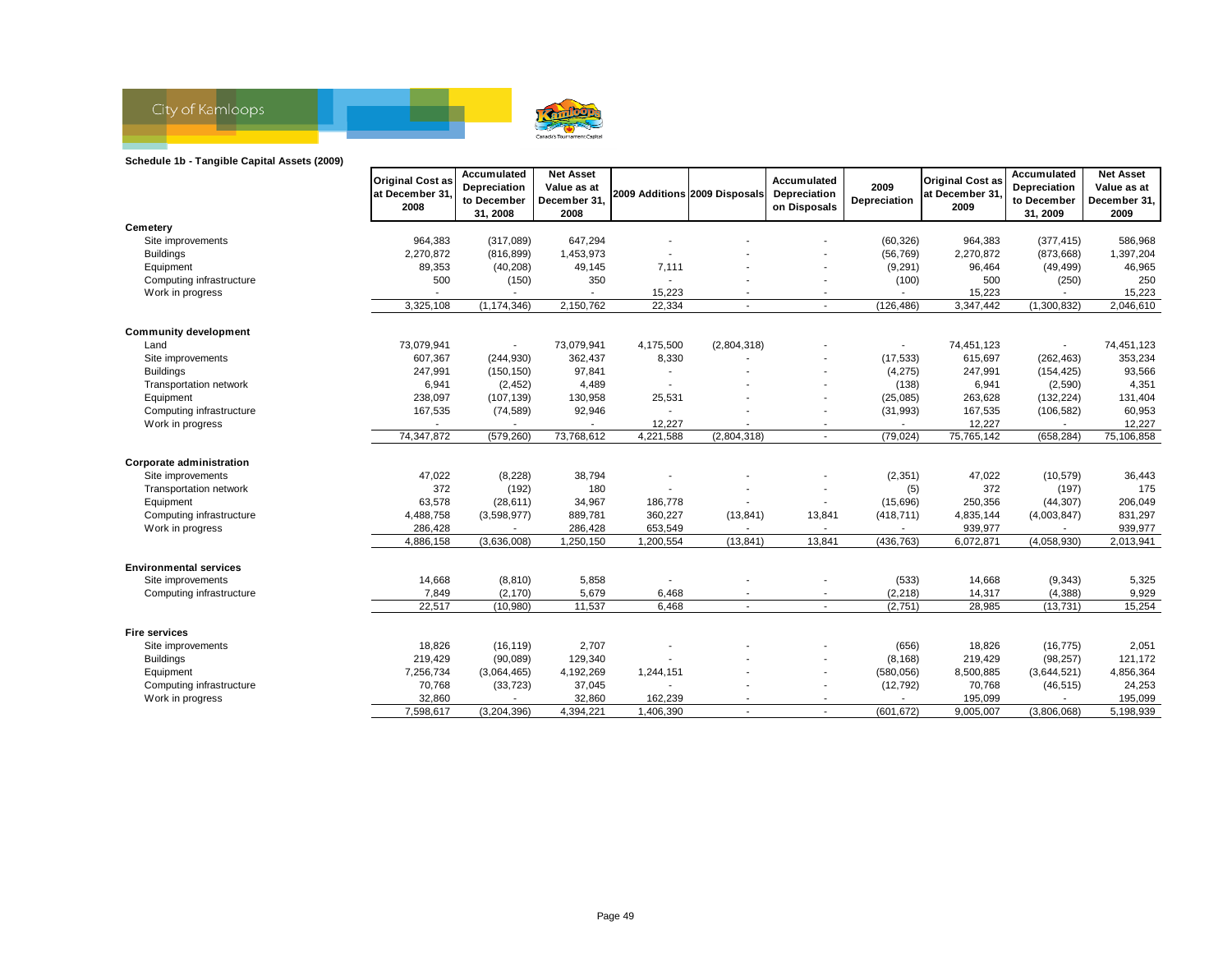

#### **Schedule 1b - Tangible Capital Assets (2009)**

|                                         |                          | Accumulated              | <b>Net Asset</b>        |                         |                               | Accumulated              |                |                         | Accumulated     | <b>Net Asset</b> |
|-----------------------------------------|--------------------------|--------------------------|-------------------------|-------------------------|-------------------------------|--------------------------|----------------|-------------------------|-----------------|------------------|
|                                         | <b>Original Cost as</b>  | Depreciation             | Value as at             |                         |                               |                          | 2009           | <b>Original Cost as</b> | Depreciation    | Value as at      |
|                                         | at December 31,          | to December              | December 31.            |                         | 2009 Additions 2009 Disposals | Depreciation             | Depreciation   | at December 31          | to December     | December 31,     |
|                                         | 2008                     | 31, 2008                 | 2008                    |                         |                               | on Disposals             |                | 2009                    | 31, 2009        | 2009             |
| Infrastructure maintenance              |                          |                          |                         |                         |                               |                          |                |                         |                 |                  |
| Land under roads                        | 398,648,336              |                          | 398,648,336             | 421,611                 |                               |                          |                | 399,069,947             |                 | 399,069,947      |
| Site improvements                       | 6,729,120                | (2,035,048)              | 4,694,072               | 294,414                 | $\overline{a}$                |                          | (186, 421)     | 7,023,534               | (2, 221, 469)   | 4,802,065        |
| <b>Buildings</b>                        | 27,251,848               | (9,635,353)              | 17,616,495              | 317,399                 | (93,963)                      | 93,963                   | (688, 119)     | 27,475,284              | (10, 229, 509)  | 17,245,775       |
| Transportation network                  | 181,532,087              | (75, 584, 689)           | 105,947,398             | 15,507,562              | (1,428,073)                   | 1,391,044                | (5,091,414)    | 195,611,576             | (79, 285, 059)  | 116,326,517      |
| Drainage network                        | 62,418,133               | (19, 473, 019)           | 42,945,114              | 2,565,162               | (74, 399)                     | 71,474                   | (1,873,366)    | 64,908,896              | (21, 274, 911)  | 43,633,985       |
| Equipment                               | 23,713,618               | (13,046,115)             | 10,667,503              | 2,070,822               | (89, 269)                     | 89,269                   | (2, 168, 560)  | 25,695,171              | (15, 125, 406)  | 10,569,765       |
| Computing infrastructure                | 263,933                  | (136, 633)               | 127,300                 | 5,734                   |                               |                          | (47, 134)      | 269,667                 | (183, 767)      | 85,900           |
| Communication network                   | 1,214,542                | (163,070)                | 1,051,472               | 26,812                  |                               |                          | (61, 405)      | 1,241,354               | (224, 475)      | 1,016,879        |
| Work in progress                        | 5,383,264                |                          | 5,383,264               | (558, 479)              |                               |                          |                | 4,824,785               |                 | 4,824,785        |
|                                         | 707,154,881              | (120, 073, 927)          | 587,080,954             | 20,651,037              | (1,685,704)                   | 1,645,750                | (10, 116, 419) | 726,120,214             | (128, 544, 596) | 597,575,618      |
|                                         |                          |                          |                         |                         |                               |                          |                |                         |                 |                  |
| Legislative and enforcement             |                          |                          |                         |                         |                               |                          |                |                         |                 |                  |
| <b>Buildings</b>                        | 1,198,005                | (970, 379)               | 227,626                 | 21,641                  | (17, 745)                     | 17,745                   | (24, 176)      | 1,201,901               | (976, 810)      | 225,091          |
| Equipment                               | 1,579,791                | (419, 850)               | 1,159,941               | 10,050                  |                               |                          | (158, 481)     | 1,589,841               | (578, 331)      | 1,011,510        |
| Computing infrastructure                | 88,879                   | (37, 483)                | 51,396                  | $\blacksquare$          | $\blacksquare$                | $\overline{\phantom{a}}$ | (16, 780)      | 88,879                  | (54, 263)       | 34,616           |
|                                         | 2,866,675                | (1, 427, 712)            | 1,438,963               | 31,691                  | (17, 745)                     | 17,745                   | (199, 437)     | 2,880,621               | (1,609,404)     | 1,271,217        |
| Parks, recreation and cultural services |                          |                          |                         |                         |                               |                          |                |                         |                 |                  |
| Site improvements                       | 39,613,753               | (18, 613, 246)           | 21,000,507              | 5,169,333               | (1,627,158)                   | 1,627,158                | (2, 144, 880)  | 43,155,928              | (19, 130, 968)  | 24,024,960       |
| <b>Buildings</b>                        | 76,831,698               | (33,896,545)             | 42,935,153              | 3,759,938               | (408, 213)                    | 408,213                  | (1,861,914)    | 80,183,423              | (35, 350, 246)  | 44,833,177       |
| Transportation network                  | 10,746,212               | (4,647,824)              | 6,098,388               | 4,298                   | (117, 509)                    | 38,384                   | (206, 129)     | 10,633,001              | (4,815,569)     | 5,817,432        |
| Water network                           | 6,559,696                | (3, 115, 857)            | 3,443,839               |                         |                               |                          | (327, 985)     | 6,559,696               | (3,443,842)     | 3,115,854        |
| Equipment                               | 7,170,628                | (3,030,307)              | 4,140,321               | 127,281                 |                               | $\overline{\phantom{a}}$ | (717, 427)     | 7,297,909               | (3,747,734)     | 3,550,175        |
| Computing infrastructure                | 238,252                  |                          | 137,207                 |                         |                               |                          | (44, 399)      | 238,252                 |                 | 92,808           |
|                                         |                          | (101, 045)               |                         |                         |                               |                          |                | 979,523                 | (145, 444)      | 979,523          |
| Work in progress                        | 1,160,355<br>142,320,594 | (63, 404, 824)           | 1,160,355<br>78,915,770 | (180, 832)<br>8,880,018 | (2, 152, 880)                 | 2,073,755                | (5,302,734)    | 149,047,732             | (66, 633, 803)  | 82,413,929       |
|                                         |                          |                          |                         |                         |                               |                          |                |                         |                 |                  |
| <b>Police services</b>                  |                          |                          |                         |                         |                               |                          |                |                         |                 |                  |
| Equipment                               | 472,263                  | (212, 520)               | 259,743                 | 24,162                  |                               |                          | (48, 434)      | 496,425                 | (260, 954)      | 235,471          |
| Computing infrastructure                | 64,779                   | (21, 755)                | 43,024                  |                         |                               |                          | (12, 739)      | 64,779                  | (34, 494)       | 30,285           |
| Work in progress                        | 958                      | $\overline{\phantom{a}}$ | 958                     | 2,388                   |                               |                          | $\sim$         | 3,346                   |                 | 3,346            |
|                                         | 538,000                  | (234, 275)               | 303,725                 | 26,550                  | $\sim$                        | $\blacksquare$           | (61, 173)      | 564,550                 | (295, 448)      | 269,102          |
| <b>Public transit</b>                   |                          |                          |                         |                         |                               |                          |                |                         |                 |                  |
| Site improvements                       | 5,187                    | (2, 337)                 | 2,850                   |                         |                               |                          | (520)          | 5,187                   | (2, 857)        | 2,330            |
|                                         |                          |                          |                         |                         |                               |                          |                |                         |                 | 66,652           |
| <b>Buildings</b>                        | 71,667                   | (3, 582)                 | 68,085                  |                         |                               |                          | (1, 433)       | 71,667                  | (5,015)         |                  |
| Transportation network                  | 59,378                   | (19, 824)                | 39,554                  |                         |                               |                          | (2,971)        | 59,378                  | (22, 795)       | 36,583           |
| Work in progress                        | 64,383                   |                          | 64,383                  | 148,665                 |                               |                          |                | 213,048                 |                 | 213,048          |
|                                         | 200,615                  | (25, 743)                | 174,872                 | 148,665                 | $\overline{a}$                | $\overline{a}$           | (4, 924)       | 349,280                 | (30, 667)       | 318,613          |
| Solid waste                             |                          |                          |                         |                         |                               |                          |                |                         |                 |                  |
| Site improvements                       | 117,816                  | (56, 610)                | 61,206                  |                         |                               |                          | (4,221)        | 117,816                 | (60, 831)       | 56,985           |
| <b>Buildings</b>                        | 414,058                  | (68, 355)                | 345,703                 |                         |                               |                          | (15,206)       | 414,058                 | (83, 561)       | 330,497          |
| Computing infrastructure                | 18,060                   | (6,016)                  | 12,044                  | 2,867                   |                               |                          | (3,898)        | 20,927                  | (9, 914)        | 11,013           |
| Work in progress                        | 24,989                   |                          | 24,989                  | 41,913                  | $\blacksquare$                | $\blacksquare$           | $\blacksquare$ | 66,902                  |                 | 66,902           |
|                                         | 574,923                  | (130, 981)               | 443,942                 | 44,780                  | $\sim$                        | $\blacksquare$           | (23, 325)      | 619,703                 | (154, 306)      | 465,397          |
|                                         |                          |                          |                         |                         |                               |                          |                |                         |                 |                  |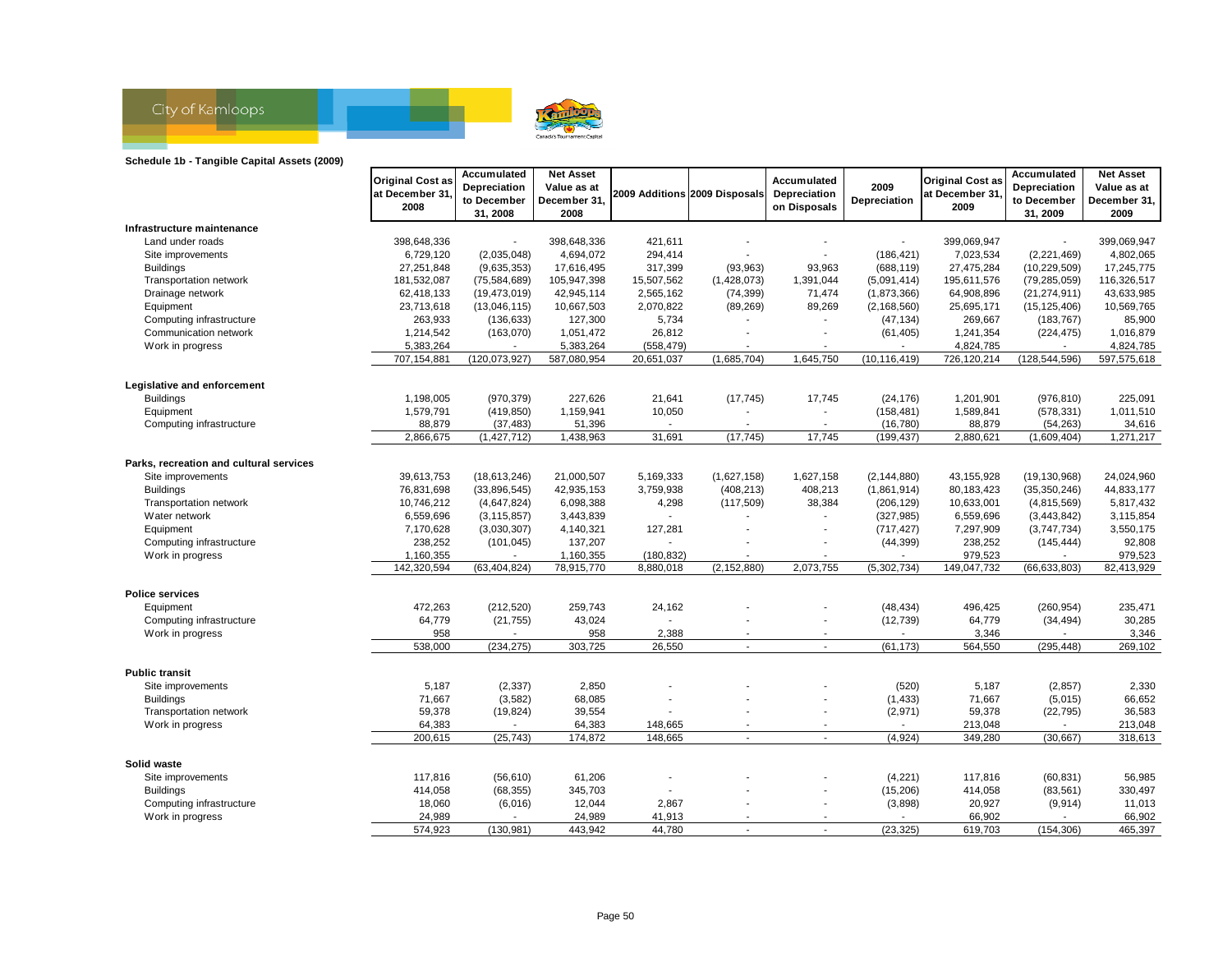

#### **Schedule 1b - Tangible Capital Assets (2009)**

|                                               | <b>Original Cost as</b>   | Accumulated                  | <b>Net Asset</b>          |            |                               | Accumulated              |                            | <b>Original Cost as</b>   | Accumulated                      | <b>Net Asset</b>     |
|-----------------------------------------------|---------------------------|------------------------------|---------------------------|------------|-------------------------------|--------------------------|----------------------------|---------------------------|----------------------------------|----------------------|
|                                               | at December 31.           | Depreciation                 | Value as at               |            | 2009 Additions 2009 Disposals | Depreciation             | 2009                       | at December 31            | Depreciation                     | Value as at          |
|                                               | 2008                      | to December<br>31, 2008      | December 31,<br>2008      |            |                               | on Disposals             | Depreciation               | 2009                      | to December<br>31, 2009          | December 31,<br>2009 |
| <b>Water utility</b>                          |                           |                              |                           |            |                               |                          |                            |                           |                                  |                      |
| Site improvements                             | 687,761                   | (246, 948)                   | 440,813                   |            |                               |                          | (66, 158)                  | 687,761                   | (313, 106)                       | 374,655              |
| <b>Buildings</b>                              | 16,531,721                | (3,249,947)                  | 13,281,774                |            |                               |                          | (531, 566)                 | 16,531,721                | (3,781,513)                      | 12,750,208           |
| Transportation network                        | 37,114                    |                              | 13,387                    |            |                               |                          | (1, 122)                   | 37,114                    | (24, 849)                        | 12,265               |
| Water network                                 | 122,344,626               | (23, 727)                    | 87,962,949                | 2,028,224  | (180, 323)                    | 127,360                  | (2,312,998)                | 124,192,527               |                                  | 87,625,212           |
| Equipment                                     | 444,774                   | (34, 381, 677)<br>(199, 467) | 245,307                   | 27,717     |                               |                          | (45, 865)                  | 472,491                   | (36, 567, 315)                   | 227,159              |
|                                               | 8,898                     |                              |                           |            |                               |                          |                            | 8,898                     | (245, 332)                       |                      |
| Computing infrastructure<br>Work in progress  | 1,833,432                 | (3,727)                      | 5,171<br>1,833,432        | 6,005,497  |                               |                          | (1,780)                    | 7,838,929                 | (5,507)                          | 3,391<br>7,838,929   |
|                                               | 141,888,326               | (38, 105, 493)               | 103,782,833               | 8,061,438  | (180, 323)                    | 127,360                  | (2,959,489)                | 149,769,441               | (40, 937, 622)                   | 108,831,819          |
|                                               |                           |                              |                           |            |                               |                          |                            |                           |                                  |                      |
| Sewer utility                                 |                           |                              |                           |            |                               |                          |                            |                           |                                  |                      |
| Site improvements                             | 146,163                   | (96, 590)                    | 49,573                    |            |                               |                          | (6, 764)                   | 146,163                   | (103, 354)                       | 42,809               |
| <b>Buildings</b>                              | 2,637,589                 | (1,045,003)                  | 1,592,586                 |            |                               |                          | (65, 286)                  | 2,637,589                 | (1, 110, 289)                    | 1,527,300            |
| Sanitary network                              | 55,773,038                | (17, 482, 867)               | 38,290,171                | 679,760    | (67, 482)                     | 60,448                   | (924, 328)                 | 56,385,316                | (18, 346, 747)                   | 38,038,569           |
| Equipment                                     |                           |                              |                           | 20,635     |                               |                          | (1,031)                    | 20,635                    | (1,031)                          | 19,604               |
| Computing infrastructure                      | 7,333                     | (1,984)                      | 5,349                     |            |                               |                          | (1, 467)                   | 7,333                     | (3, 451)                         | 3,882                |
| Work in progress                              | 483,460                   |                              | 483,460                   | 788,835    |                               |                          | $\overline{a}$             | 1,272,295                 |                                  | 1,272,295            |
|                                               | 59,047,583                | (18, 626, 444)               | 40,421,139                | 1,489,230  | (67, 482)                     | 60,448                   | (998, 876)                 | 60,469,331                | (19, 564, 872)                   | 40,904,459           |
|                                               |                           |                              |                           |            |                               |                          |                            |                           |                                  |                      |
| <b>Kamloops Airport Authority Society</b>     |                           |                              |                           |            |                               |                          |                            |                           |                                  |                      |
| Land                                          | 8,745,200                 | $\blacksquare$               | 8,745,200                 |            |                               |                          | $\blacksquare$             | 8,745,200                 |                                  | 8,745,200            |
| <b>Buildings</b>                              | 10,144,059                | (2,270,971)                  | 7,873,088                 | 9,643,940  |                               |                          | (409, 334)                 | 19,787,999                | (2,680,305)                      | 17,107,694           |
| Transportation network                        | 35,483,576                | (8,622,278)                  | 26,861,298                | 1,250,132  |                               |                          | (848, 705)                 | 36,733,708                | (9,470,983)                      | 27,262,725           |
| Drainage network                              | 1,981,915                 | (4,955)                      | 1,976,960                 |            |                               |                          | (59, 309)                  | 1,981,915                 | (64, 264)                        | 1,917,651            |
| Sanitary network                              | 543,400                   | (166, 366)                   | 377,034                   |            |                               |                          | (11, 311)                  | 543,400                   | (177, 677)                       | 365,723              |
| Water network                                 | 4,890,600                 | (1,497,295)                  | 3,393,305                 |            |                               |                          | (101, 799)                 | 4,890,600                 | (1,599,094)                      | 3,291,506            |
| Equipment                                     | 904,906                   | (622, 534)                   | 282,372                   | 149,873    | $\overline{a}$                |                          | (39,049)                   | 1,054,779                 | (661, 583)                       | 393,196              |
| Computing infrastructure                      | 72,371                    | (71, 126)                    | 1,245                     |            |                               |                          | (415)                      | 72,371                    | (71, 541)                        | 830                  |
|                                               | 62,766,027                | (13, 255, 525)               | 49,510,502                | 11,043,945 | $\sim$                        | $\blacksquare$           | (1,469,922)                | 73,809,972                | (14, 725, 447)                   | 59,084,525           |
| Venture Kamloops Business Development Society |                           |                              |                           |            |                               |                          |                            |                           |                                  |                      |
| Equipment                                     | 12,819                    | (10, 664)                    | 2,155                     | 12,306     |                               |                          | (3, 187)                   | 25,125                    | (13, 851)                        | 11,274               |
| Computing infrastructure                      | 20,081                    | (19, 178)                    | 903                       | 5,358      |                               |                          | (1, 835)                   | 25,439                    | (21, 013)                        | 4,426                |
|                                               | 32,900                    | (29, 842)                    | 3,058                     | 17,664     | ÷.                            | $\overline{\phantom{a}}$ | (5,022)                    | 50,564                    | (34, 864)                        | 15,700               |
|                                               |                           |                              |                           |            |                               |                          |                            |                           |                                  |                      |
| Total tangible capital assets                 | 1,207,570,796             | (263, 919, 756)              | 943,651,040               | 57,252,352 | (6,922,293)                   | 3,938,899                | (22, 388, 017)             | 1,257,900,855             | (282, 368, 874)                  | 975,531,981          |
| Summary by asset Group:                       |                           |                              |                           |            |                               |                          |                            |                           |                                  |                      |
| Land                                          | 81,825,141                | $\overline{\phantom{a}}$     | 81,825,141                | 4,175,500  | (2,804,318)                   |                          | $\overline{\phantom{a}}$   | 83,196,323                |                                  | 83,196,323           |
| Land under roads                              |                           |                              |                           | 421,611    |                               |                          |                            |                           |                                  | 399,069,947          |
|                                               | 398,648,336<br>48,952,066 |                              | 398,648,336<br>27,306,111 | 5,472,077  |                               |                          |                            | 399,069,947<br>52,796,985 |                                  | 30,287,825           |
| Site improvements<br><b>Buildings</b>         | 137,818,937               | (21, 645, 955)               | 85,621,664                | 13,742,918 | (1,627,158)<br>(519, 921)     | 1,627,158<br>519,921     | (2,490,363)<br>(3,666,246) | 151,041,934               | (22, 509, 160)<br>(55, 343, 598) | 95,698,336           |
|                                               |                           | (52, 197, 273)               |                           |            |                               |                          |                            |                           |                                  |                      |
| Transportation network                        | 227,865,680               | (88,900,986)                 | 138,964,694               | 16,761,992 | (1, 545, 582)                 | 1,429,428                | (6, 150, 484)              | 243,082,090               | (93, 622, 042)                   | 149,460,048          |
| Drainage network                              | 64,400,048                | (19, 477, 974)               | 44,922,074                | 2,565,162  | (74, 399)                     | 71,474                   | (1,932,675)                | 66,890,811                | (21, 339, 175)                   | 45,551,636           |
| Sanitary network                              | 56,316,438                | (17,649,233)                 | 38,667,205                | 679,760    | (67, 482)                     | 60,448                   | (935, 639)                 | 56,928,716                | (18, 524, 424)                   | 38,404,292           |
| Water network                                 | 133,794,922               | (38,994,829)                 | 94,800,093                | 2,028,224  | (180, 323)                    | 127,360                  | (2,742,782)                | 135,642,823               | (41,610,251)                     | 94,032,572           |
| Equipment                                     | 41,946,561                | (20, 781, 880)               | 21,164,681                | 3,906,417  | (89, 269)                     | 89,269                   | (3,812,162)                | 45,763,709                | (24, 504, 773)                   | 21,258,936           |
| Computing infrastructure                      | 5,517,996                 | (4, 108, 556)                | 1,409,440                 | 380,654    | (13, 841)                     | 13,841                   | (596, 261)                 | 5,884,809                 | (4,690,976)                      | 1,193,833            |
| Communication network                         | 1,214,542                 | (163,070)                    | 1,051,472                 | 26,812     |                               |                          | (61, 405)                  | 1,241,354                 | (224, 475)                       | 1,016,879            |
| Work in progress                              | 9,270,129                 |                              | 9,270,129                 | 7,091,225  |                               |                          |                            | 16,361,354                |                                  | 16,361,354           |
|                                               | 1,207,570,796             | (263,919,756)                | 943,651,040               | 57,252,352 | (6,922,293)                   | 3,938,899                | (22, 388, 017)             | 1,257,900,855             | (282, 368, 874)                  | 975,531,981          |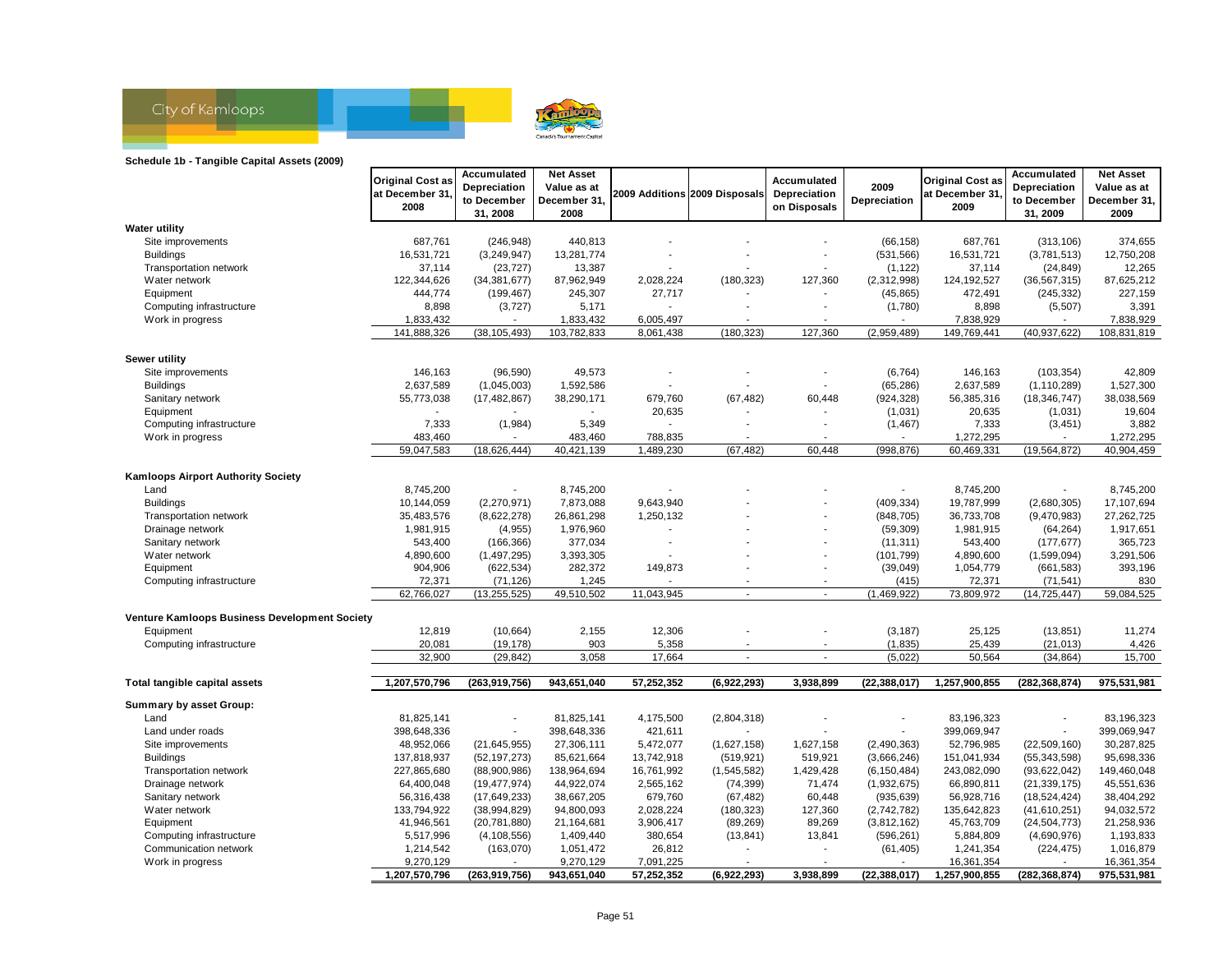

Tel: 250 372 9505 Fax: 250 374 6323 **www.bdo.ca** 

BDO Canada LLP 300 – 272 Victoria Street Kamloops BC V2C 1Z6

### **Auditor's Report on Supplementary Information**

**To the Members of Council, inhabitants and ratepayers of City of Kamloops** 

We have audited and reported separately herein on the consolidated financial statements of the City of Kamloops as at and for the year ended December 31, 2010 in accordance with Canadian generally accepted auditing standards.

Our audit was conducted for the purpose of forming an opinion on the basic consolidated financial statements taken as a whole in accordance with Canadian generally accepted accounting principles. The current year's supplementary information included in the following schedules for the year ended December 31, 2010 is presented for the purpose of additional analysis and is not a required part of the basic financial statements. Such supplementary information has been subjected to the auditing procedures applied in the audit of the basic financial statements and, in our opinion, is fairly stated, in all material respects, in relation to the basic financial statements taken as a whole.

#### *"BDO Canada LLP"*

#### **Chartered Accountants**

Kamloops, British Columbia April 19, 2011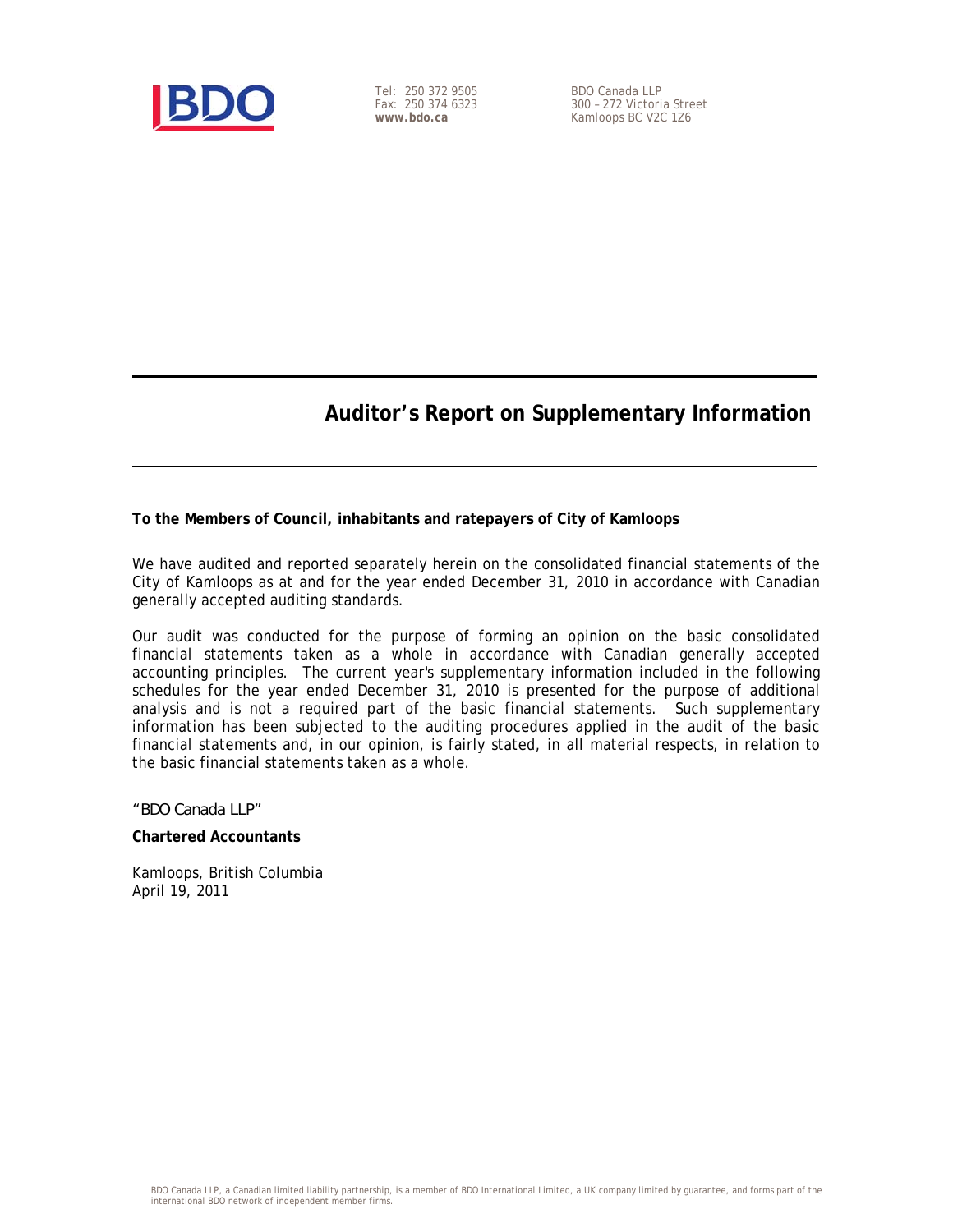

### **GENERAL FUND STATEMENT OF FINANCIAL POSITION YEAR ENDED DECEMBER 31, 2010, with comparatives for 2009**

|                                  | 2010             |    | 2009           |
|----------------------------------|------------------|----|----------------|
| <b>Financial assets</b>          |                  |    |                |
| Cash and short-term investments  | \$<br>51,448,982 | \$ | 55,783,822     |
| Accounts receivable              | 17,222,734       |    | 12,239,333     |
| Long-term investments            | 309,158          |    | 296,670        |
|                                  | 68,980,874       |    | 68,319,825     |
| <b>Liabilities</b>               |                  |    |                |
| Accounts payable                 | 15,342,806       |    | 18,418,230     |
| Payroll benefits payable         | 3,293,137        |    | 3,063,649      |
| Post-employment benefits payable | 6,518,476        |    | 6,247,476      |
| Landfill post-closure costs      | 3,273,566        |    | 2,278,564      |
| Deferred revenue                 | 14,588,848       |    | 13,516,036     |
| Long-term debt                   | 46,783,655       |    | 49,270,569     |
|                                  | 89,800,488       |    | 92,794,524     |
| <b>Net financial liabilities</b> | (20,819,614)     |    | (24, 474, 699) |
| <b>Non-financial assets</b>      |                  |    |                |
| Inventory                        | 848,713          |    | 867,948        |
| Prepaid expenses                 | 540,816          |    | 837,533        |
| Tangible capital assets          | 778,558,973      |    | 766,695,478    |
|                                  | 779,948,502      |    | 768,400,959    |
| <b>Accumulated surplus</b>       | 759,128,888      | S  | 743,926,260    |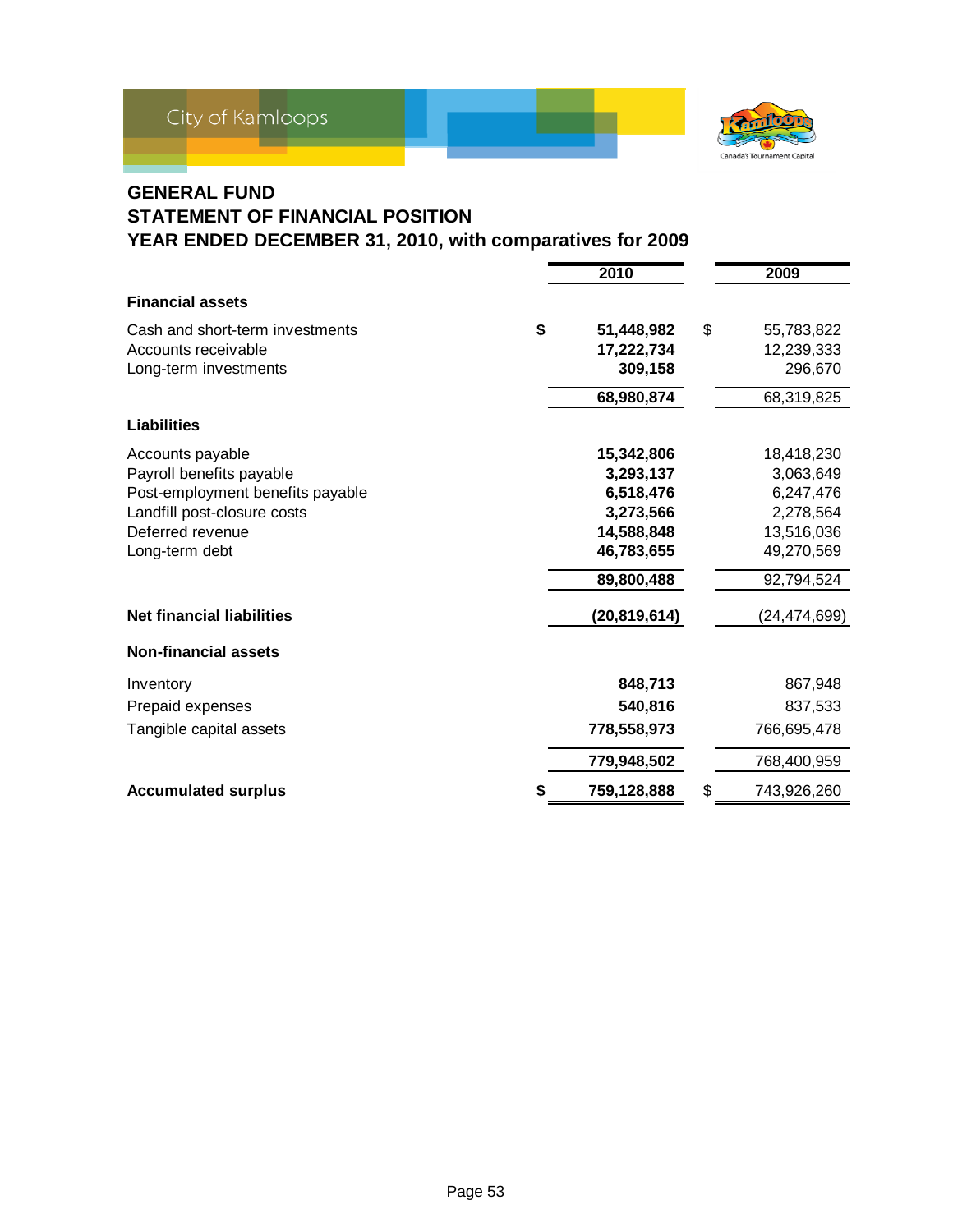

### **GENERAL FUND**

### **STATEMENT OF FINANCIAL ACTIVITIES**

|                                         | 2010 Budget         | 2010          | 2009        |
|-----------------------------------------|---------------------|---------------|-------------|
| <b>Revenue</b>                          |                     |               |             |
| Taxation                                | \$<br>84,155,790 \$ | 84,132,935 \$ | 81,511,048  |
| Development levies utilized             | 3,644,937           | 906,018       | 5,694,712   |
| Fees, rates and sales of service        | 24,108,582          | 25,854,770    | 23,576,278  |
| Grants                                  | 24,423,671          | 20,974,411    | 16,696,741  |
| Investment income                       | 1,737,191           | 2,885,473     | 2,855,062   |
| Private contributions                   | 592,447             | 3,295,663     | 5,989,478   |
| Gain on disposal of capital assets      | 89,000              | 750,106       | 516,625     |
| Transfers from other funds              | 9,479,842           | 5,119,411     | 6,581,706   |
|                                         | 148,231,460         | 143,918,787   | 143,421,650 |
| <b>Expenditures</b>                     |                     |               |             |
| Cemetery                                | 605,455             | 753,307       | 728,449     |
| Community development                   | 4,463,146           | 4,148,668     | 4,288,911   |
| Corporate administration                | 9,238,423           | 8,532,289     | 7,923,368   |
| <b>Environmental services</b>           | 616,046             | 410,729       | 475,169     |
| Fire services                           | 13,287,801          | 13,743,503    | 13,009,006  |
| Infrastructure maintenance              | 9,253,672           | 19,734,836    | 18,235,475  |
| Legislative and enforcement             | 4,265,224           | 4,406,242     | 4,232,558   |
| Parks, recreation and cultural services | 20,840,939          | 27,807,130    | 28,203,158  |
| Police services                         | 21,627,903          | 19,566,974    | 19,904,459  |
| Public transit                          | 11,879,236          | 12,173,649    | 10,738,121  |
| Solid waste                             | 6,199,445           | 7,378,208     | 6,425,977   |
| Debt servicing costs                    | 2,953,368           | 2,751,179     | 2,800,697   |
| Transfers to other funds                | 4,384,868           | 7,309,445     | 8,484,397   |
|                                         | 109,615,526         | 128,716,159   | 125,449,745 |
| Increase in accumulated surplus         | \$<br>38,615,934 \$ | 15,202,628 \$ | 17,971,905  |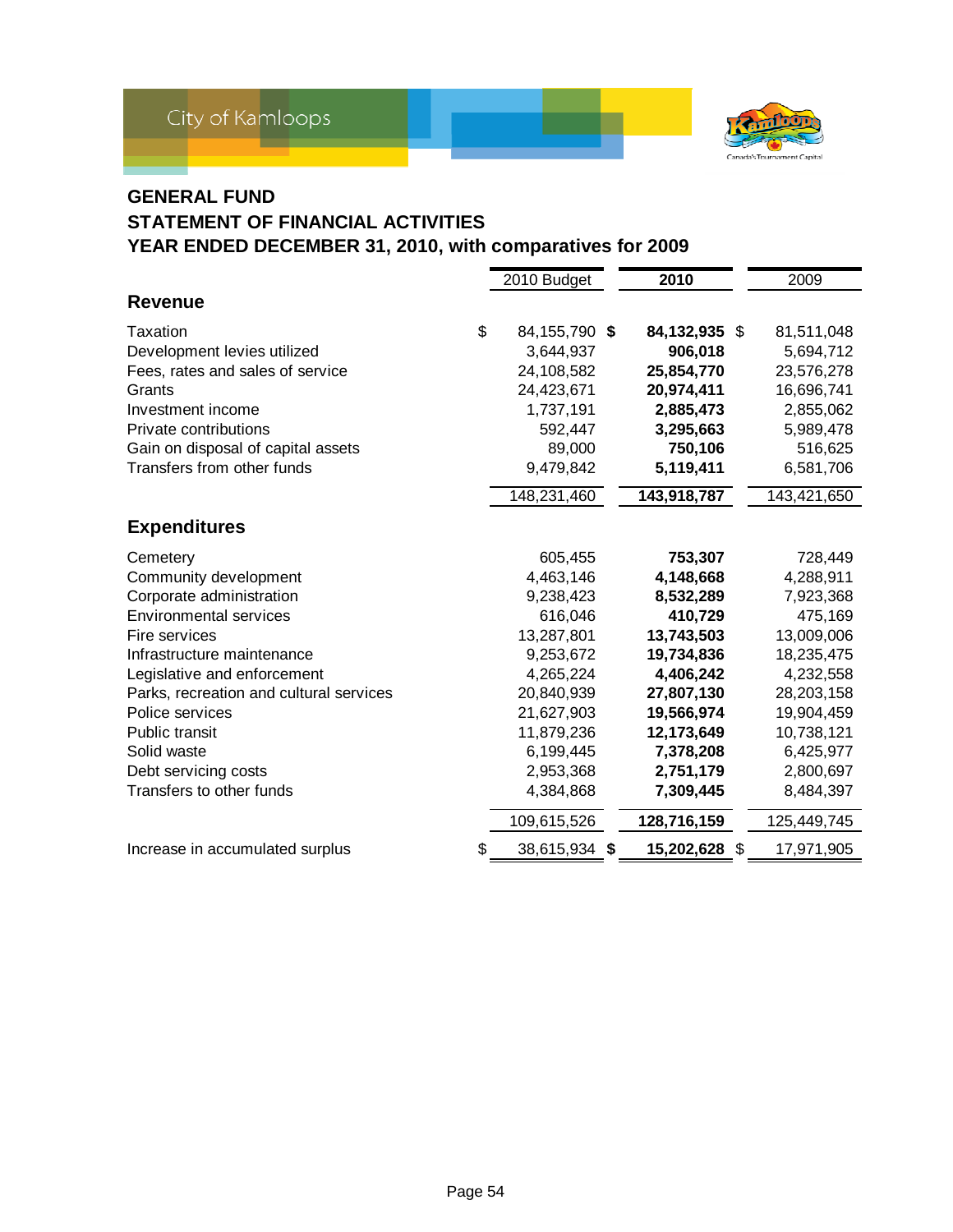

### **WATER FUND**

# **STATEMENT OF FINANCIAL POSITION**

|                                  | 2010            | 2009             |
|----------------------------------|-----------------|------------------|
| <b>Financial assets</b>          |                 |                  |
| Cash and short-term investments  | \$<br>9,363,803 | \$<br>7,127,102  |
| Accounts receivable              | 1,553,043       | 3,906,974        |
|                                  | 10,916,846      | 11,034,076       |
| <b>Liabilities</b>               |                 |                  |
| Payroll benefits payable         | 159,337         | 155,803          |
| Long-term debt                   | 32,609,240      | 36,102,482       |
|                                  | 32,768,577      | 36,258,285       |
| <b>Net financial liabilities</b> | (21, 851, 731)  | (25, 224, 209)   |
| <b>Non-financial assets</b>      |                 |                  |
| Inventory                        | 291,993         | 377,405          |
| Tangible capital assets          | 108,801,556     | 108,831,819      |
|                                  | 109,093,549     | 109,209,224      |
| <b>Accumulated surplus</b>       | 87,241,818      | \$<br>83,985,015 |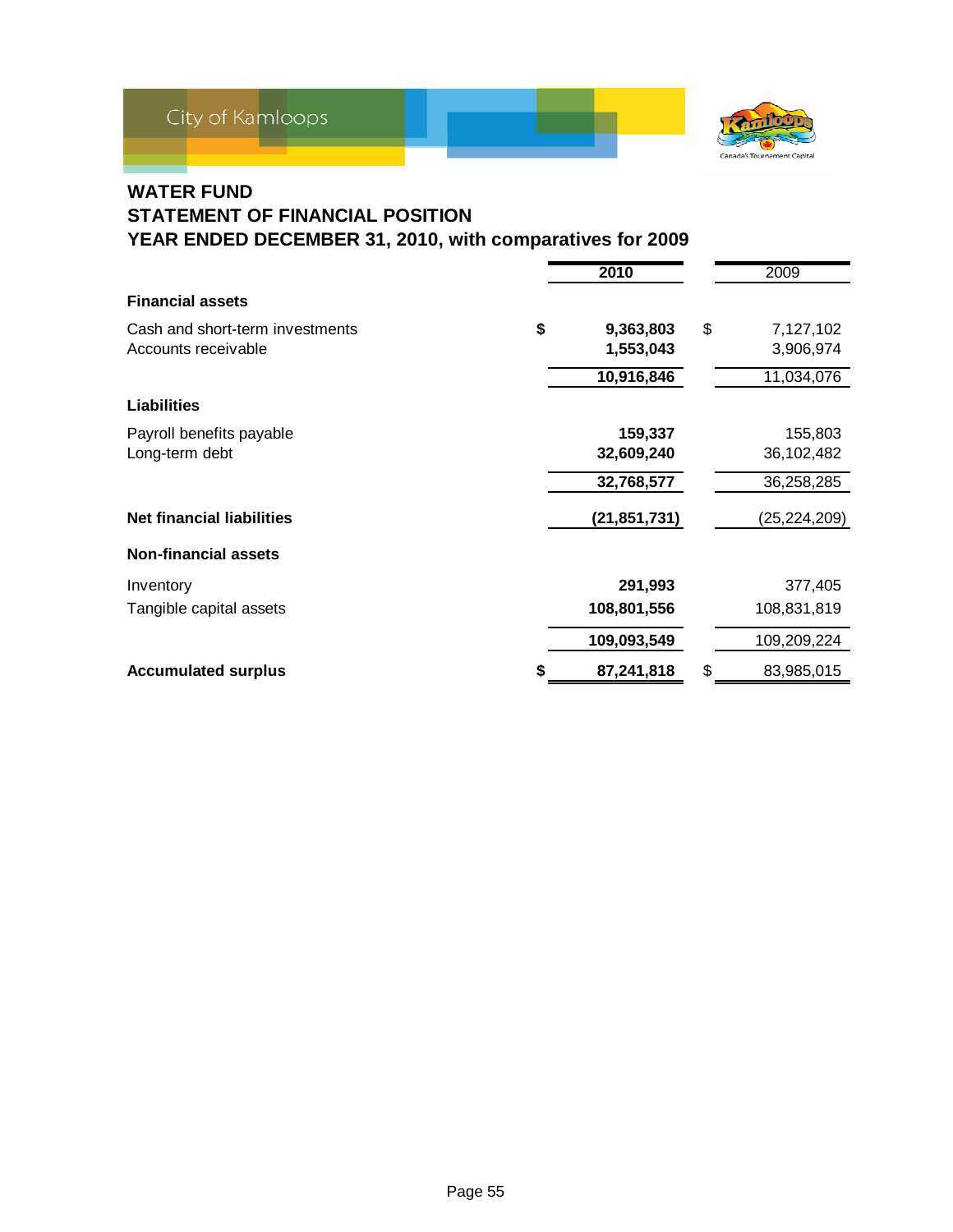

### **WATER FUND**

# **STATEMENT OF FINANCIAL ACTIVITIES**

|                                                                                                                                                       | 2009 Budget                                                                                 | 2009                                                                             | 2008                                                                              |
|-------------------------------------------------------------------------------------------------------------------------------------------------------|---------------------------------------------------------------------------------------------|----------------------------------------------------------------------------------|-----------------------------------------------------------------------------------|
| Revenue                                                                                                                                               |                                                                                             |                                                                                  |                                                                                   |
| Development levies utilized<br>Fees, rates and sales of service<br>Grants<br>Investment income<br>Private contributions<br>Transfers from other funds | \$<br>4,554,995 \$<br>24,432,268<br>1,609,453<br>744,577<br>20,000<br>215,925<br>31,577,218 | 800,685 \$<br>17,232,400<br>778,175<br>953,618<br>726,514<br>1,446<br>20,492,838 | 965,522<br>16,453,320<br>2,870,546<br>868,469<br>395,732<br>302,730<br>21,856,319 |
| <b>Expenditures</b>                                                                                                                                   |                                                                                             |                                                                                  |                                                                                   |
| Water utility<br>Debt servicing costs<br>Loss on disposal of capital assets<br>Transfers to other funds                                               | 7,066,894<br>2,208,891<br>750,000<br>10,025,785                                             | 13,025,208<br>2,111,305<br>2,099,522<br>17,236,035                               | 11,026,404<br>2,235,145<br>52,963<br>823,129<br>14,137,641                        |
| Increase in accumulated surplus                                                                                                                       | \$<br>21,551,433 \$                                                                         | 3,256,803                                                                        | \$<br>7,718,678                                                                   |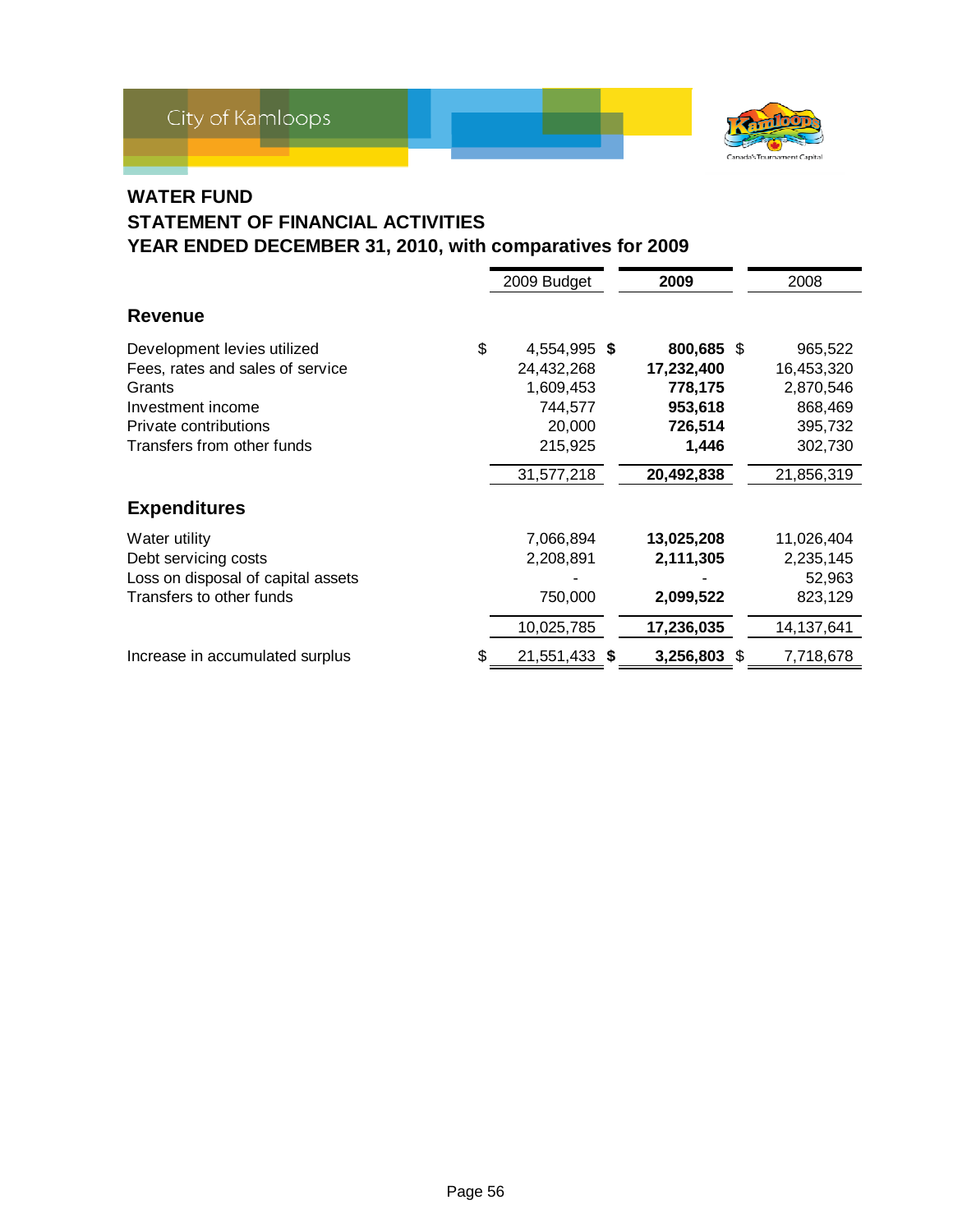

### **SEWER FUND**

# **STATEMENT OF FINANCIAL POSITION**

|                                 | 2010            | 2009             |
|---------------------------------|-----------------|------------------|
| <b>Financial assets</b>         |                 |                  |
| Cash and short-term investments | \$<br>6,570,421 | \$<br>9,581,406  |
| Accounts receivable             | 1,936,155       |                  |
|                                 | 8,506,576       | 9,581,406        |
| <b>Liabilities</b>              |                 |                  |
| Payroll benefits payable        | 127,470         | 124,642          |
| Long-term debt                  | 3,951,671       | 4,776,327        |
|                                 | 4,079,141       | 4,900,969        |
| <b>Net financial assets</b>     | 4,427,435       | 4,680,437        |
| <b>Non-financial assets</b>     |                 |                  |
| Inventory                       | 79,564          | 77,641           |
| Tangible capital assets         | 46,687,235      | 40,904,459       |
|                                 | 46,766,799      | 40,982,100       |
| <b>Accumulated surplus</b>      | 51,194,234      | \$<br>45,662,537 |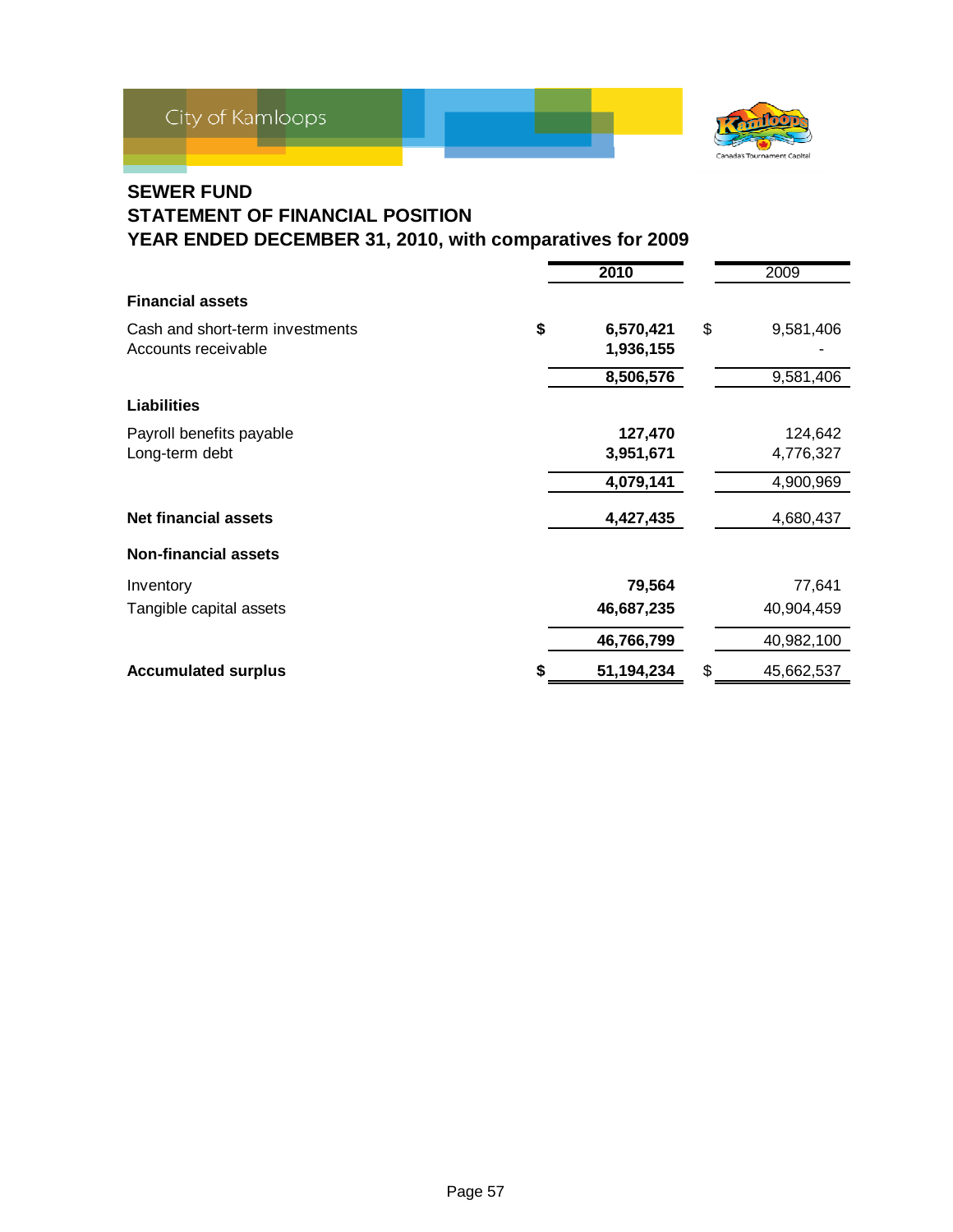

### **SEWER FUND**

## **STATEMENT OF FINANCIAL ACTIVITIES**

|                                                                                                                                                       |    | 2010 Budget                                                                 | 2010                                                                              | 2009                                                              |
|-------------------------------------------------------------------------------------------------------------------------------------------------------|----|-----------------------------------------------------------------------------|-----------------------------------------------------------------------------------|-------------------------------------------------------------------|
| <b>Revenue</b>                                                                                                                                        |    |                                                                             |                                                                                   |                                                                   |
| Development levies utilized<br>Fees, rates and sales of service<br>Grants<br>Investment income<br>Private contributions<br>Transfers from other funds | \$ | 1,539,079 \$<br>12,920,251<br>4,292,000<br>394,164<br>150,776<br>19,296,270 | 411,812 \$<br>8,648,483<br>2,105,921<br>660,781<br>563,860<br>2,495<br>12,393,352 | 88,986<br>8,211,808<br>604,188<br>307,134<br>216,936<br>9,429,052 |
| <b>Expenditures</b>                                                                                                                                   |    |                                                                             |                                                                                   |                                                                   |
| Sewer utility<br>Debt servicing costs<br>Loss on disposal of capital assets<br>Transfers to other funds                                               |    | 4,856,161<br>525,938<br>5,382,099                                           | 6,270,729<br>448,350<br>142,576<br>6,861,655                                      | 6,285,688<br>521,995<br>7,034<br>103,855<br>6,918,572             |
| Increase in accumulated surplus                                                                                                                       | S  | 13,914,171 \$                                                               | 5,531,697 \$                                                                      | 2,510,480                                                         |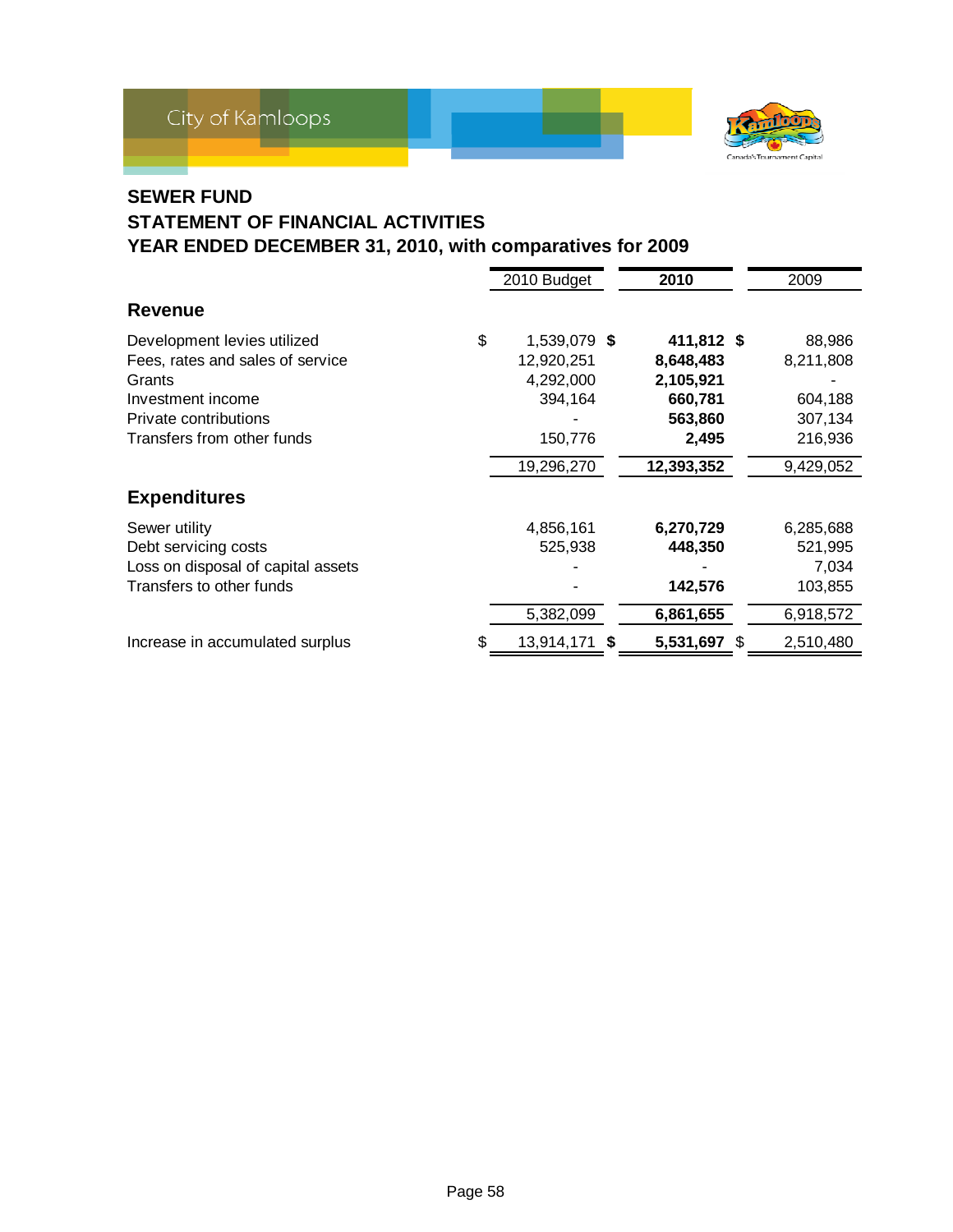

### **CEMETERY CARE TRUST FUND STATEMENT OF FINANCIAL POSITION YEAR ENDED DECEMBER 31, 2010, with comparatives for 2009**

|                                                                       | 2010                        | 2009                        |
|-----------------------------------------------------------------------|-----------------------------|-----------------------------|
| <b>Financial Assets</b>                                               |                             |                             |
| Cash and short-term investments<br>Accounts receivable                | \$<br>1,449,467<br>11,175   | \$<br>1,367,868<br>12,716   |
|                                                                       | 1,460,642                   | 1,380,584                   |
| <b>Accumulated surplus</b><br>Balance, beginning of the year          | 1,380,584                   | 1,312,182                   |
| Add:<br>Transfer from General Revenue Fund<br>Interest earned         | 80,058<br>67,469<br>147,527 | 68,402<br>69,383<br>137,785 |
| Less:<br>Transfer to General Revenue Fund<br>Balance, end of the year | (67,469)<br>1,460,642       | (69,383)<br>1,380,584       |
|                                                                       |                             |                             |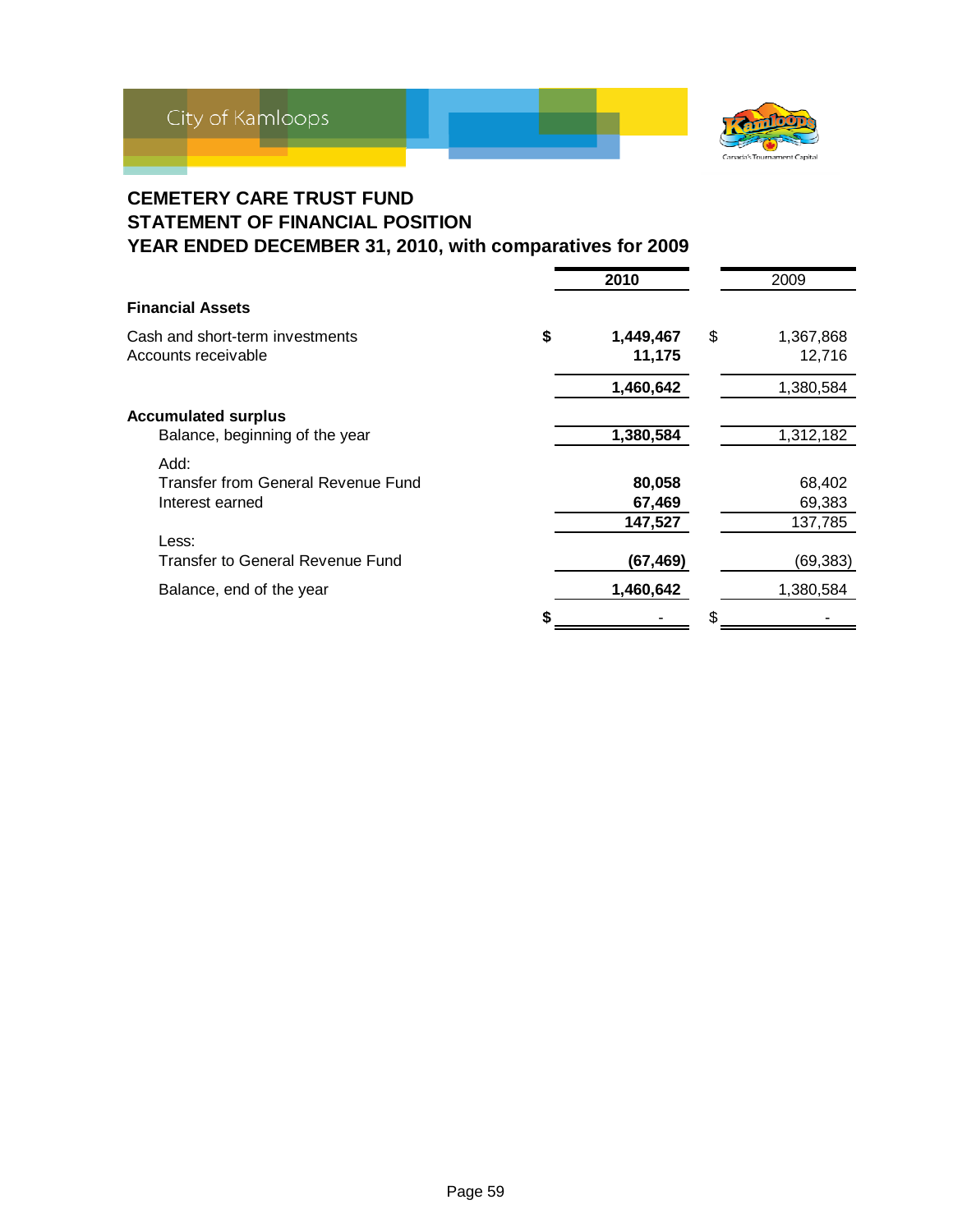

### **STATUTORY RESERVE FUNDS STATEMENT OF FINANCIAL POSITION YEAR ENDED DECEMBER 31, 2010, with comparatives for 2009**

|                                 | 2010             | 2009             |
|---------------------------------|------------------|------------------|
| <b>Financial Assets</b>         |                  |                  |
| Cash and short-term investments | \$<br>40,562,347 | \$<br>35,328,459 |
|                                 | 40,562,347       | 35,328,459       |
| <b>Liabilities</b>              |                  |                  |
| Deferred revenue                | 13,891,513       | 12,578,227       |
|                                 | 13,891,513       | 12,578,227       |
| <b>Accumulated surplus</b>      | 26,670,834       | \$<br>22,750,232 |
|                                 |                  |                  |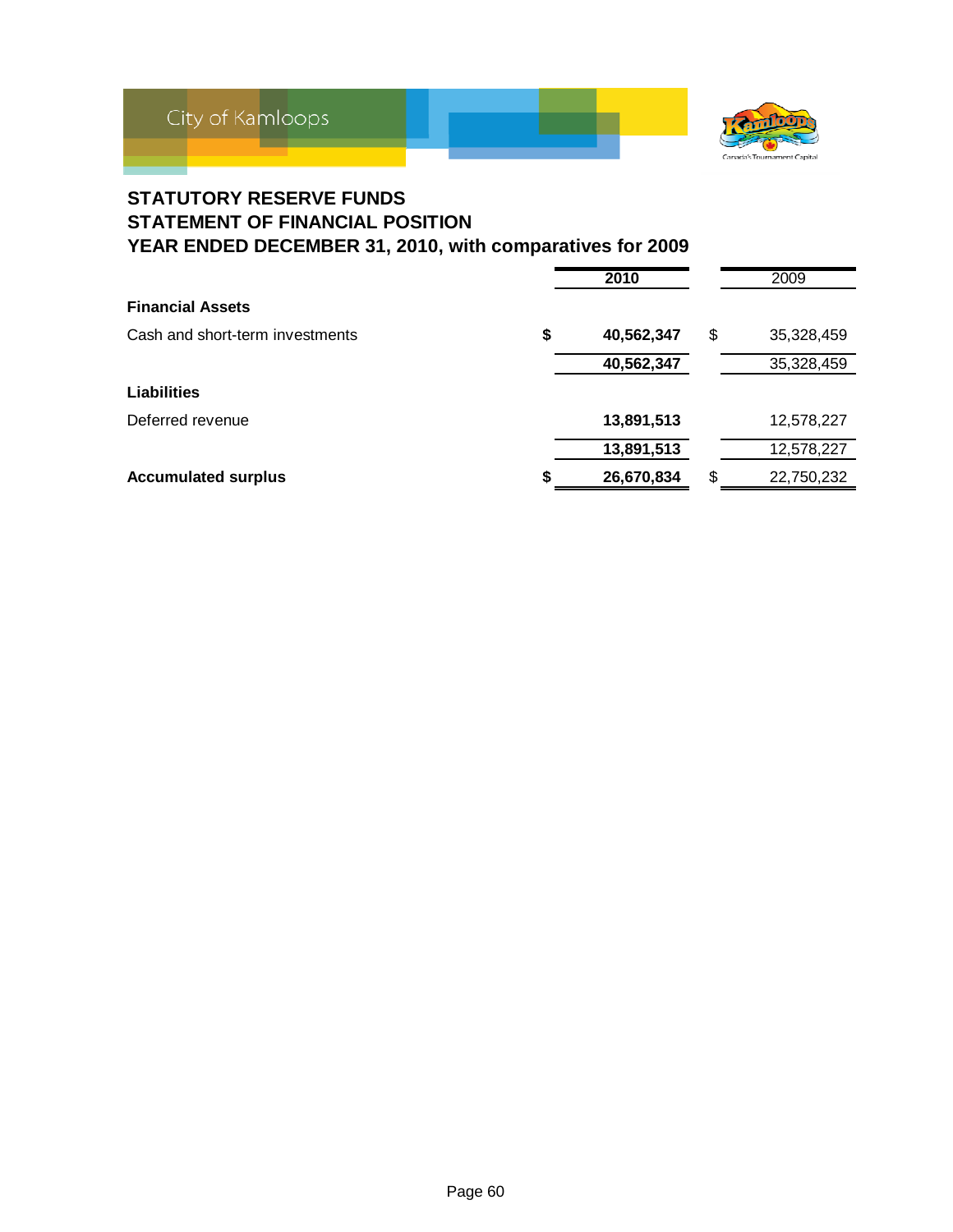

### **STATUTORY RESERVE FUNDS STATEMENT OF FINANCIAL ACTIVITIES YEAR ENDED DECEMBER 31, 2010, with comparatives for 2009**

|                                       | 2010 Budget           | 2010         | 2009      |
|---------------------------------------|-----------------------|--------------|-----------|
| <b>Revenue</b>                        |                       |              |           |
| Transfer to:                          |                       |              |           |
| \$<br>Tax sale property               | 135,000 \$            | 579,936 \$   | 418,931   |
| Local improvement                     | 13,930                | 154,765      | 102,442   |
| Debt retirement                       | 400                   | 379          | 379       |
| Parking facility                      | 171,226               | 208,336      | 197,217   |
| Land sale                             | 51,000                | 2,458,959    | 3,125,391 |
| Equipment replacement                 | 4,642,308             | 4,861,089    | 4,607,158 |
| Cemetery trust                        | 88,100                | 80,058       | 68,402    |
|                                       | 5,101,964             | 8,343,522    | 8,519,920 |
| <b>Expenditures</b>                   |                       |              |           |
| Transfer from:                        |                       |              |           |
| Tax sale property                     | 2,103,796             | 454,518      | 510,322   |
| Local improvement                     | 208,797               |              | 92,202    |
| Parking facility                      | 89,834                | 60,240       | 19,843    |
| Land sale                             | 860,543               | 766,265      | 2,263,234 |
| Equipment replacement                 | 6,503,459             | 3,061,839    | 3,683,927 |
|                                       | 9,766,429             | 4,342,862    | 6,569,528 |
| \$<br>Increase in accumulated surplus | <u>(4,664,465)</u> \$ | 4,000,660 \$ | 1,950,392 |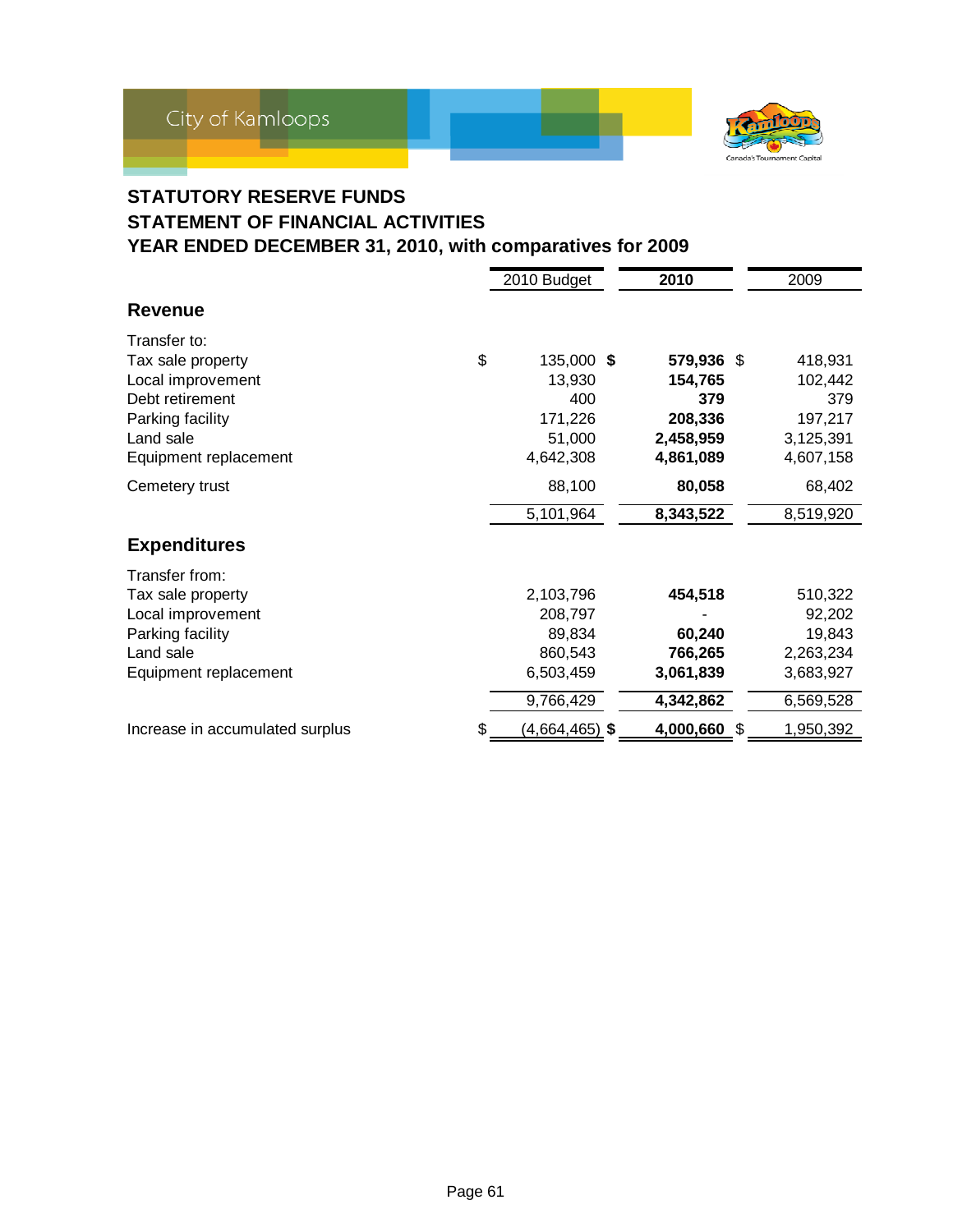



### **KAMLOOPS AIRPORT AUTHORITY SOCIETY STATEMENT OF FINANCIAL POSITION YEAR ENDED DECEMBER 31, 2010, with comparatives for 2009**

|                                                        | 2010                         |    | 2009                   |
|--------------------------------------------------------|------------------------------|----|------------------------|
| <b>Financial assets</b>                                |                              |    |                        |
| Cash and short-term investments<br>Accounts receivable | \$<br>2,538,882<br>1,073,084 | \$ | 4,479,658<br>6,950,674 |
|                                                        | 3,611,966                    |    | 11,430,332             |
| <b>Liabilities</b>                                     |                              |    |                        |
| Accounts payable                                       | 112,538                      |    | 1,922,199              |
| Long-term debt                                         | 9,700,000                    |    | 17,000,000             |
|                                                        | 9,812,538                    |    | 18,922,199             |
| <b>Net financial liabilities</b>                       | (6, 200, 572)                |    | (7, 491, 867)          |
| <b>Non-financial assets</b>                            |                              |    |                        |
| Tangible capital assets                                | 57,696,997                   |    | 59,084,525             |
|                                                        | 57,696,997                   |    | 59,084,525             |
| <b>Accumulated surplus</b>                             | 51,496,425                   | \$ | 51,592,658             |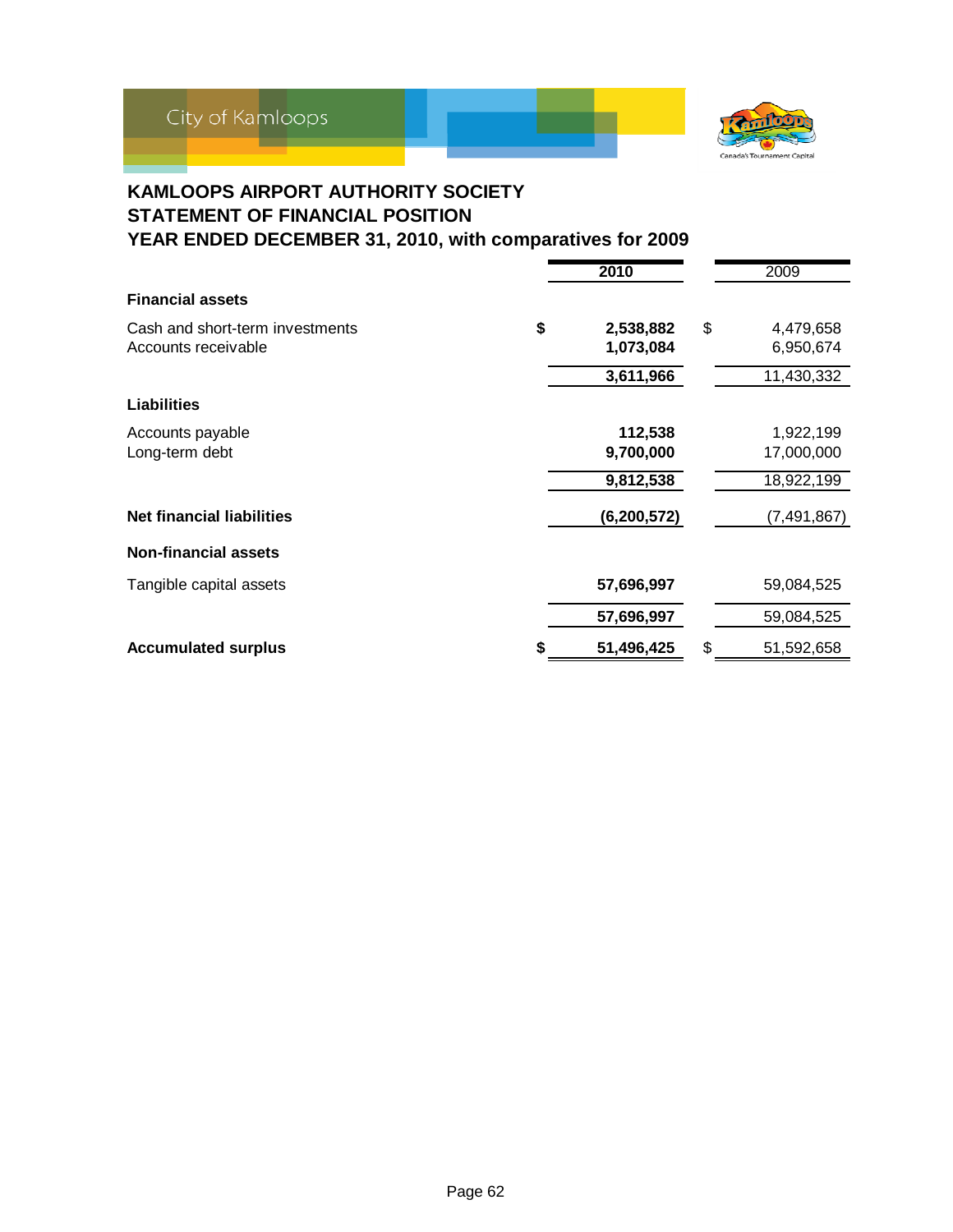



### **KAMLOOPS AIRPORT AUTHORITY SOCIETY STATEMENT OF FINANCIAL ACTIVITIES YEAR ENDED DECEMBER 31, 2010, with comparatives for 2009**

|                                                                                        | 2010 Budget |   | 2010                           | 2009                             |
|----------------------------------------------------------------------------------------|-------------|---|--------------------------------|----------------------------------|
| <b>Revenue</b>                                                                         |             |   |                                |                                  |
| Fees, rates and sales of service<br>Grants<br>Investment income                        | \$          | S | 1,706,291<br>111,731<br>28,280 | 2,153,068<br>4,106,465<br>10,638 |
|                                                                                        |             |   | 1,846,302                      | 6,270,171                        |
| <b>Expenditures</b>                                                                    |             |   |                                |                                  |
| Kamloops Airport Authority Society<br>Debt servicing costs<br>Transfers to other funds |             |   | 1,671,204<br>218,331<br>53,000 | 1,501,513<br>179,037<br>53,000   |
|                                                                                        |             |   | 1,942,535                      | 1,733,550                        |
| Increase (decrease) in accumulated surplus                                             | \$          |   | (96,233) \$                    | 4,536,621                        |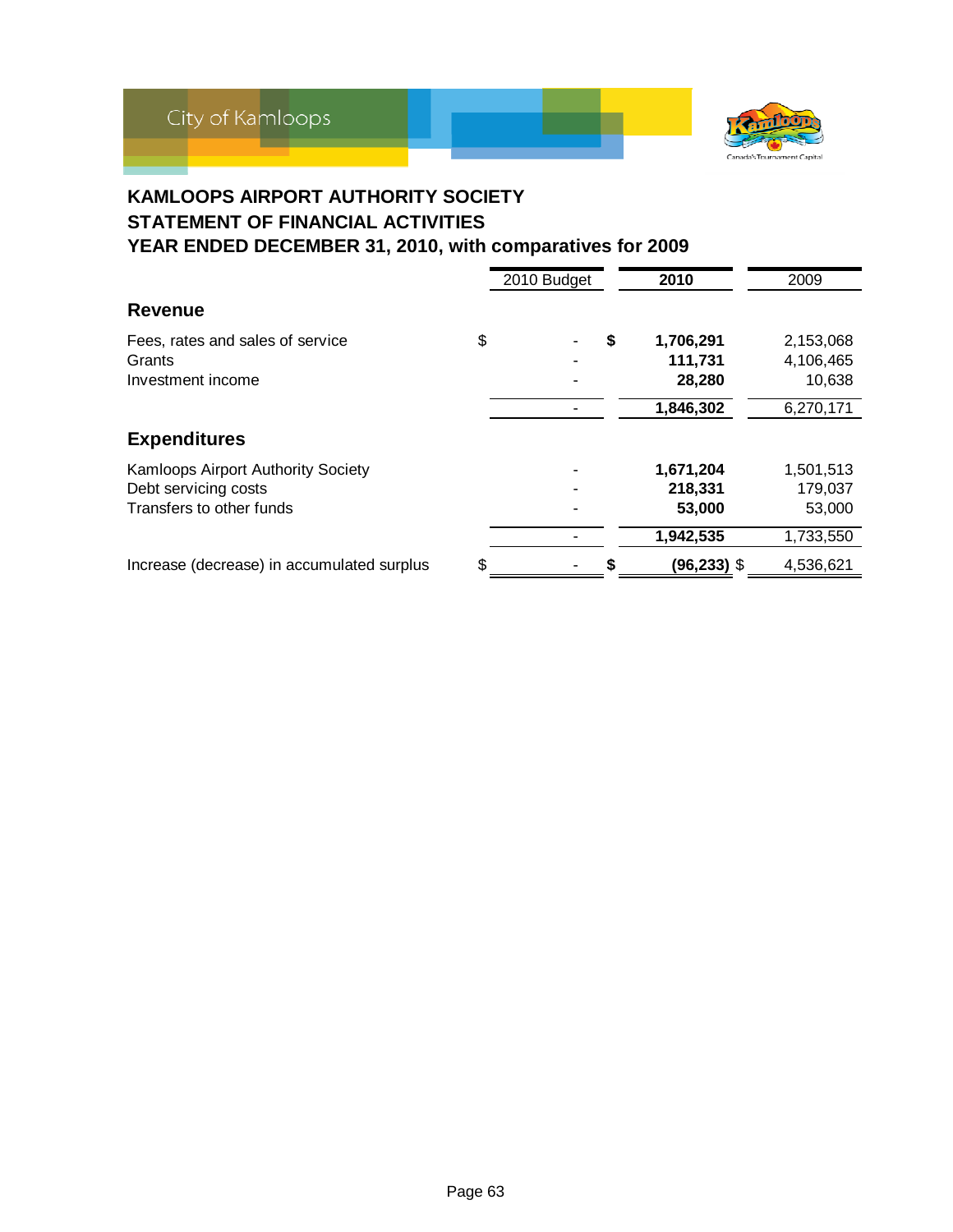

### **VENTURE KAMLOOPS BUSINESS DEVELOPMENT SOCIETY STATEMENT OF FINANCIAL POSITION YEAR ENDED DECEMBER 31, 2010, with comparatives for 2009**

|                                 |    | 2010    | 2009          |
|---------------------------------|----|---------|---------------|
| <b>Financial assets</b>         |    |         |               |
| Cash and short-term investments | \$ | 267,934 | \$<br>145,825 |
| Accounts receivable             |    | 5,720   | 15,135        |
|                                 |    | 273,654 | 160,960       |
| <b>Liabilities</b>              |    |         |               |
| Accounts payable                |    | 68,696  | 45,620        |
|                                 |    | 68,696  | 45,620        |
| <b>Net financial assets</b>     |    | 204,958 | 115,340       |
| <b>Non-financial assets</b>     |    |         |               |
| Prepaid expenses                |    | 3,996   | 4,071         |
| Tangible capital assets         |    | 13,022  | 15,700        |
|                                 |    | 17,018  | 19,771        |
| <b>Accumulated surplus</b>      | S  | 221,976 | \$<br>135,111 |